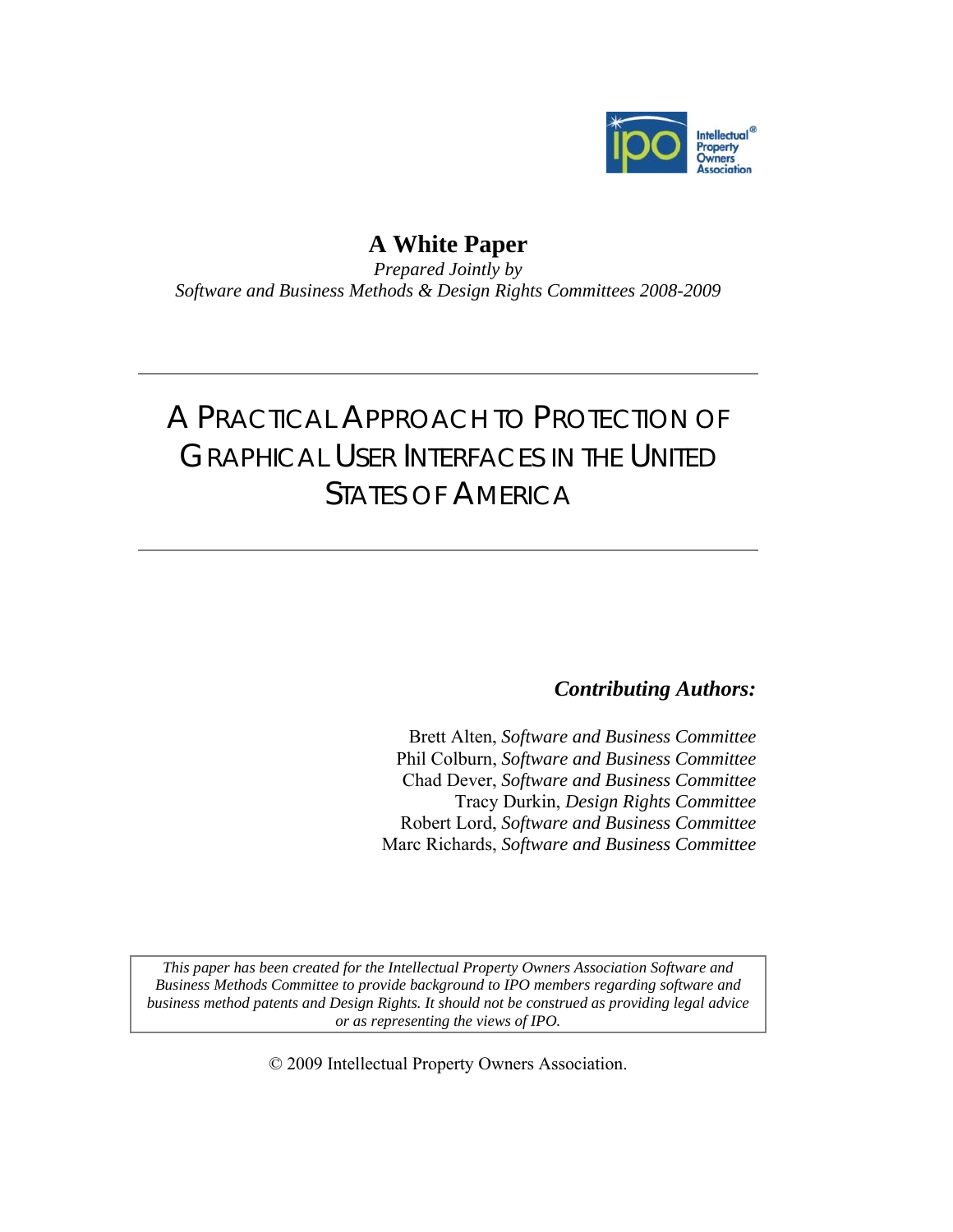# **TABLE OF CONTENTS**

| SECTION II: UTILITY PATENT PROTECTION OF GRAPHICAL USER INTERFACES 6                                                                         |  |
|----------------------------------------------------------------------------------------------------------------------------------------------|--|
|                                                                                                                                              |  |
|                                                                                                                                              |  |
|                                                                                                                                              |  |
|                                                                                                                                              |  |
| SECTION III: DESIGN PATENT PROTECTION OF GRAPHICAL USER INTERFACES  21                                                                       |  |
|                                                                                                                                              |  |
|                                                                                                                                              |  |
|                                                                                                                                              |  |
|                                                                                                                                              |  |
|                                                                                                                                              |  |
| <b>SECTION IV: TRADEMARK &amp; TRADE DRESS PROTECTION OF GRAPHICAL USER</b>                                                                  |  |
|                                                                                                                                              |  |
|                                                                                                                                              |  |
|                                                                                                                                              |  |
|                                                                                                                                              |  |
|                                                                                                                                              |  |
|                                                                                                                                              |  |
|                                                                                                                                              |  |
| SECTION V: COPYRIGHT PROTECTION OF GRAPHICAL USER INTERFACES 37                                                                              |  |
|                                                                                                                                              |  |
|                                                                                                                                              |  |
|                                                                                                                                              |  |
|                                                                                                                                              |  |
| <b>SECTION VI: BEST PRACTICES FOR PROTECTION OF GRAPHICAL USER</b><br><b>INTERFACES-INTERPLAY BETWEEN THE VARIOUS FORMS OF PROTECTION 43</b> |  |
|                                                                                                                                              |  |
|                                                                                                                                              |  |
|                                                                                                                                              |  |
|                                                                                                                                              |  |
|                                                                                                                                              |  |
|                                                                                                                                              |  |
| APPENDIX B: CORPORATE SURVEY ON IP PROTECTION OF GUIS AND ICONS  47                                                                          |  |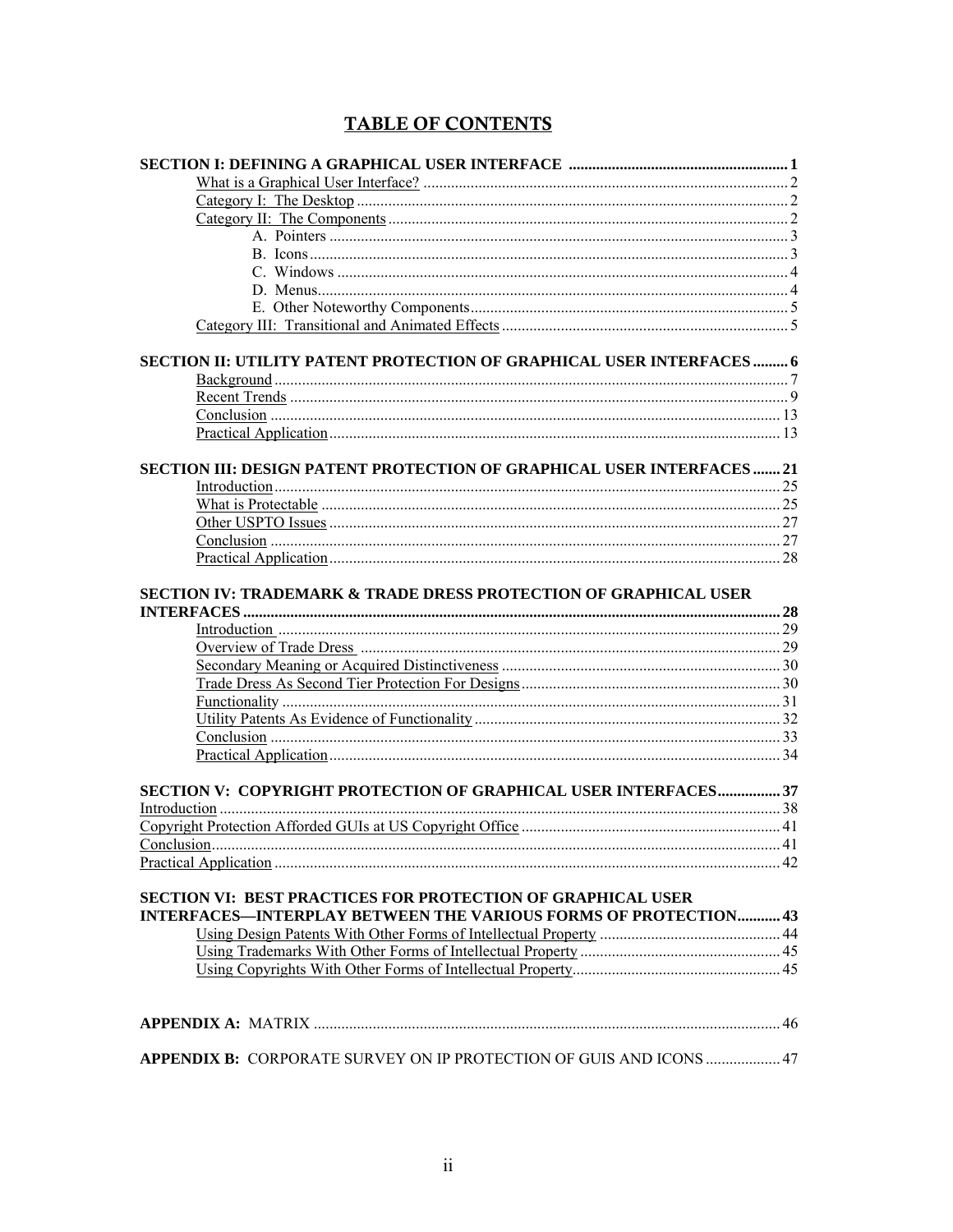SECTION I: .................DEFINING A GRAPHICAL USER INTERFACE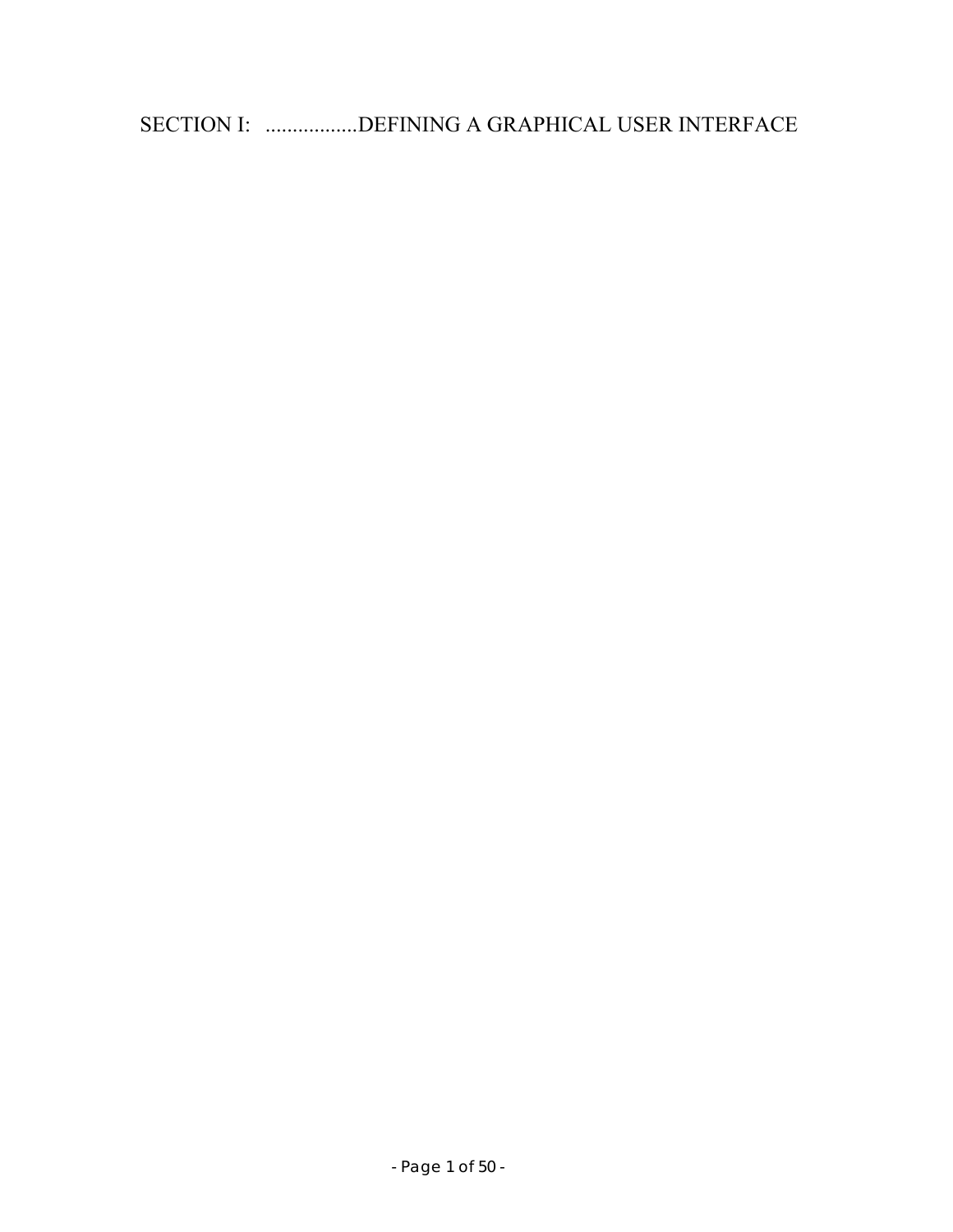# What is a Graphical User Interface?

 A graphical user interface or GUI refers to a graphical interface facilitating human interaction with an electronic device.<sup>1</sup> One approach to categorizing GUIs starts by considering the graphical display as a whole and then focuses on each of its constituent elements. Accordingly, we define a framework with three high-level GUI categories: (1) the desktop, (2) the individual components contained within the desktop, and (3) the transitional and animated effects resulting from user interactions with the desktop and its components: $2$ 

# Category I: The Desktop

 The desktop refers to the entire area on a display, where a display refers to the user's entire workspace and is not necessarily confined to the bounds of a single monitor. Some examples of desktop GUIs include a desktop with depth perception, $3$  a method to handle multiple monitor environments,  $4$  a method for displaying multiple concurrent desktops,<sup>5</sup> and a method for displaying a group of programs only when the "space" is active.<sup>6</sup>

# Category II: The Components

 $\overline{a}$ 

 A desktop usually includes many GUI components. These components typically represent physical objects found on a physical desktop.7 The GUI components can refer to graphics that (1) the user controls to interact with the device or (2) the device displays in response to the user's actions or requests. The

<sup>&</sup>lt;sup>1</sup> Steven Levy, Graphical User Interface, Britannica (2008),

http://www.britannica.com/EBchecked/topic/242033/graphical-user-interface. 2

<sup>&</sup>lt;sup>2</sup> Another approach to categorizing GUIs, used by the USPTO, does not classify GUIs into the same high-level categories as used in this paper. The USPTO classifications related to GUI patents are contained primarily in classes 715 and D14. Class 715 is titled data processing: presentation processing of document, operator interface processing, and screen saver display processing. Class 715, http://www.uspto.gov/web/patents/ classification/uspc715/sched715.htm (last visited Jul. 21, 2008). The relevant subclasses are 700 through 867. *Id.* Class D14 is the class of design patents that includes designs for recording, communication, and information retrieval equipment. Class D14,

http://www.uspto.gov/web/patents/classification/uspcd14/schedd14.htm (last visited Jul. 21, 2008). The relevant subclasses are 485 through 495. *Id.* The USPTO previously used Class 395 to classify many of the GUI patents, but the USPTO slowly eroded and completely abolished the class in early 2000. Classification Order 1746, Classification Archival Order Report, 1, 123, http://www.uspto.gov/web/offices/opc/documents/archiverpt.pdf (last visited Jul. 21, 2008). Some older patents are still classified under this extant class.<br> $3 \text{ See } U.S.$  Patent No. 7,043,701 (filed Jan. 7, 2002).

<sup>&</sup>lt;sup>4</sup> See U.S. Patent No. 6,573,913 (filed Jan. 10, 2000).<br>
<sup>5</sup> See U.S. Patent No. 6,807,666 (filed May 17, 2000).<br>
<sup>6</sup> See U.S. Patent App. No. 20080034317 (filed Feb. 7, 2008).

Desktop, Merriam-Webster Online Dictionary (2008), http://www.merriamwebster.com/dictionary/desktop.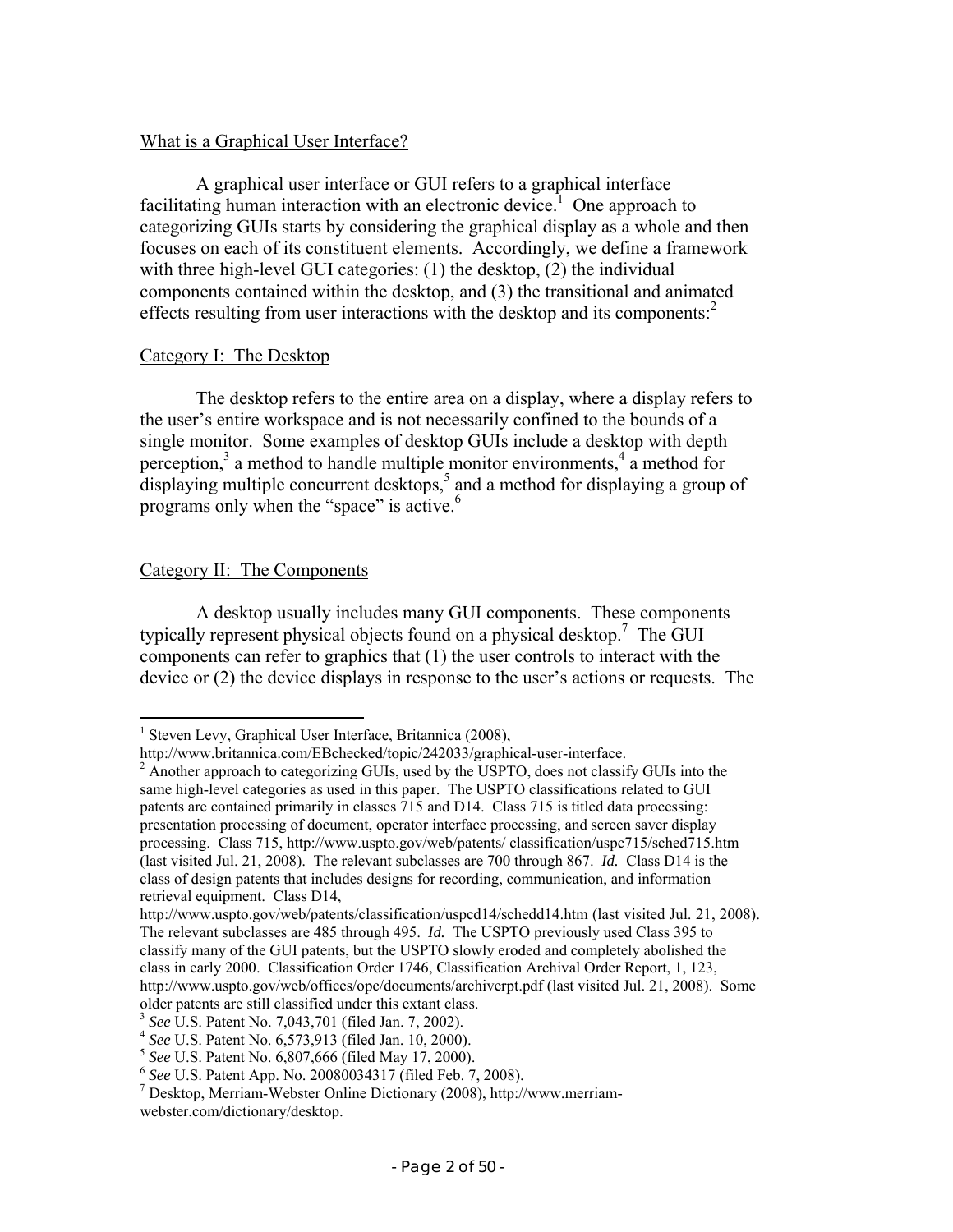most common GUI components are pointers, icons, windows, and menus and are explained in detail below.<sup>8</sup>

# *A. Pointers*

 The pointer is a symbol that appears on the display screen that the user moves to select objects and commands.<sup>9</sup> Usually, a pointer appears as a small angled arrow.10 Some text-processing applications, however, also use an I-beam pointer shaped like a capital  $I<sub>11</sub>$ <sup>11</sup>

 While a pointer alone is not necessarily a functional GUI, the pointer acts as a means by which the user may select icons, move other GUI components, and perform other functions in order to interact with the device. A couple of the different kinds of pointers that currently exist include information pointers that provide visual information about objects to which the cursor points<sup>12</sup> and objectoriented global cursor tools that provide a cursor tool framework.<sup>13</sup>

# *B. Icons*

 An icon is "a graphic symbol on a computer display screen that usually suggests the type of object represented or the purpose of an available function."<sup>14</sup> Icons are usually small pictures that represent commands or files.<sup>15</sup> For example, by moving a pointer to an icon and pressing a mouse button, you can execute a command or convert the icon into a window. A user can also move the icons around the display screen as if they were physical objects on a desk.

 Icons are typically two-dimensional or three-dimensional. A majority of the two-dimensional icons have unique designs that represent a specific file type or are unique to a particular operating system.<sup>16</sup> Even designs of symbols that are not functional can be considered icons. A three-dimensional icon can be characterized as one with multiple faces. One example of its use is rotating the

<sup>&</sup>lt;sup>8</sup> These components, which comprise the basic GUI components "popularized by the Macintosh in 1984 and later copied by Windows on the PC," are still in use today. They are more commonly known by the acronym WIMP (windows, icons, menus, and pointers). Andries van Dam, *Post-WIMP User Interfaces, 40 COMMUNICATIONS OF THE ACM 63, 63 (1997).* 

Pointer, Merriam-Webster Online Dictionary (2008), http://www.merriamwebster.com/dictionary/pointer.

<sup>10</sup> Jason I. Hong, Scott Lederer & Mark W. Newman, *Towards a United Interaction Framework*  for Unicomp User Interfaces 1, 2 (University of California, Berkeley ed. 2002).<br>
<sup>11</sup> Id.<br>
<sup>12</sup> See U.S. Patent No. 6,606,101 (filed Jan. 21, 1999).<br>
<sup>13</sup> See U.S. Patent No. 6,014,139 (filed Apr. 1, 1999).<br>
<sup>14</sup> Icon, Me

webster.com/dictionary/icon.<br><sup>15</sup> Supra, note 9.

<sup>&</sup>lt;sup>16</sup> See U.S. Patent No. D497,367 (filed Jan. 8, 2001).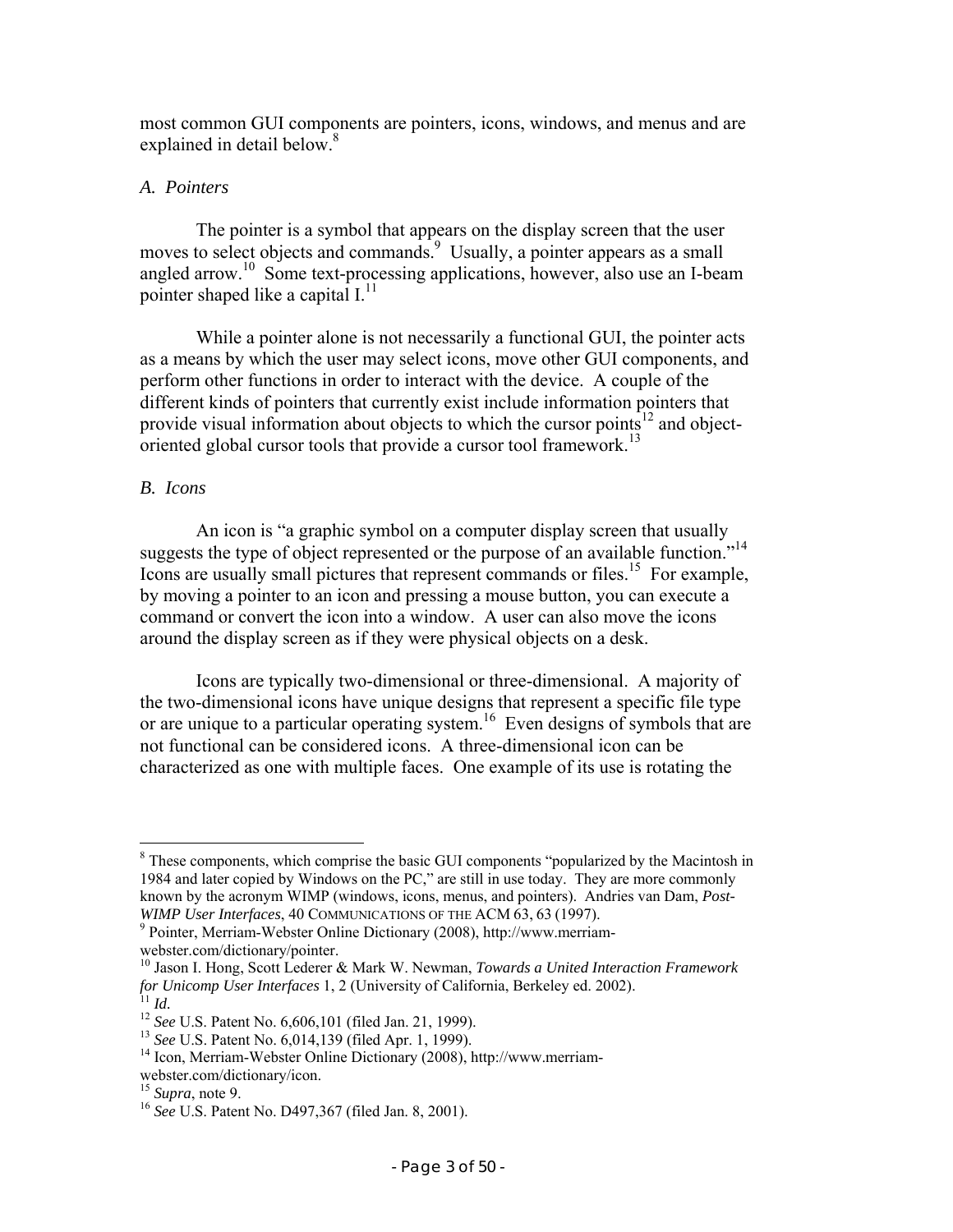icon to display different views, where each view provides additional information about the object represented by the icon.<sup>17</sup>

Icons can also come in sets. Sets of characters<sup>18</sup> and musical symbols<sup>19</sup> are examples. When an icon set contains a unique character style for a known character set such as the alphabet, it is more commonly known as a font.<sup>20</sup>

#### *C. Windows*

 A window is "any of various rectangular boxes appearing on a computer screen that display files or program output, that can usually be moved and resized, and that facilitate multitasking."<sup>21</sup> Windows often divide a screen or desktop into different regions. In each window, the user can run or control a different program or display a different file. The user can often move windows and change their shape and size.

 The window can also be (1) divided into several components, such as the window frame or scroll bar, (2) modified so that the design of the window looks unique,<sup>22</sup> or (3) repositioned so that it optimizes the user experience. Examples include message displays that permit selectable balloon styles and icons to display a sender's emotion,<sup>23</sup> split-pane window interfaces,<sup>24</sup> and dialog box positioning. $^{25}$ 

### *D. Menus*

 The menu is a GUI that lets users execute commands by selecting a choice from a list of options.26 Menus allow users to choose between different functions they want to run in a particular application or operating system. Some existing menu types include a start menu for switching between users,  $2^7$  a radial menu,  $2^8$  a loop menu,<sup>29</sup> and a tear-off menu displayed in a floating window.<sup>30</sup>

<sup>&</sup>lt;sup>17</sup> See U.S. Patent No. 5,303,388 (filed Apr. 23, 1993).

<sup>&</sup>lt;sup>18</sup> See U.S. Patent No. D471,227 (filed Oct. 10, 2001).<br><sup>19</sup> See U.S. Patent No. D517,117 (filed Nov. 24, 2004).<br><sup>20</sup> Font, Merriam-Webster Online Dictionary (2008), http://www.merriamwebster.com/dictionary/font.

<sup>&</sup>lt;sup>21</sup> Window, Merriam-Webster Online Dictionary (2008), http://www.merriamwebster.com/dictionary/window.

<sup>22</sup> *See* U.S. Patent No. D500,765 (filed Jan. 13, 2003); *see also* U.S. Patent No. D528,553 (filed Sep. 29, 2003).<br><sup>23</sup> See U.S. Patent No. 7,343,561 (filed Dec. 19, 2003).

<sup>&</sup>lt;sup>24</sup> See U.S. Patent No.  $5,714,971$  (filed Nov. 30, 1994).<br><sup>25</sup> See U.S. Patent No. 6,971,068 (filed Jul. 26, 2001).<br><sup>26</sup> Menu, Merriam-Webster Online Dictionary (2008), http://www.merriam-

webster.com/dictionary/menu.<br>
<sup>27</sup> See U.S. Patent No. 7,334,193 (filed Jan. 14, 2005).

<sup>&</sup>lt;sup>28</sup> See U.S. Patent No. 5,790,820 (filed Jun. 7, 1995).<br><sup>29</sup> See U.S. Patent No. 7,093,201 (filed Sep. 6, 2001).<br><sup>30</sup> See U.S. Patent No. 5,627,960 (filed Mar. 4, 1996).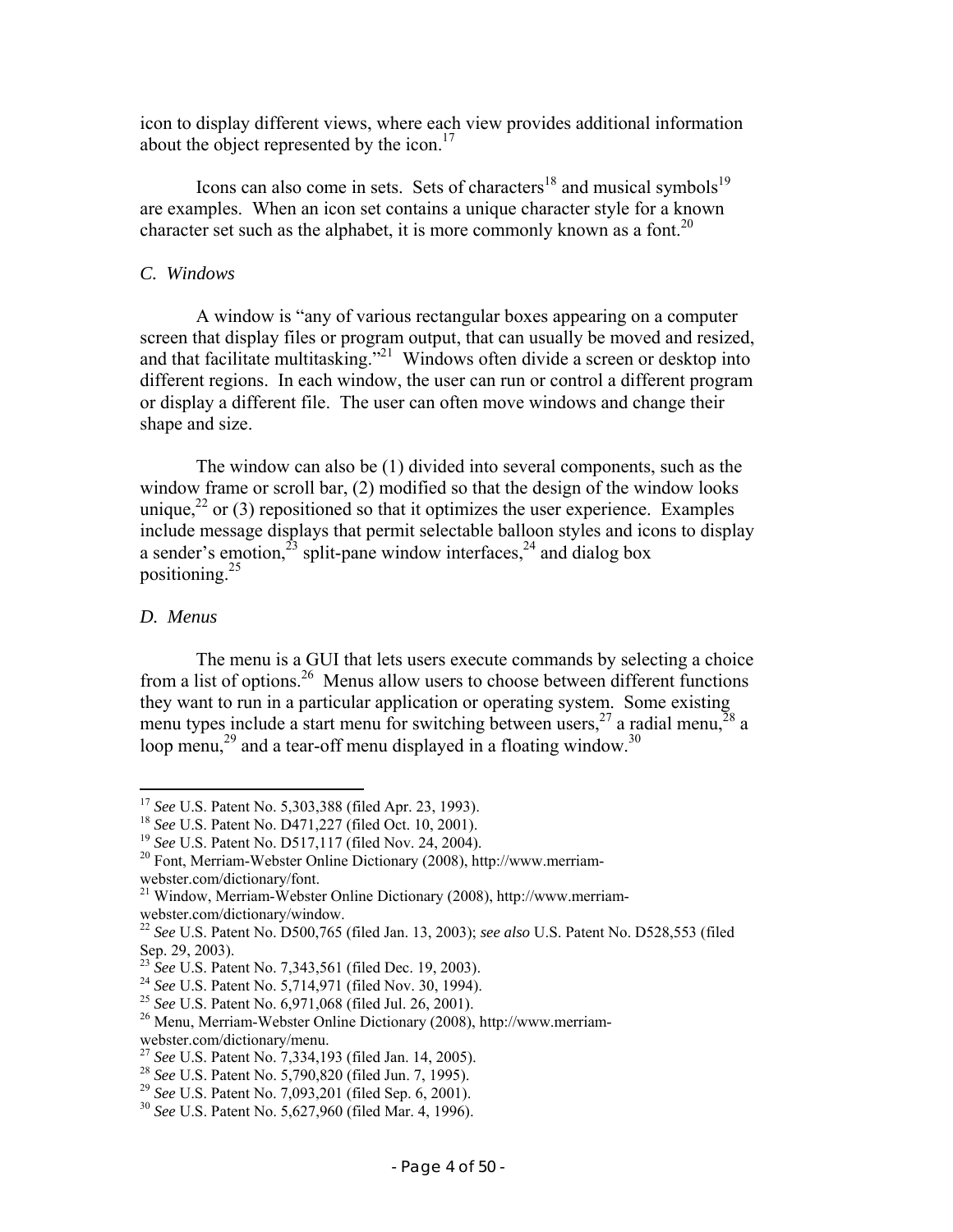#### *E. Other Noteworthy Components*

 There are many other GUI components that do not fall into the above categories because they are not as common or are not as prevalent across all types of operating systems and devices. One such example is the dock on the Mac OS X that displays application icons for easy access. The user has the ability to personalize icons included on the dock. The dock, although not broad enough to be its own separate category, is certainly a noteworthy GUI component.<sup>31</sup>

# Category III: Transitional and Animated Effects

 GUIs can also refer to transitional and animated effects. These effects can result from interactions between (1) different GUI components or (2) a GUI component and the desktop, and can have utility or aesthetic ramifications or both. Some examples of transitional effects include translucent windows, $32$  reflections, shadow effects, and nonlinear minimization or maximization of user interface objects (genie effect on the Max OS X).<sup>33</sup>

 Other animated effects are dependent on the actions of the user such as those that mimic the motion of the user. For example, the cover flow view option on the Mac OS X, when a user is browsing in a user interface, such as an application or folder, moves the icons of the files and folders with the scrolling movement of the user  $34$ 

<sup>&</sup>lt;sup>31</sup> See U.S. Patent Pub. No. US 2008/0034318 (filed Aug. 4, 2006).<br><sup>32</sup> See U.S. Patent No. 7,343,562 (filed Nov. 5, 2003).<br><sup>33</sup> See U.S. Patent No. 7,362,331 (filed Jan. 5, 2001).<br><sup>34</sup> See U.S. Patent Pub. No. US 2008/00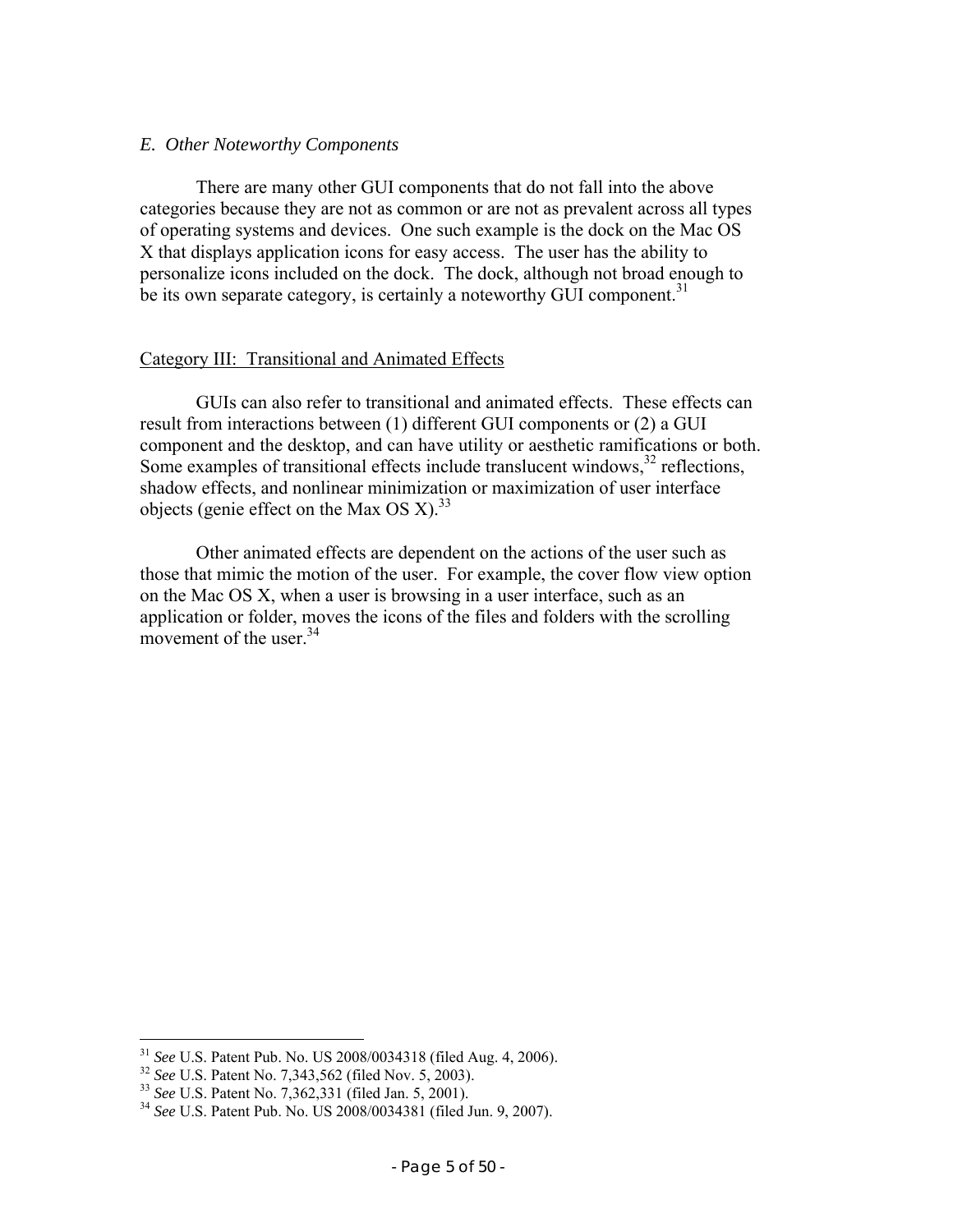# SECTION II: UTILITY PATENT PROTECTION OF GRAPHICAL USER INTERFACES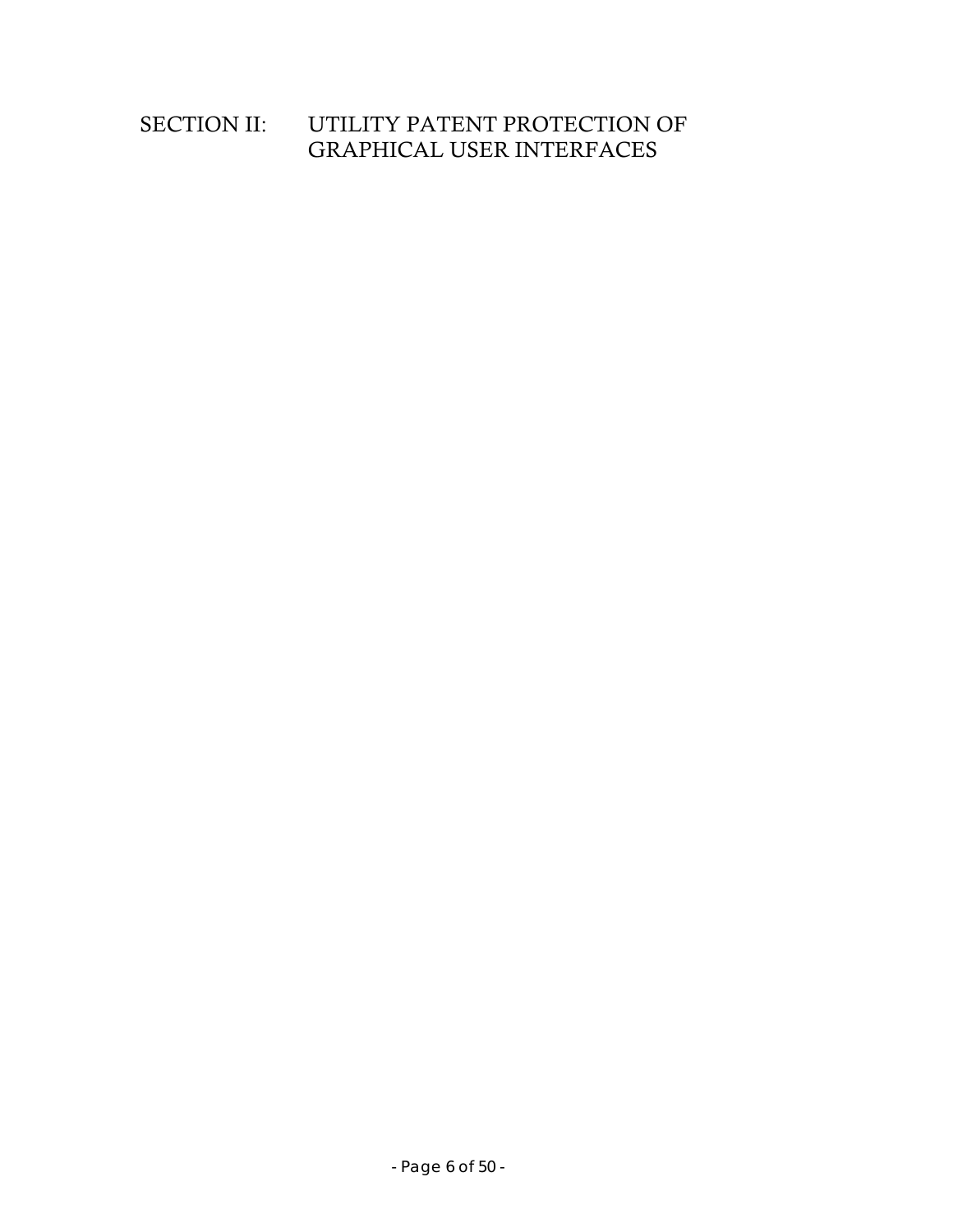#### Background

The graphical user interface represents a not uncommon challenge to those seeking to protect an innovative user interface by means of a utility patent. A utility patent is intended to protect the functional aspects of a new invention. Under US patent laws, a utility patent may protect "any new and useful process, machine, manufacture, or composition of matter, or any new and useful improvement thereof.<sup>35</sup> The challenge here is that a graphical user interface and the components that make up a graphical user interface are themselves not a part of the statutory classes of what can be patented, *i.e.*, a process, machine, manufacture, or composition of matter. Therefore, the utility patent may be used to indirectly protect the graphical user interface by protecting (1) the processes involved in the creation, display or interaction with the interface and (2) the computer equipment and memory devices (*i.e.* machines) that are loaded with software that control the creation, display or interaction with the interface.

 Although many utility patents have been granted by the U.S. Patent and Trademark Office, no court decisions have directly addressed the validity of patent protection for the subject matter of a graphical user interface.<sup>36</sup> However, there are numerous court decisions addressing the validity of patent protection for various aspects of software and computer-related inventions.

 In a sweeping statement, the Supreme Court in *Diamond v. Chakrabarty* announced that a patent could be obtained to protect "anything under the sun that is made by man." $37$  As applied to computer-related inventions, on the other hand, the Supreme Court has not been so generous. In *Gottschalk v. Benson*, the Supreme Court held as not falling within the scope of patentable subject matter a patent claim directed to a computer implemented algorithm for converting binary coded decimal numerals directly into binary numerals for use with a general purpose computer.38 The Court explained that the patent "claims were not limited to any particular art or technology, to any particular apparatus or machinery, or to any particular end use."39 In *Parker v. Flook*, the Court similarly held that patent claims which involved a program implementing an abstract mathematical formula for updating alarms based on a calculation using data from a manufacturing process was not statutory subject matter for a patent.<sup>40</sup> The Court explained that the post-solution activity of updating an alarm did not transform an unpatentable principle in the form of a mathematical algorithm into a patentable process.

1

 $35$  35 U.S.C. § 101 (2000).

<sup>36</sup> *See, e.g.*, *Carrol Touch, Inc. v. Electro Mechanical Sys., Inc.*, 15 F.3d 1573 (Fed. Cir. 1993) (finding a joint inventor estopped from contesting validity of a patent on a touch screen user interface).

<sup>&</sup>lt;sup>37</sup> Diamond v. Chakrabarty, 447 U.S. 303, 309 (1980) (discussing patent protection of genetically modified oil-eating bacteria).<br><sup>38</sup> Gottschalk v. Benson, 409 U.S. 63 (1972).

<sup>38</sup>*Gottschalk v. Benson*, 409 U.S. 63 (1972). 39 *Id.* at 64. 40 *Parker v. Flook*, 437 U.S. 584 (1978).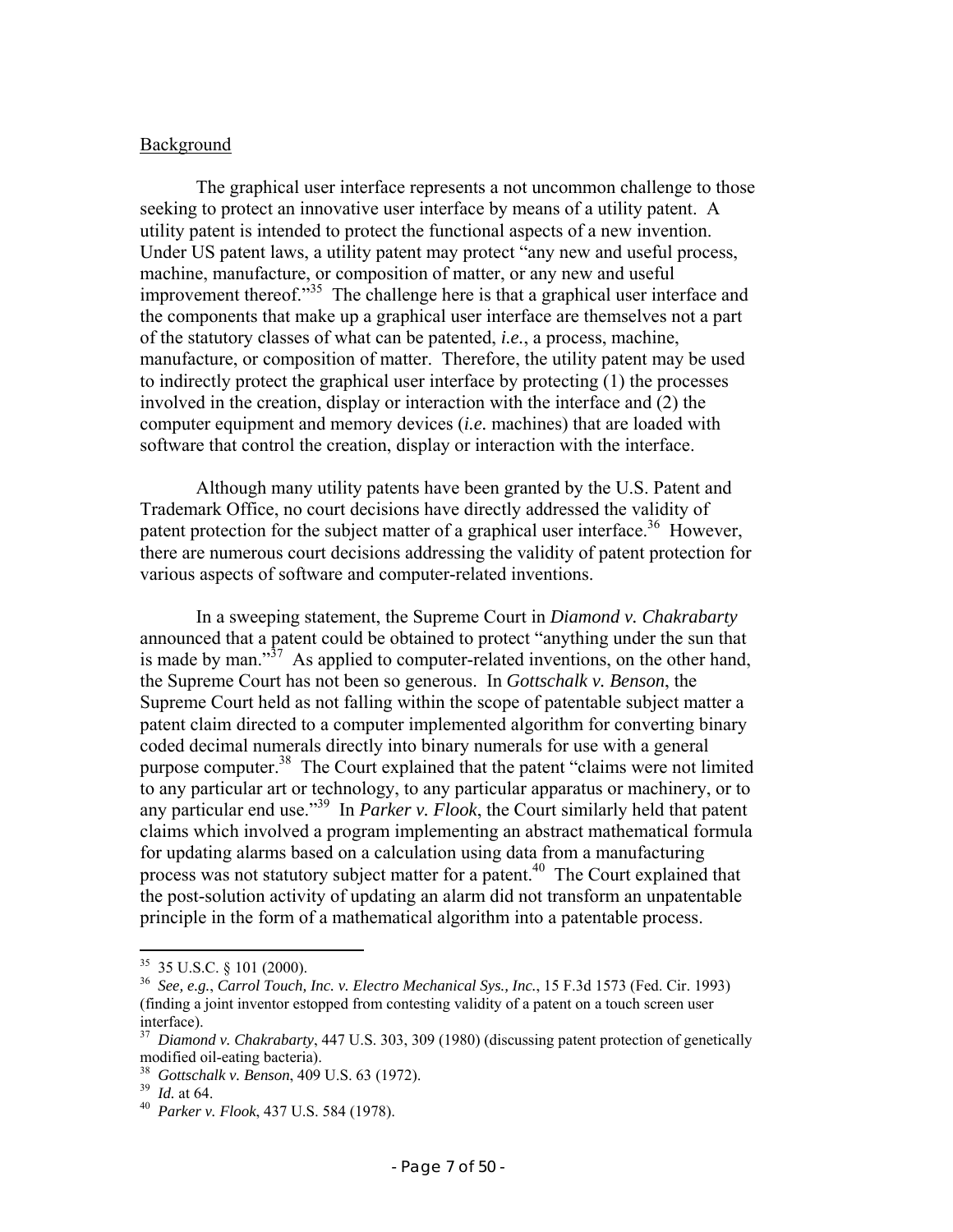In an about-turn, in *Diamond v. Diehr*, the Supreme Court ruled that a computer implemented mathematical algorithm could be deemed to be statutory subject matter for a patent. $41$  The Court announced that there were three categories of subject matter that were not patentable: "laws of nature, natural phenomena, and abstract ideas."42 The Court distinguished *Benson* and *Flook* by noting that those applications sought to patent abstract mathematical processes, whereas Diehr sought to patent a statutory manufacturing process for curing rubber that included a step involving a computer program for a mathematical algorithm.<sup>43</sup> As such, the Court stated that a "claim drawn to subject matter otherwise statutory does not become non-statutory simply because it uses a mathematical formula, computer program or digital computer."44 In addition, the Court noted that Diehr's claimed process involved the transformation of raw uncured synthetic rubber into a different state or thing.<sup>45</sup>

One of the more important post-*Diehr* cases to address the patentability of computer-related inventions was decided by the Court of Appeals for the Federal Circuit, and tangentially relates to a computer display. In an *en banc* decision, *In re Alappat*, the Federal Circuit held as being directed to statutory subject matter a claim directed to a computer system that was programmed to implement a mathematical algorithm to create a smoother wave depiction in an oscilloscope display.<sup>46</sup> The Federal Circuit reasoned that the "claimed invention as a whole is directed to a combination of interrelated elements which combine to form a machine for converting discrete waveform data samples into anti-aliased pixel illumination intensity data to be displayed on a display means. This is not a disembodied mathematical concept which may be characterized as an 'abstract idea,' but rather a specific machine to produce a useful, concrete, and tangible result."<sup>47</sup> The Federal Circuit further elaborated that the claimed invention was patentable subject matter because "such programming creates a new machine, because a general purpose computer in effect becomes a special purpose computer once it is programmed to perform particular functions pursuant to instructions from program software."48 This decision confirms that programs incorporating new algorithms directed to a computer display may be protectable with a utility patent when the patent claims are written to cover the computer system incorporating the new program, which falls into one of the four classes of statutory subject matter.

- 
- 

<sup>&</sup>lt;sup>41</sup> Diamond v. Diehr, 450 U.S. 175 (1981).

<sup>&</sup>lt;sup>42</sup> *Id.* at 185.<br>
<sup>43</sup> *Id.* at 187.<br>
<sup>44</sup> *Id.* at 187.<br>
<sup>44</sup> *Id.* at 187.<br>
<sup>45</sup> *Id.* at 184.<br>
<sup>46</sup> *In re Alappat*, 33 F.3d 1526 (Fed. Cir. 1994).<br>
<sup>47</sup> *Id.* at 1544.<br>
<sup>48</sup> *Id.* at 1545.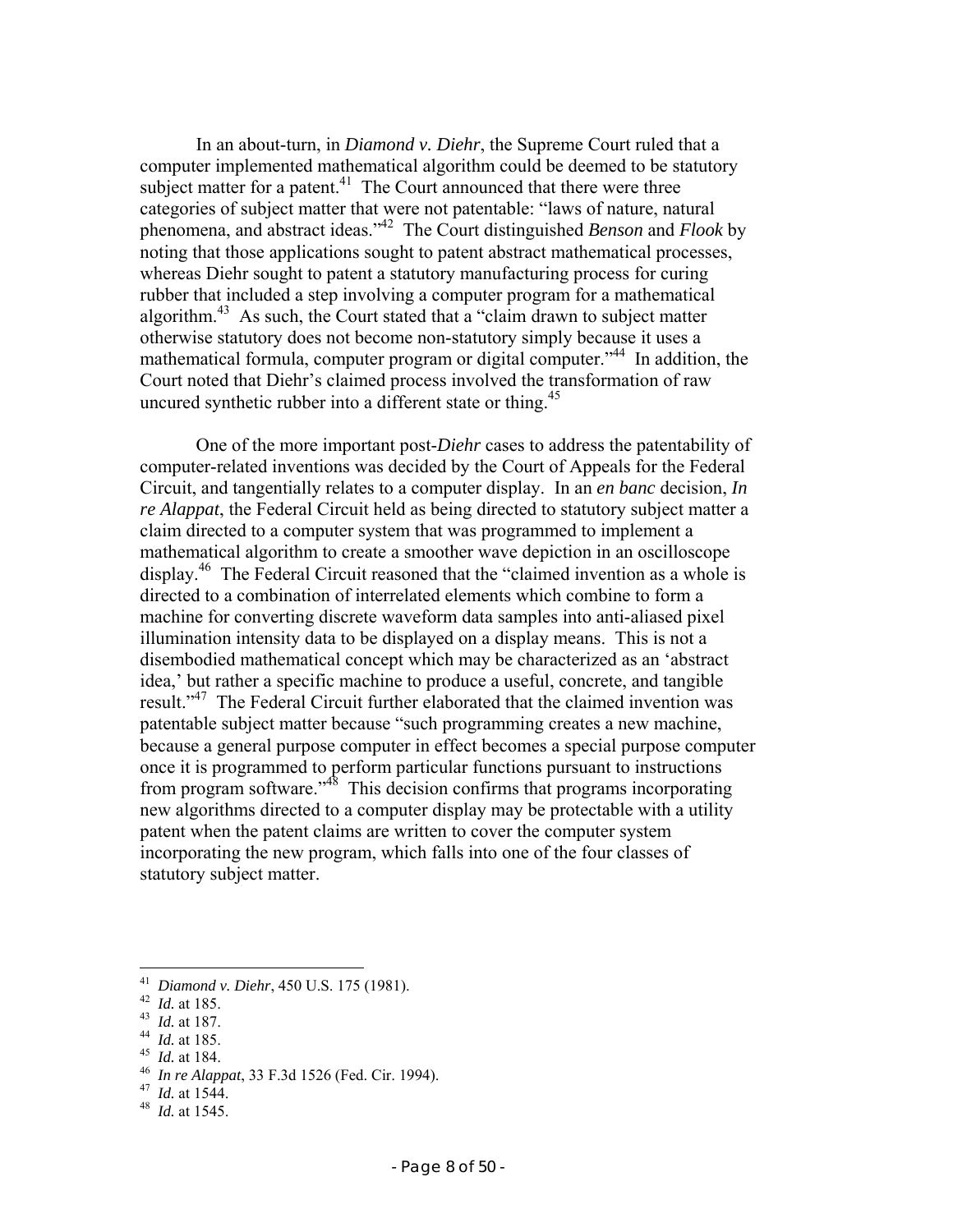Other Federal Circuit decisions that have upheld computer-related inventions as statutory patentable subject matter include: *In re Iwahashi*, 49 *Arrythmia Research Tech., Inc. v. Corzonix Corp.*, 50 *State Street Bank & Trust Co. v. Signature Financial Group, Inc.*, <sup>51</sup> *AT&T Corp. v. Excel Communications, Inc.*,<sup>52</sup> and *In re Bilski*,<sup>53</sup>

### Recent Trends

 $\overline{a}$ 

More recently, the Federal Circuit has defined limits on the scope of patentable subject matter for computer related inventions. In *In re Nuijten*, 54 the Federal Circuit ruled that a signal embedding a watermark generated by a computer is not patentable subject matter. The Federal Circuit explained that a signal was transitory and existing only as a propagated non-physical wave which was not a physical thing in a statutory class, such as a composition of matter. Interestingly, Nuijten had received other patents on his digital watermark where the claims in those patents were directed to methods for making the watermark,

<sup>49</sup> *In re Iwahashi*, 888 F.2d 1370 (Fed. Cir. 1989). The Federal Circuit upheld claims (machine claims) for an improvement in computer pattern recognition, and more specifically, the recognition of human speech. The output of the claimed invention was a series of autocorrelation coefficients. "The claim as a whole certainly defines apparatus in the form of a combination of interrelated means and we cannot discern any logical reason why it should not be deemed statutory subject matter as either a machine or a manufacture as specified in  $\S$  101. The fact that the apparatus operates according to an algorithm does not make it nonstatutory." *Id.* at 1375.

Arrythmia Research Tech., Inc. v. Corazonix Corp., 958 F.2d 1053 (Fed. Cir. 1992). The Federal Circuit upheld claims for an invention for detecting which heart attack victims were most at risk for suffering later complications – the technique involved measuring and then processing electrocardiographic signals. The claims included a mathematical algorithm, but "the number obtained [from the algorithm] is not just an abstraction; it is a measure in microvolts of a specified heart activity." *Id.* at 1060.<br><sup>51</sup> *State Street Bank & Trust Co. v. Signature Financial Group, Inc.*, 149 F.3d 1368 (Fed. Cir.

<sup>1998).</sup> The Federal Circuit held claims directed to a machine programmed with data processing software for implementing an investment structure (Hub and Spoke) produced a useful, concrete, and tangible result, and thus, was statutory subject matter. "The question of whether a claim encompasses statutory subject matter should not focus on which of the four categories of subject matter a claim is directed to – process, machine, manufacture, or composition of matter – but rather on the essential characteristics of the subject matter, in particular, its practical utility." *Id.* at 1375. The Federal Circuit also abandoned the Freeman-Walter-Abele test used to extract and

identify unpatentable mathematical algorithms in the aftermath of *Benson* and *Flook*.<br><sup>52</sup> AT&T Corp. v. Excel Commc'ns, Inc., 172 F.3d 1352 (Fed. Cir. 1999). The Federal Circuit held process claims directed to a message record that included information about the receiver of long-distance telephone calls produced a useful, non-abstract result because the invention "facilitate[d] differential billing of long-distance calls." *Id.* at 1358. The Federal Circuit also confirmed *State Street* in this case. *Id.* at 1357 ("[W]e consider the scope of § 101 to be the same regardless of the form – machine or process – in which a particular claim is drafted."). "[T]he mere fact that a claimed invention involves inputting numbers, calculating numbers, outputting numbers, and storing numbers, in and of itself, would not render it nonstatutory subject matter, unless, of course, its operation does not produce a useful, concrete and tangible result." *Id.* at

<sup>1359.&</sup>lt;br><sup>53</sup> In re Bilski, 545 F.3d 943 (Fed. Cir. 2008).

<sup>&</sup>lt;sup>54</sup> In re Nuijten, 500 F.3d 1346 (Fed. Cir. 2007).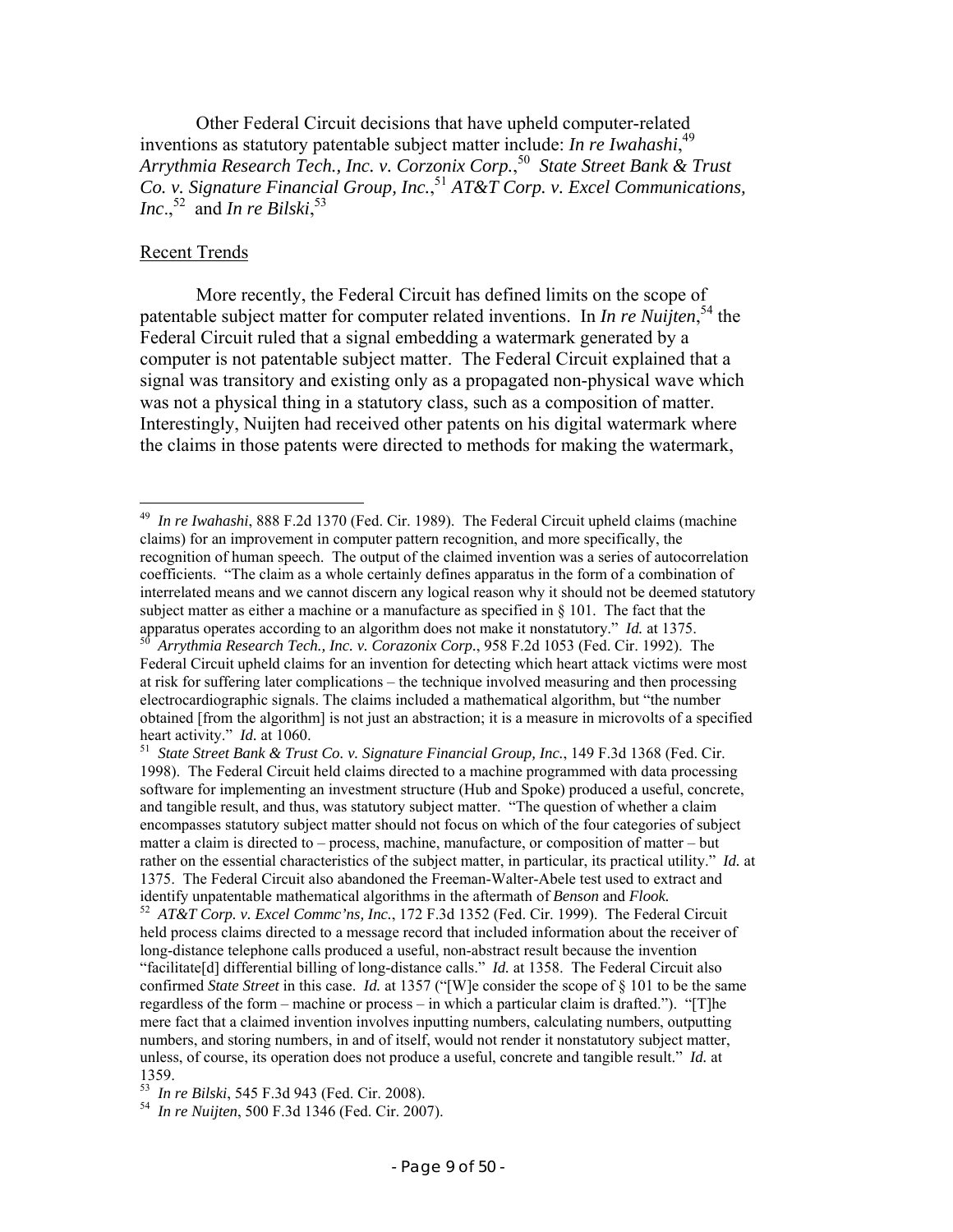memory devices storing programs for making the watermarks, and computer systems for making and using the watermarks.<sup>55</sup>

In a very recent development, the Federal Circuit is hearing the appeal of a patent infringement lawsuit involving patents directed to graphical user interfaces for the electronic trading of financial instruments. In *Trading Techs. Int'l, Inc. v. eSpeed, Inc*., the Federal Circuit is considering on appeal several issues relating to Trading Tech.'s U.S. Patent Nos.  $6,766,304^{56}$  and  $6,772,132,57$  which are both entitled "Click based trading with intuitive grid display of market depth." Both patents are similarly directed at software used in electronic trading in the futures market.<sup>58</sup> In particular, the patents are directed to methods, computer readable memory devices storing programmed methods, and a computer system programmed to implement a user interface to execute an electronic trade. Notably absent from any issue on appeal is whether the patent claims are considered patentable subject matter. This may be testament to the fact that the law is well settled that graphical user interfaces may be protected by utility patents when the

27. A computer readable medium having program code recorded thereon for execution on a computer for displaying market information relating to and facilitating trading of a commodity being traded in an electronic exchange having an inside market with a highest bid price and a lowest ask price on a graphical user interface, the program code causing a machine to perform the following method steps:

<sup>57</sup> U.S. Patent No. 6,772,132 includes three independent claims covering electronic trading using a graphical user interface by protecting the trading method including a user interface, a memory storing the program to use the user to execute the trade, and a computer system including the display device with the user interface. The preambles of these claims are as follows:

1. A method of placing a trade order for a commodity on an electronic exchange having an inside market with a highest bid price and a lowest ask price, using a graphical user interface and a user input device, said method comprising:

8. A computer readable medium having program code recorded thereon, for execution on a computer having a graphical user interface and a user input device, to place a trade order for a commodity on an electronic exchange having an inside market with a highest bid price and a lowest ask price, comprising:

14. A client system for placing a trade order for a commodity on an electronic exchange having an inside market with a highest bid price and a lowest ask price, the system comprising:

<sup>1</sup> 

<sup>&</sup>lt;sup>55</sup> See, e.g., U.S. Patent Nos. 6,157,330 and 6,507,299.<br><sup>56</sup> U.S. Patent No. 6,766,304 includes two independent claims covering a graphical user interface by protecting the method to create the user interface and memory storing the program to create the user interface. The preambles of these claims are as follows:

<sup>1.</sup> A method for displaying market information relating to and facilitating trading of a commodity being traded in an electronic exchange having an inside market with a highest bid price and a lowest ask price on a graphical user interface, the method comprising:

<sup>58</sup> *Trading Techs. Int'l, Inc. v. eSpeed, Inc.*, No. 2008-1392 & 1393, 2009 WL 689883 (Fed. Cir. 2008).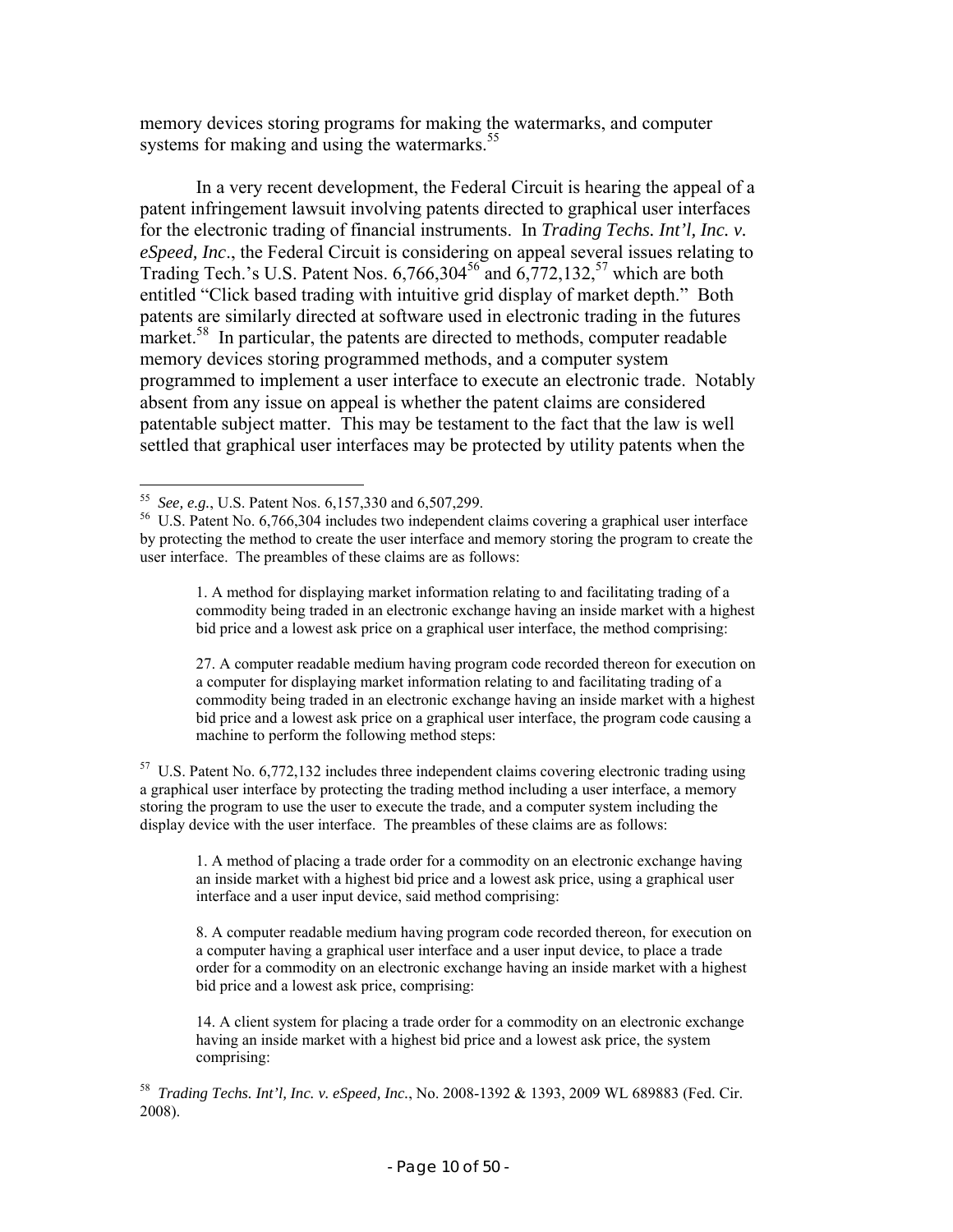patent claims are drawn to such recognized statutory subject matter as processes, articles of manufacture (*e.g.*, memory devices), and machines (*e.g.*, computer systems).

Recently, the scope of patentable subject matter for processes has been restricted by the Federal Circuit in a way that may limit the patent protection for graphical user interfaces. In an *en banc* decision, *In re Bilski*, the Federal Circuit withdrew their prior "useful, concrete and tangible result" test used in *State Street Bank* and *AT&T Corp*., and adopted the Supreme Court's "machine or transformation" clue for patent eligibility.59 The Federal Circuit ruled that a claimed process is only eligible for a patent under § 101 if:

(1) it is tied to a particular machine or apparatus, or

(2) it transforms a particular article into a different state or thing. The Federal Circuit relied on this test as being the "only" test for patentability of method claims  $60$ 

From a practical standpoint, a graphical user interface does not usually involve the transformation of articles, and thus a process relating to a user interface would likely need to rely on the first prong of the test – being tied to a particular machine – for patent eligibility. The Federal Circuit implied that patent applicants could not easily step around this test by adding insignificant limitations to their patent claims by stating that "insignificant post-solution activity will not transform an unpatentable principle into a patentable process."<sup>61</sup> Displaying data might be considered insignificant activity. However, the Federal Circuit did reconcile this test with its predecessor's past decision in *In re Abele*, 684 F.2d 902 (C.C.P.A. 1982) to show some flexibility in the machine or transformation test. The Federal Circuit explained that the transformation of electronic data representing a physical article, such as bones and body tissues, into a visual depiction of that physical article could be sufficient to satisfy the "transformation" requirement for patent eligible subject matter. In other words, there need not be a real physical transformation of the underlying physical articles. The Federal Circuit also noted some types of claim limitations that would *not* qualify otherwise unpatentable subject matter as patent-eligible under the machine-ortransformation test, including a data-gathering step that does not specify "how" data is gathered and a field-of-use limitation, *e.g.*, limiting the use of a formula to a particular technological environment. Therefore, under *Bilski*, broad method claims to protect a graphical user interface may not be viable. Any such method claims would need to be narrowly tailored to recite computer hardware more specific than a general purpose computer.

<sup>59</sup> See *Diamond v. Diehr*, 450 U.S. 175, 185 (1981) and *Gottschalk v. Benson*, 409 U.S. 63, 67 (1972).

<sup>60</sup> *In re Bilski*, 545 F.3d 943 (Fed. Cir. 2008). It is noted that this decision is currently being appealed to the Supreme Court. The petitions for certiorari, which have been granted, point out that he Supreme Court had noted that the machine or transformation test was not the exclusive test for patent eligibility, but just a helpful clue in determining patentable subject matter.

<sup>61</sup> *Id.*, citing *Parker v. Flook*, 437 U.S. 574 (1978).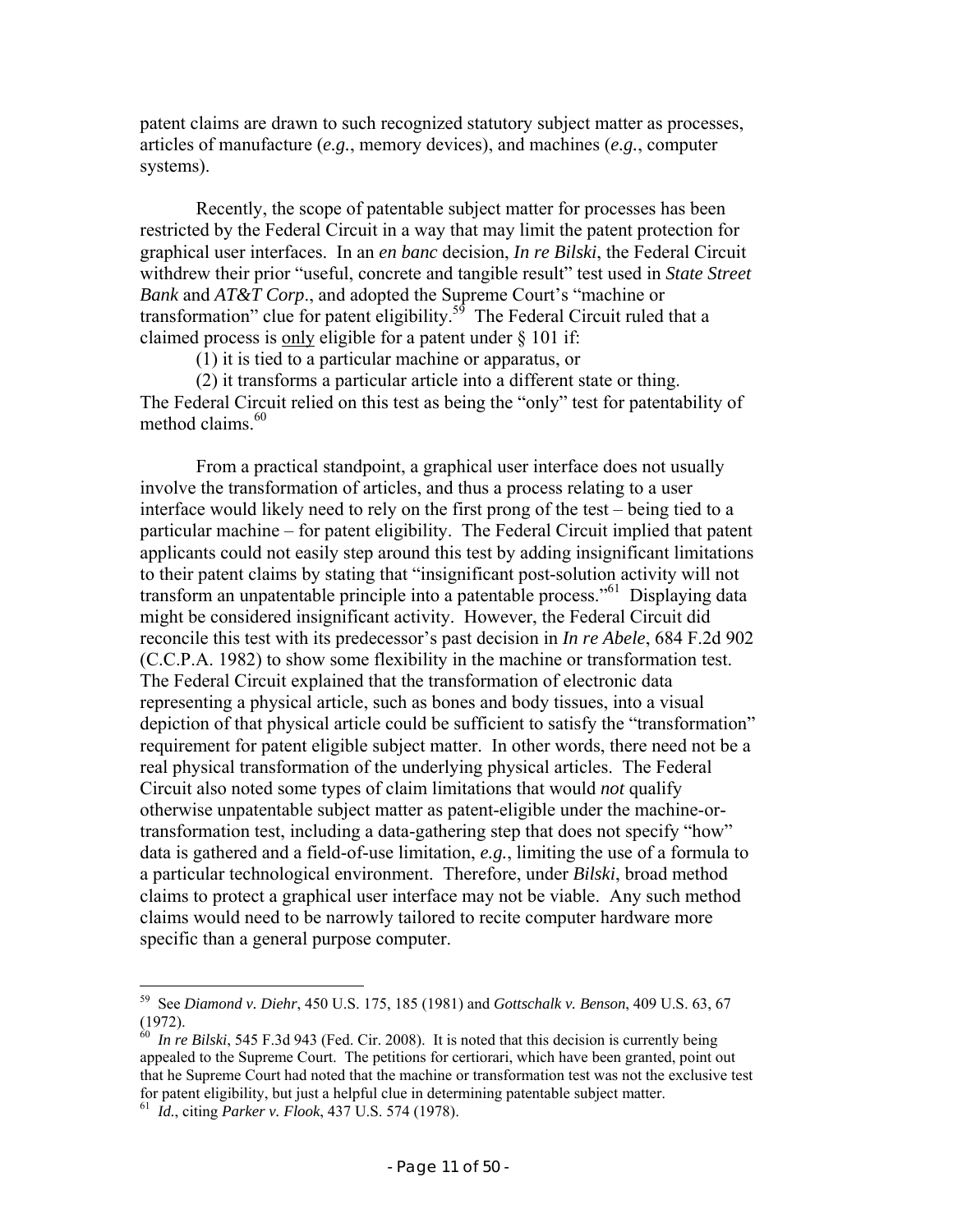Obviously, the U.S. Patent and Trademark Office (USPTO) may not be operating in sync with the Federal Circuit's view of the scope of patentable subject matter. Recent decisions of the USPTO Board of Patent Appeals and Interferences (Board) indicate that the frequency of Section §101 rejections is increasing dramatically and will only continue to increase in the near future. As of March 1, 2009, the Board already has cited *Bilski* in at least twenty decisions, rejecting or remanding claims based on the machine-or-transformation test in all but one. The Board also has begun expanding the machine-or-transformation test beyond process claims to reject system claims.<sup>62</sup> Similarly, the Board recently rejected claims in an Intel patent application under the machine-or-transformation test even though the claims recited steps performed by a processor.<sup>63</sup> Accordingly, it is not difficult to predict that the USPTO is applying *Bilski* in a far-reaching manner that may make it very difficult to protect graphical user interfaces with a utility patent with claims in the form of a process or a system.

As a practical matter, the examination of the subject matter eligibility for patent application for computer-related inventions is supposed to be governed by the Manual of Patent Examining Procedure. Section 2106 sets forth guidelines for patentable subject matter and in particular for computer related inventions.<sup>64</sup> However, these guidelines are under revision in view of *Bilski* with no target date specified for when it will be issued.

As illustrated by the exemplary patents at the end of this section, utility patents are directed to protection of the functional aspects of GUI display elements. In contrast, as discussed in a following section, design patents may be used to protect the ornamental or aesthetic features. As such, the overall "look and feel" of a GUI cannot be protected with a utility patent. Given the restricted scope of patentable computer-related inventions post-*Bilski*, the protection of these GUI display elements may reside more in the interaction of these elements with real-world articles, such as user input devices and particular machines on which they are displayed, such as computers, cell phones and digital media players. The GUI elements may also be protected in the form of the particular machine on which they are embodied. The process for creating the display elements from abstract data and displaying the elements, no matter how innovative the algorithms to create these elements, without more interaction with tangible articles or the real world may no longer be protectable should the *Bilski* decision stand up.65 Moreover, under *Bilski*, these interactions would require

<sup>&</sup>lt;sup>62</sup> *See*, *e.g.*, *Ex parte Atkin*, No. 2008-4352, slip op. at  $*6-7$ , 2009 WL 247868, (B.P.A.I. Jan. 30, 2009) (rejecting system claims 9-13 and 15 as patent ineligible subject matter under *Bilski*). <sup>63</sup> Ex parte Cornea-Hasegan, No. 2008-4742, slip op. at \*4, 2009 WL 86725 (B.P.A.I. Jan. 13,

<sup>2009).</sup>

<sup>64</sup> *See* PATENT & TRADEMARK OFFICE, MANUAL OF PATENT EXAMINING PROCEDURE § 2106.01 (Rev. 6, Sept. 2007) [hereinafter MPEP].

<sup>65</sup> Consider the patentability of the following claims in view of *Bilski*. The first claim is directed not to apparatus, but to a "computer user interface." Which of the enumerated categories of statutory subject matters under 35 U.S.C. §101 does a computer user interface *per se* fall within?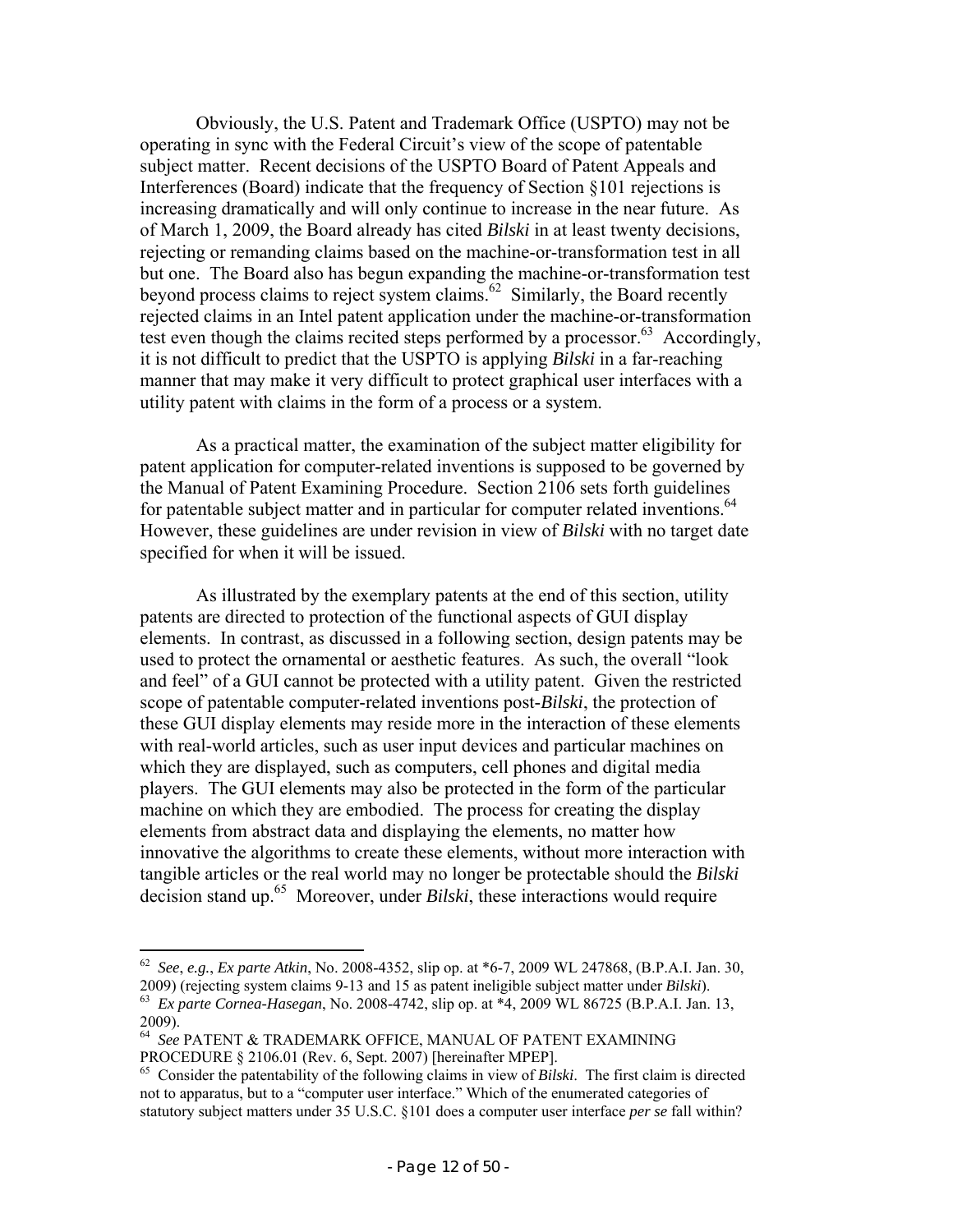more than insignificant "post-solution activity." Accordingly, GUI components that provide non-interactive indicia of the state of an application may be more difficult to protect than, for example, animated icons that move in response to user input devices and are claimed as such.

#### **Conclusion**

In conclusion, the Federal Circuit's decision in *In re Bilski* has been a dramatic change in the availability of method or process claims to cover graphical user interfaces. While that decision is being petitioned to the Supreme Court, the USPTO Board of Patent Appeals and Interferences is applying *Bilski* beyond just method claims. Until these issues are finally settled, a range of patent claim formats – system, apparatus, computer-readable medium, and process claims – should be included in new applications with sufficient recitations of particular apparatus and interaction with the real world to protect graphical user interfaces.

#### Practical Application: Examples of Utility Patents for Different GUI Components

As noted in the introduction, graphical user interfaces for computers may include various elements of the displayed interface – Desktops, Components (*e.g.* Pointers, Icons, Windows and Menus) and Animated Effects. Representative claims from utility patents directed to these different graphical user interface elements may illustrate the variety of claiming formats useful to protect these innovations. No comments are provided as to the viability of these exemplary patent claims in view of *Bilski*.

A. U.S. Patent No. 7,334,193, entitled "Start Menu User Tiles:"<br>1. A user interface displayed on a computer screen for receiving user selection of logging off a system, said user interface comprising: a first region displaying a list of choices including logging off and shutting down a computer system; second region contained within said first region, said second region, upon activation, performing an action associated with logging off a user; and third region contained within said first region, said third region, upon activation, providing a list of menu choices relating to logging off of said computer system.

and

B. U.S. Patent No. 7,362,331 entitled "Time-Based, Non-Constant Translation Of User Interface Objects Between States:"

1. A method for moving an object in a graphical user interface, comprising the steps of: a) determining a path of movement for the object along at least one axis, and a period of time for the movement along said path; b) establishing a non-constant velocity function along said axis for said period of time; c) calculating an instantaneous position for the object along said path in accordance with said function and the relationship of a current time value to said period of time; d) displaying said object at said calculated position; and e) iteratively repeating steps (c) and (d) during said period of time.

The second claim is a method not tied to a particular machine and does not transform an article to another state.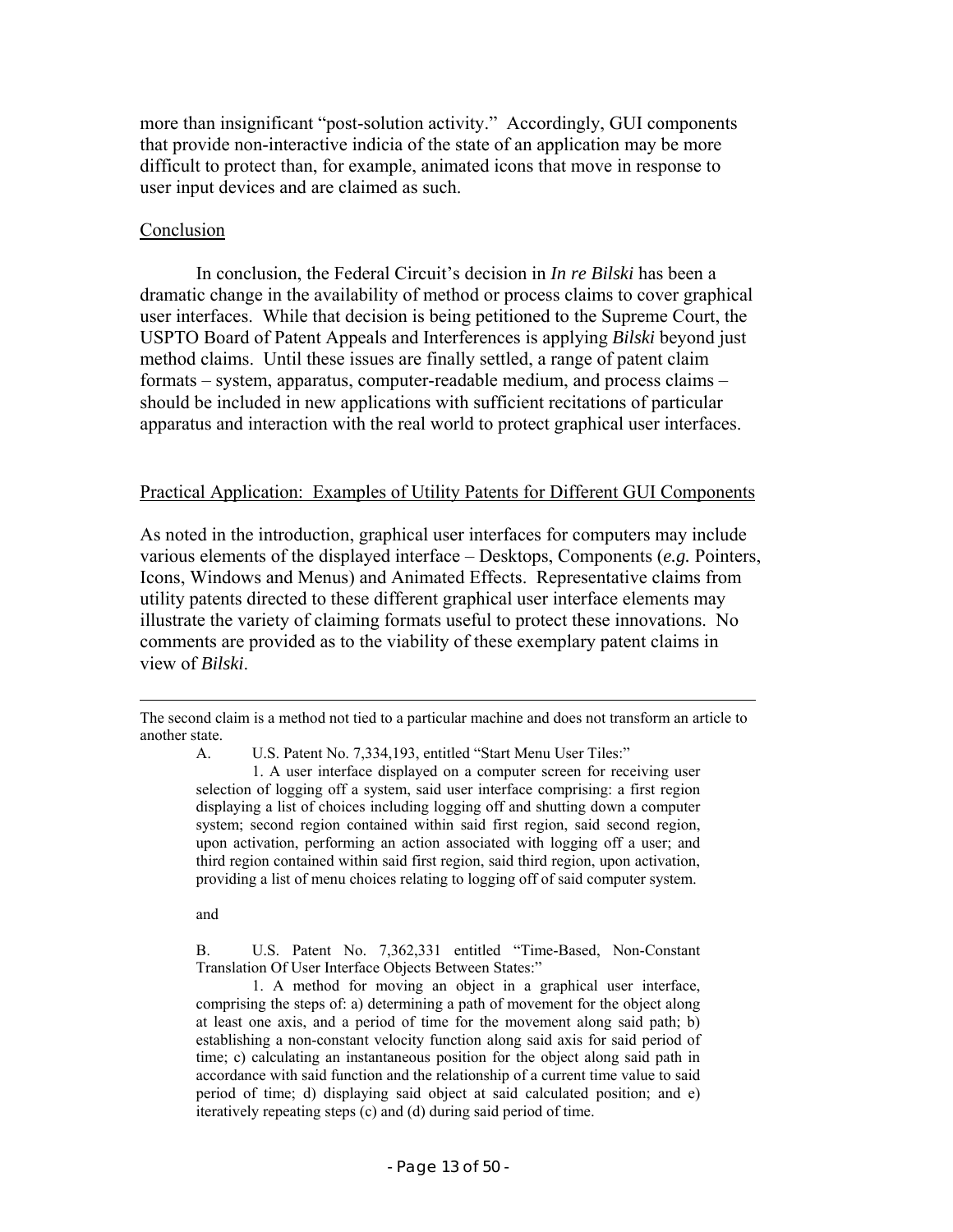#### *Category I: The Desktop*

An example of an innovative desktop display is found in U.S. Patent No. 7,043,701 entitled "Opacity Desktop With Depth Perception." The '701 patent is directed to a desktop workspace capable of displaying various three dimensional depths by altering the opacity of objects in the foreground. This may be evident from the below patent figure.



The '701 patent includes only method claims. A representative claim reads as follows:

1. A method of displaying information within a threedimensional workspace on a computer display, said method comprising:

partitioning the workspace into a plurality of layers, where each layer corresponds to a display depth relative to a user;

displaying at least one substantially opaque container object at a first display depth, wherein the at least one container object is three dimensional and defines an interior three dimensional space within the at least one container object;

providing to the user a pointer operative to select objects within the three-dimensional workspace at a plurality of display depths; and

responsive to the user selecting a container object, reducing an opacity level of the selected container object in order to reveal at least one content object contained therein; and

displaying the at least one content object contained within the selected container object at a deeper display depth relative to the first display depth.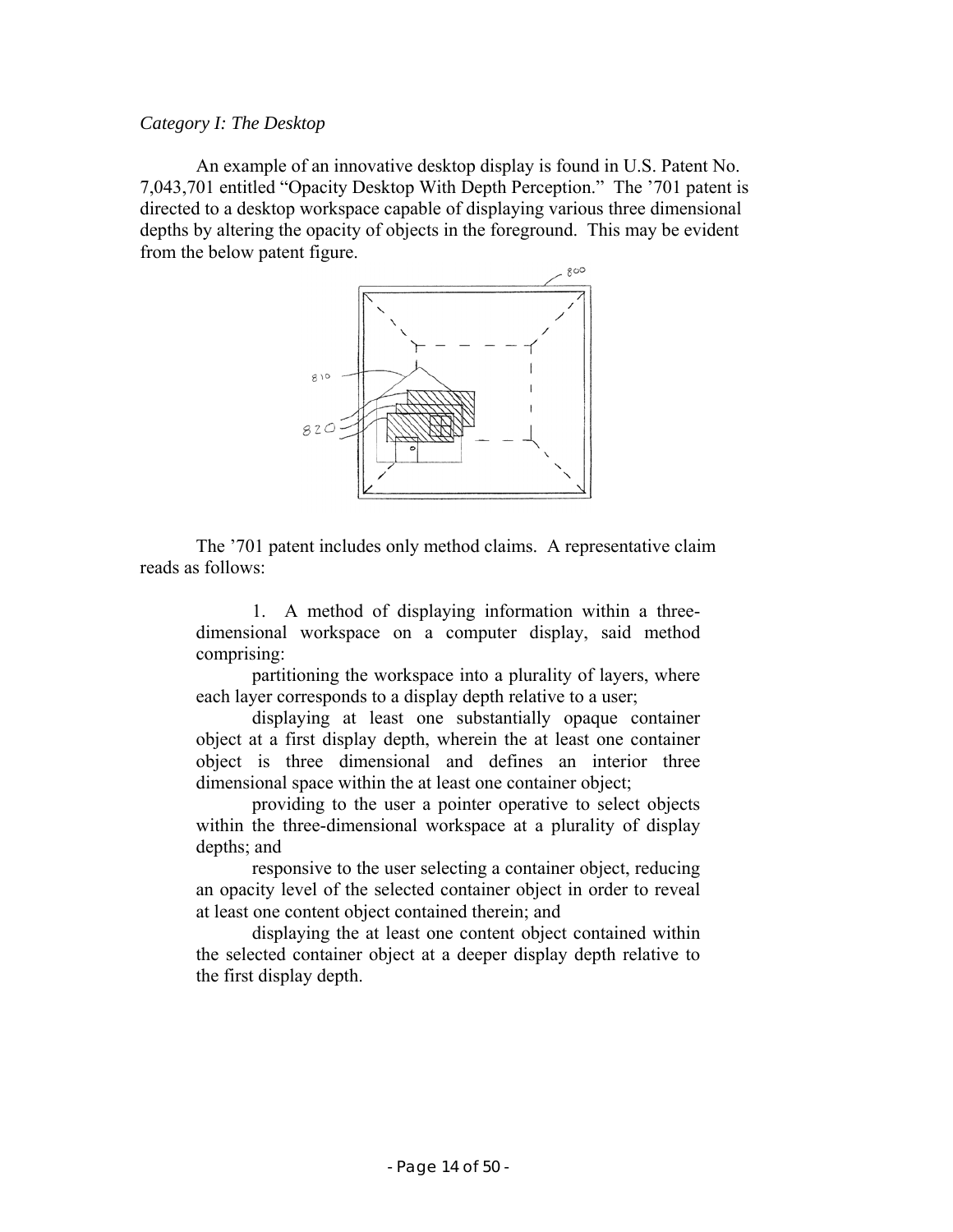# *Category II: The Components*

A. Pointers and Cursors

Pointers and cursors are elements of a GUI that may be separately protected by a utility patent. It is the functional characteristics of the pointers and cursors that are protectable with a utility patent. An example of an innovative cursor is found in U.S. Patent No. 6,606,101 entitled "Information Pointer." The '101 patent is directed to a display cursor that displays information related to the object pointed to, as shown in the below patent figure.



The '101 patent includes two method claims. A representative claim reads as follows:

1. In a data processing system having a video display, an output device, and an input device, a method for providing an information pointer, comprising:

(a) displaying a cursor on the video display;

(b) displaying one or more objects on the video display;

(c) in response to a user using the input device, positioning at least a part of the cursor over at least a portion of a selected one of the objects that are displayed;

(d) in response to at least a part of the cursor being positioned over at least a portion of the selected object, outputting dynamic information about a further action with the selected object over the output device;

(e) allowing the user to select to turn off the outputting of the dynamic information; and

(f) overriding the user's ability to turn off the displaying of critical information.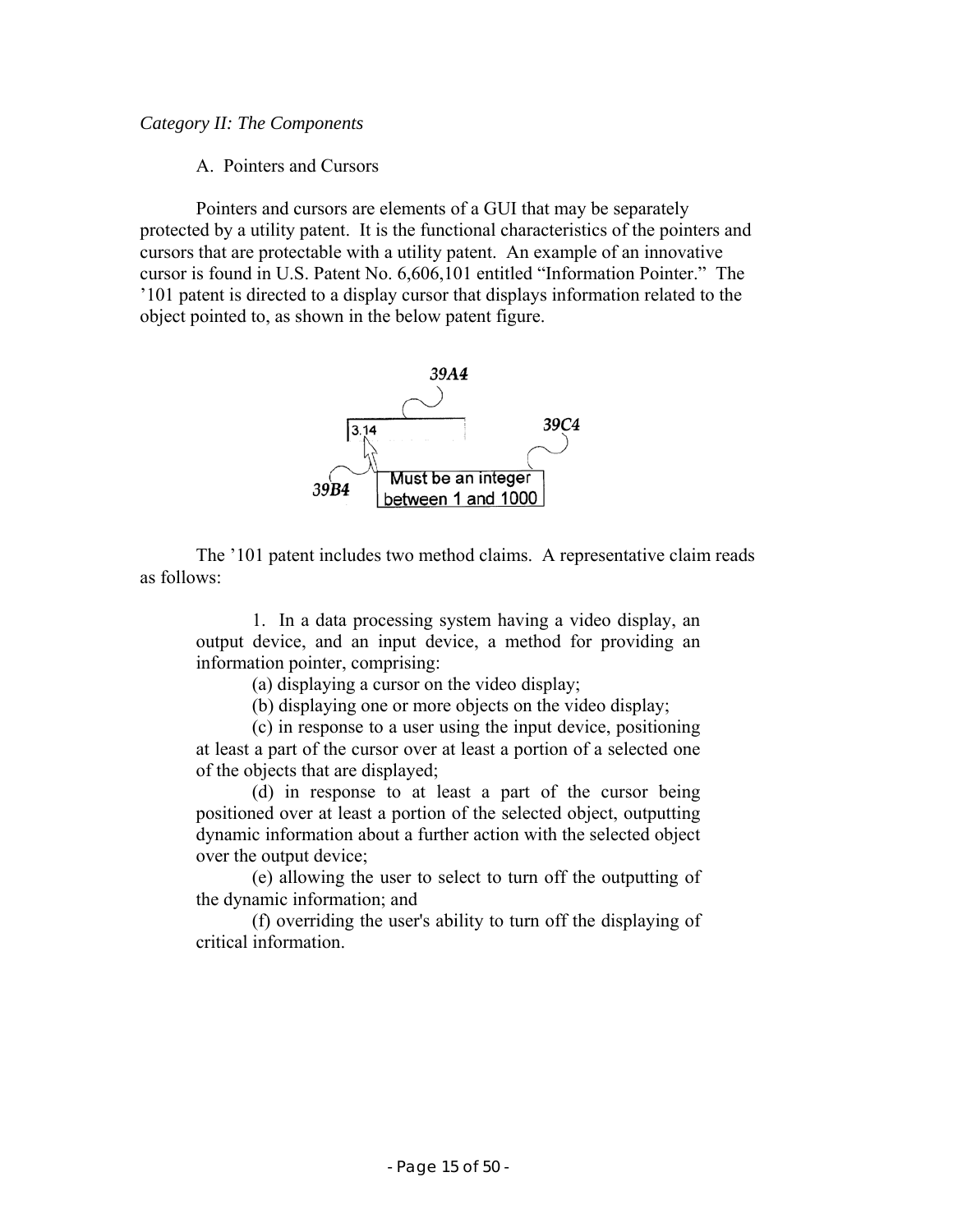#### B. Icons

Icons are small images found on computer interfaces that are representative of a type of an object. An example of innovative icon is found in U.S. Patent No. 5,303,388 entitled "Method To Display And Rotate A Three-Dimensional Icon With Multiple Faces," which is directed to a rotatable threedimensional icon with information on the various three-dimensional faces of the icon. An embodiment in the form of a cube-shaped icon on a desktop display is shown below.



The '388 patent includes several method claims. A representative claim reads as follows:

13. A method of manipulating a three-dimensional icon on a display screen of a computer system, wherein the threedimensional icon includes a plurality of faces, each face containing at least one displayed item which is associated with an object stored in the computer system, the plurality of faces are joined together to form the three-dimensional icon, a first face containing a two-dimensional icon representing a folder or file stored in the computer system and other faces of the three-dimensional icon displaying attributes of said folder or said file, the method comprises the steps of:

(A) marking a first button marker on the first face of the plurality of faces of the three-dimensional icon, wherein the first marker associated with a second face of the plurality of faces of the three-dimensional icon, when the first face is displayed front most on the display screen and the first button marker is activated, the three-dimensional icon is rotated such that the second face is displayed front most on the display screen;

(B) rotating the three-dimensional icon by activating the first button marker to display the first face front most.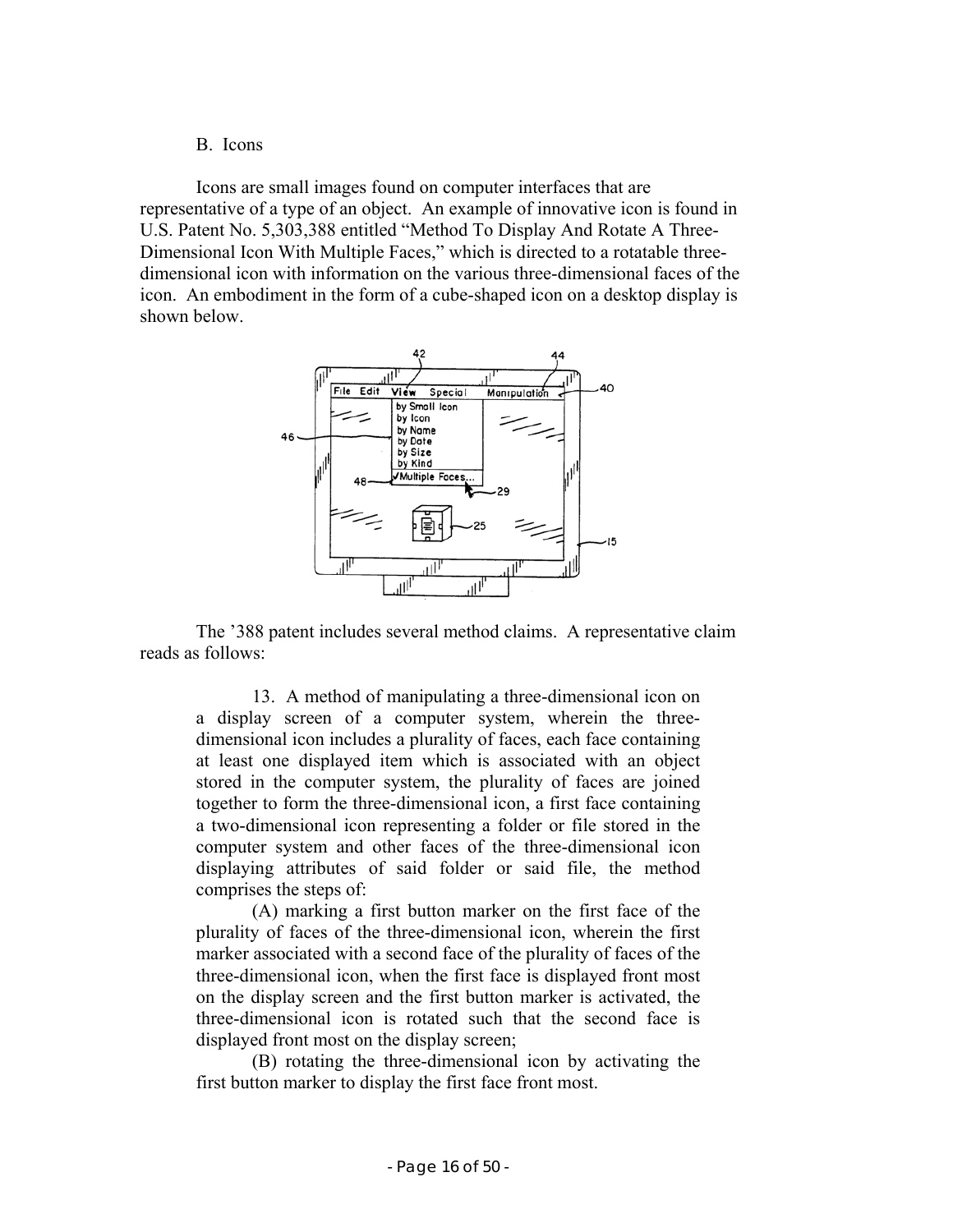# C. Windows

Windows are the framed-in portion of a desktop display that is activated for display or interaction with an individual application or information content. An example of an innovative use of a window in a graphical user interface is found in U.S. Patent No. 5,714,971, entitled "Split Bar And Input/Output Window Control Icons For Interactive User Interface." The '971 patent is directed to a plurality of connected windows on a desktop with active control and content display regions. An embodiment of the window is shown below.



The '971 patent includes claims directed to a user interface, a method, display apparatus and computer readable medium. A representative apparatus claim reads as follows:

9. Apparatus for displaying objects of a computer, the apparatus comprising:

a monitor coupled to the computer, the monitor having a window displayed on a screen thereof, the window configured for apportionment into a first pane having a first control region and a first content region, and a second pane having a second control region and a second content region;

a processor operably connected to the monitor and programmed to generate control means contained within the control regions of the panes for linking a selected object of the first pane to the second pane to enable automatic viewing of said selected object on said second pane in response to dragging the selected object from the first content region of the first pane to one of the first and second control regions and dropping the selected object onto the control means; and

a memory operably connected to the processor for storing the control means contained within the control regions of the panes.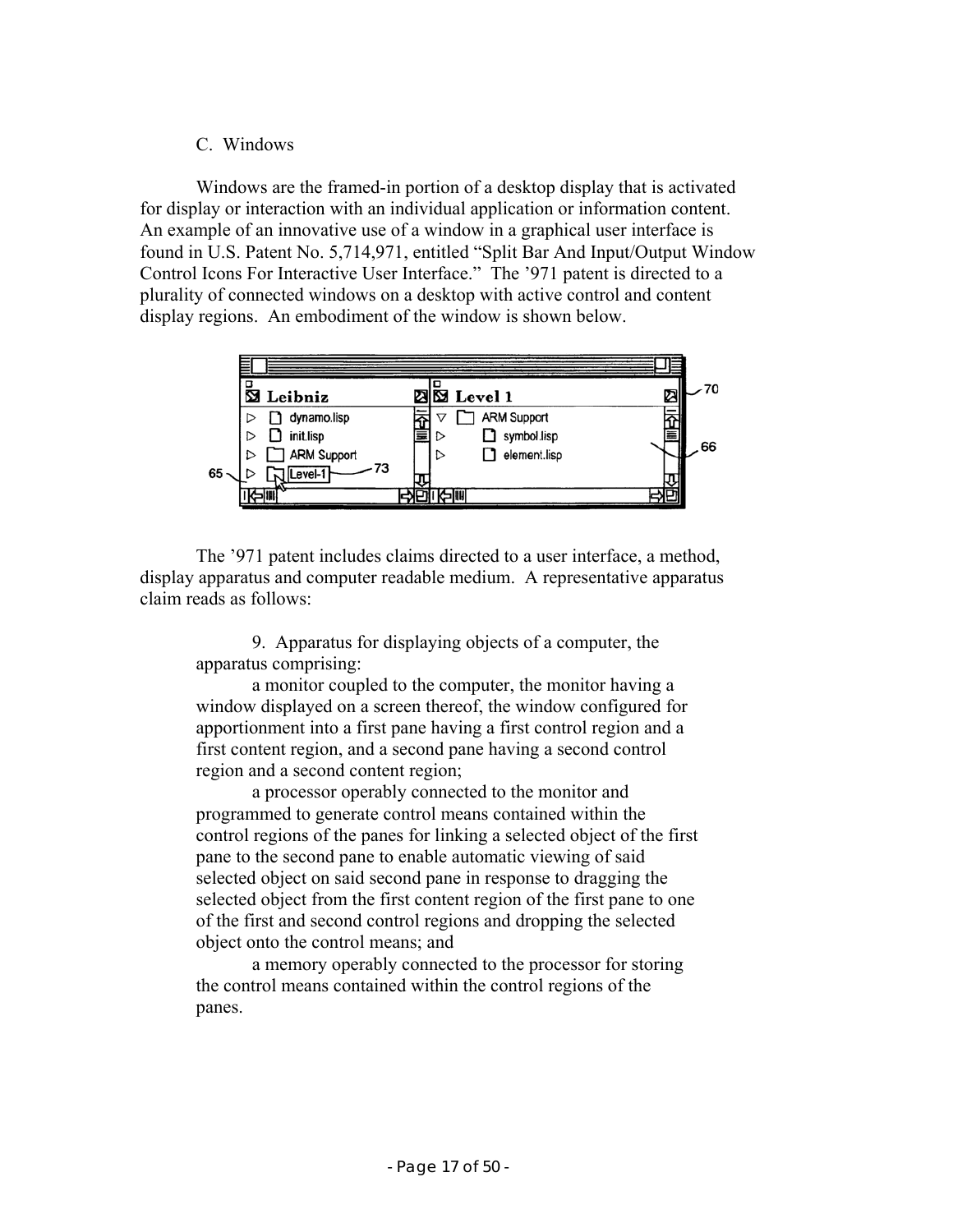#### D. Menus

Menus are a listing of command functions available for selection by a user. An innovative manner of displaying a menu is found in U.S. Patent No. 7,093,201, entitled "Loop Menu Navigation Apparatus And Method." The '201 patent is directed to a curved menu, where only a portion of the menu is viewable, and the full menu listing is rotated through the viewable area. One embodiment of the curved menu is shown in the below patent figure.



The '201 patent includes claims directed to a device, a method and machine readable medium. A representative device claim reads as follows:

1. A data processing device, comprising:

a display having a screen;

a machine-readable medium;

a plurality of computer files in said machine-readable medium and accessible by said data processing device; and

a graphical user interface displayed on said screen, comprising:

> a plurality of identifiers and/or identifier pointers, each identifier and/or identifier pointer related to one or more of said plurality of computer files for use by said data processing device;

> a selection indicator to select one or more of said identifiers and/or identifier pointers;

> a curved listing of said plurality of identifiers and/or identifier pointers, wherein: only a portion of said curved listing is displayed on said screen at any given time; and the plane defined by said curved listing is slanted or parallel in relation to the plane defined by said display; wherein the selection indicator remains in a consistent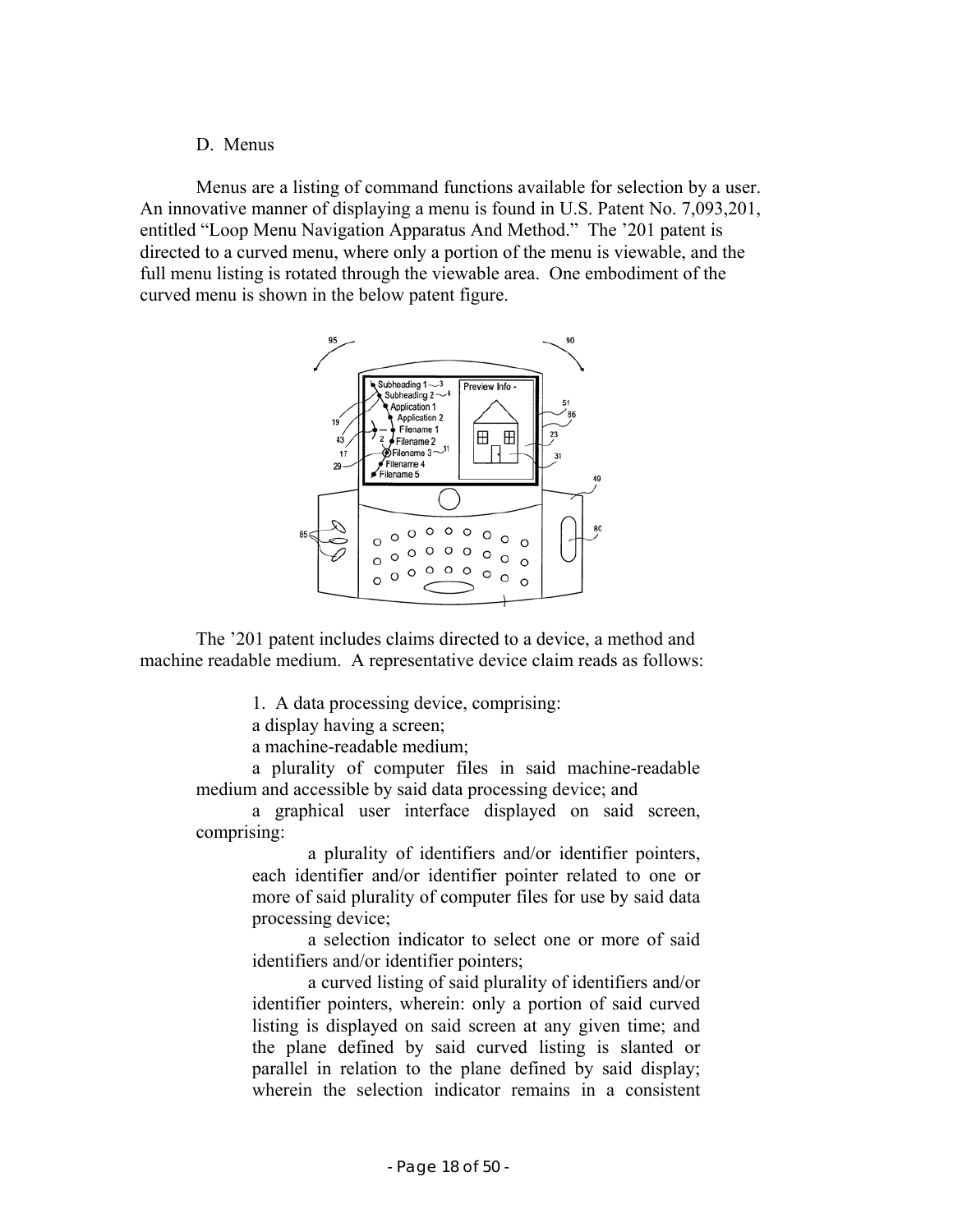position on the display and wherein, responsive to user input, the curved listing is visually rotated through the selection indicator one icon at a time, thereby causing the identifiers and/or identifier pointers which visually coincide with the selection indicator to become capable of being selected in response to additional user input; and

a preview window to display information associated with a file related to an identifier and/or identifier pointer, said identifier and/or identifier pointer being selected by said selection indicator in said curved listing, said preview window displayed concurrently with said portion of said curved listing.

#### E. Animated Effects

In addition to the elements of a graphical user interface themselves, the movement, transitions or animated effects associated with a well-known GUI element may be protected with a utility patent. One such innovative transitional effect of an icon is found in U.S. Patent No. 7,362,331, entitled "Time-Based, Non-Constant Translation Of User Interface Objects Between States." The '331 patent is directed to an animated transitional effect of the movement of an icon from one position to another. One embodiment of this animated movement s shown below by the shrinking and translation of rectangle 210 into box 220 via intermediate object 200.



The '331 patent includes claims directed to a method, a user interface, computer readable medium and a computer apparatus. A representative claim reads as follows: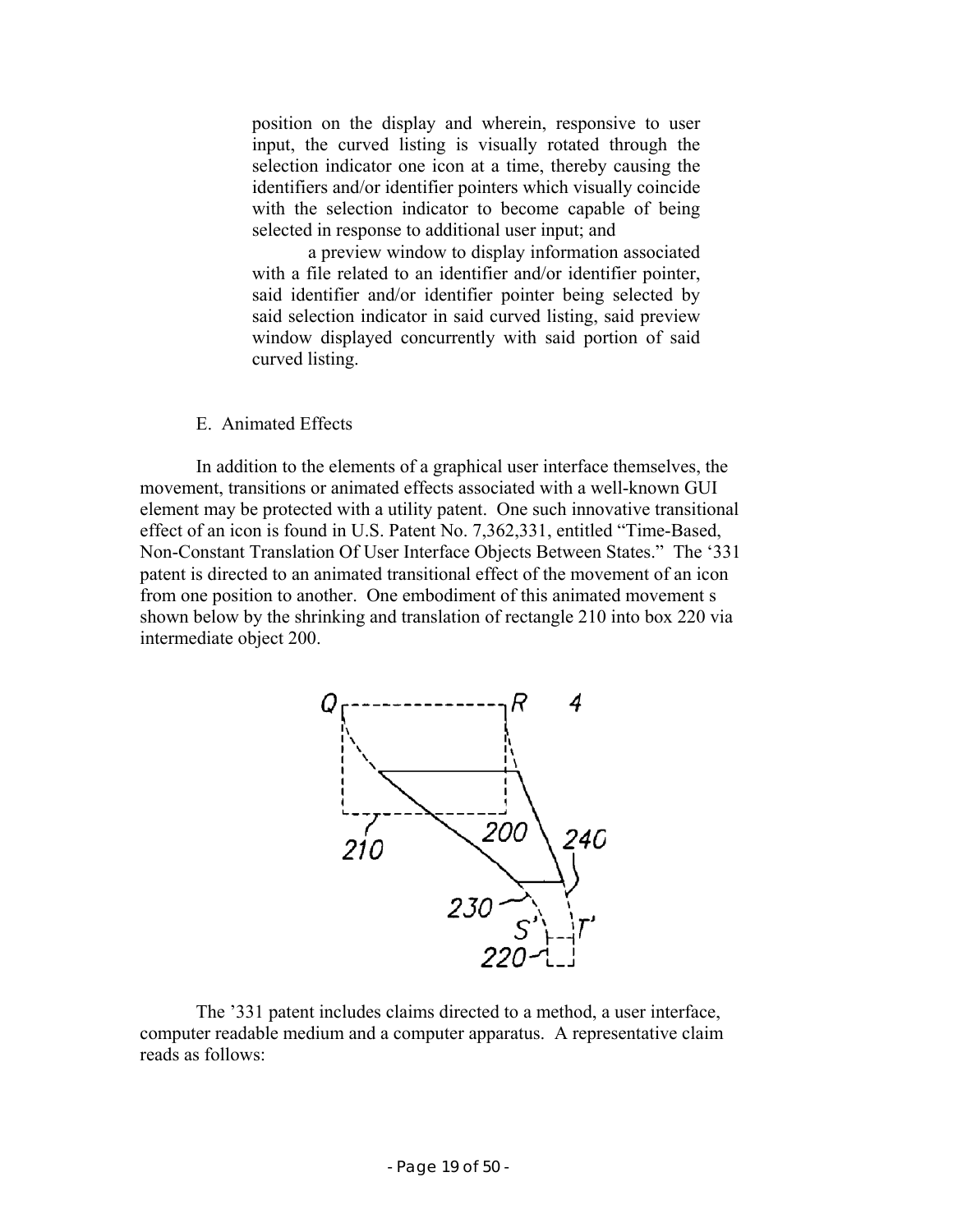24. A computer having an operating system that includes a user interface which implements the following steps:

displaying an object at a first location within a display space;

selecting a second location to which said object is to be moved and a period of time during which the movement is to occur in response to a user action; and

moving said object from said first location to said second location at a non-linear rate of movement during said period of time.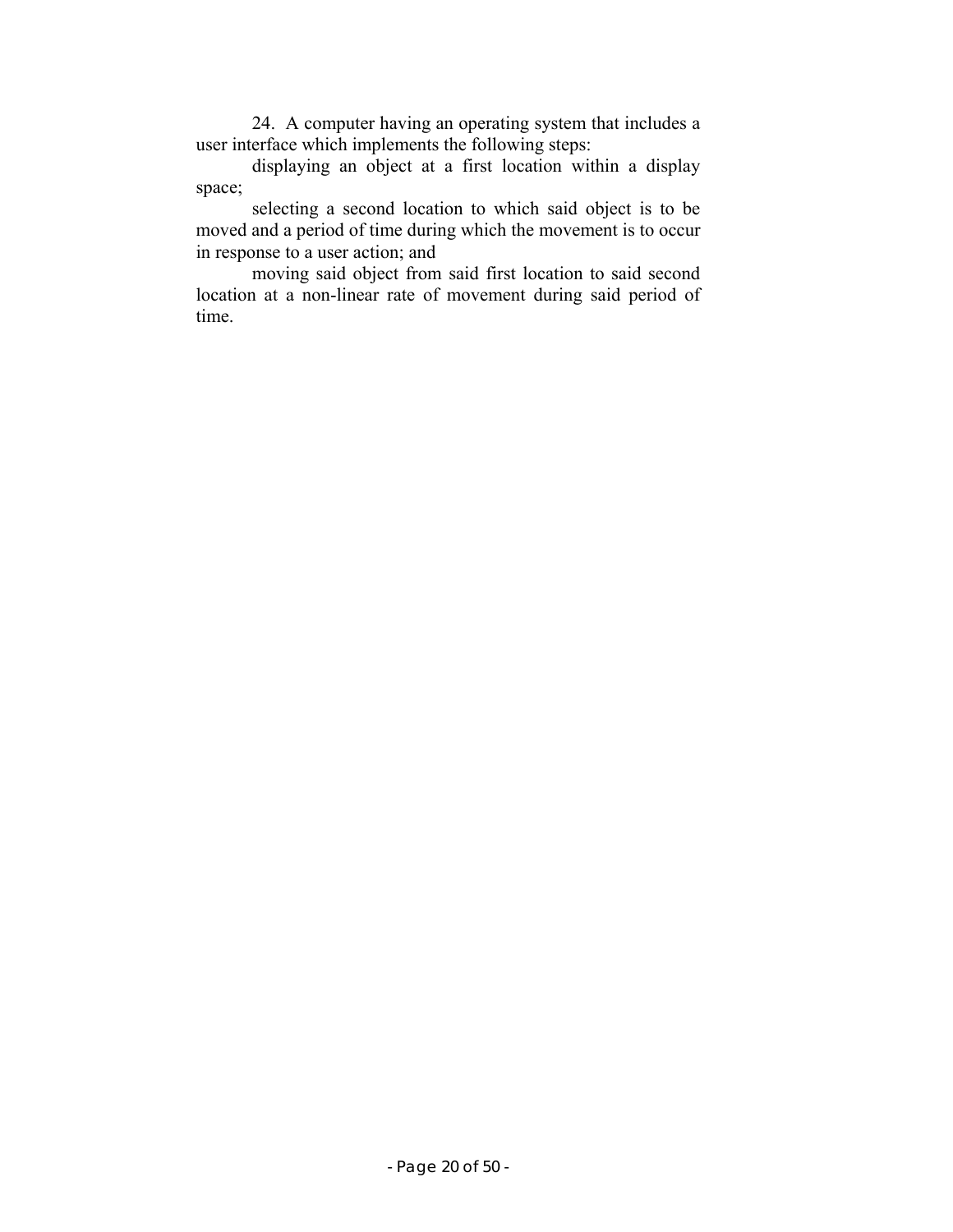# SECTION III: DESIGN PATENT PROTECTION OF GRAPHICAL USER INTERFACES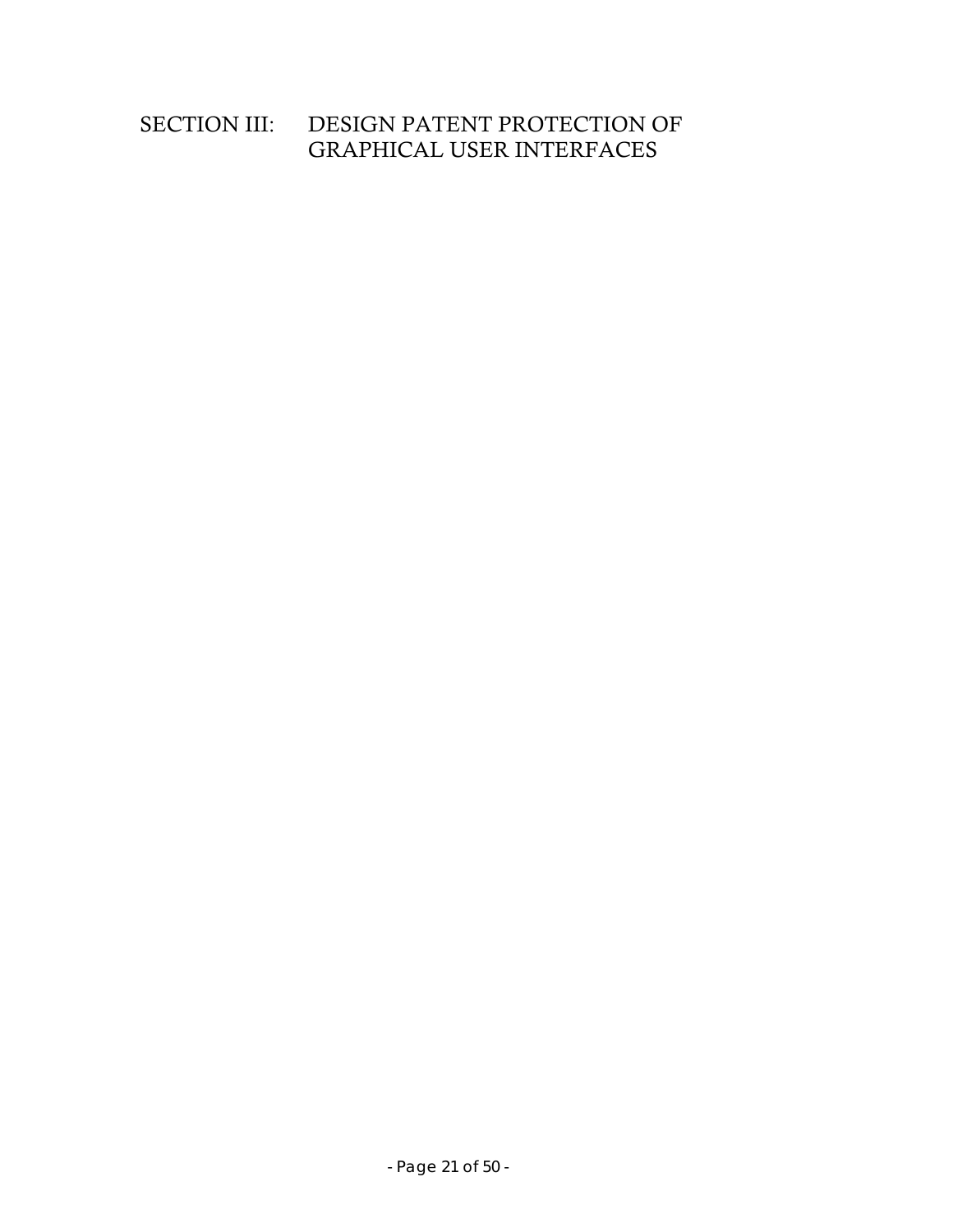#### Introduction

 Graphical user interfaces (GUIs) may be protectable as intellectual property by a variety of means, *e.g.*, utility patents, copyrights, trademarks, design patents, and combinations of these. Each method of protection affords its own benefits and drawbacks, which must be considered when deciding how best to protect GUIs.

 Design patents, in particular, have been widely accepted as a key tool for protection of GUIs. The USPTO, in recognizing this, has devoted a section of MPEP to guidelines for computer-generated icons.<sup>66</sup> Typically, the requirements associated with design patents in general apply to protection of GUIs. However, there are some particular issues to consider when using design patents for GUI protection.

#### What is Protectable

The scope of what can be protected by design patents is defined by law as:

*Whoever invents any new, original, and ornamental design for an article of manufacture may obtain a patent therefor, subject to the conditions and requirements of this title.<sup>67</sup>*

 Graphical user interfaces *per se* are not eligible for design patent protection. The USPTO Board of Patent Appeals and Interferences clarified this in *Ex parte Strijland*,<sup>68</sup> a 1992 decision in which the patent applicants sought a claim for an "ornamental design for an icon for information or the like."<sup>69</sup> The Board held that an icon, by itself, is not patentable. Rather, the icon needs to be embodied in an article of manufacture, and the design must be shown applied to the asserted article.<sup>70</sup>

 Examples of claims in design patents that meet the requirement of *Strijland* include "The ornamental design for a user interface for computer display, as shown and described,"71 and "The ornamental design for a computer icon for a screen, as shown and described."<sup>72</sup> In each of these patents, the drawings depict a computer icon surrounded by a broken line box representing a computer screen. The icons are the subject matter of the claims; however, they are embodied in articles of manufacture.

<sup>66</sup> MPEP, § 1504.01(a) *Computer-Generated Icons [R-5]*. 67 35 U.S.C. § 171.

<sup>&</sup>lt;sup>68</sup> *Ex parte Strijland*, 26 USPQ2d 1259 (B.P.A.I. 1992).<br><sup>69</sup> *Id.* at 1263.<br><sup>70</sup> *Id.* at 1262.<br><sup>71</sup> U.S. Patent No. D497,367 (filed Jan. 8, 2001).

<sup>72</sup> U.S. Patent No. Des. 403,673 (filed Jul. 29, 1996).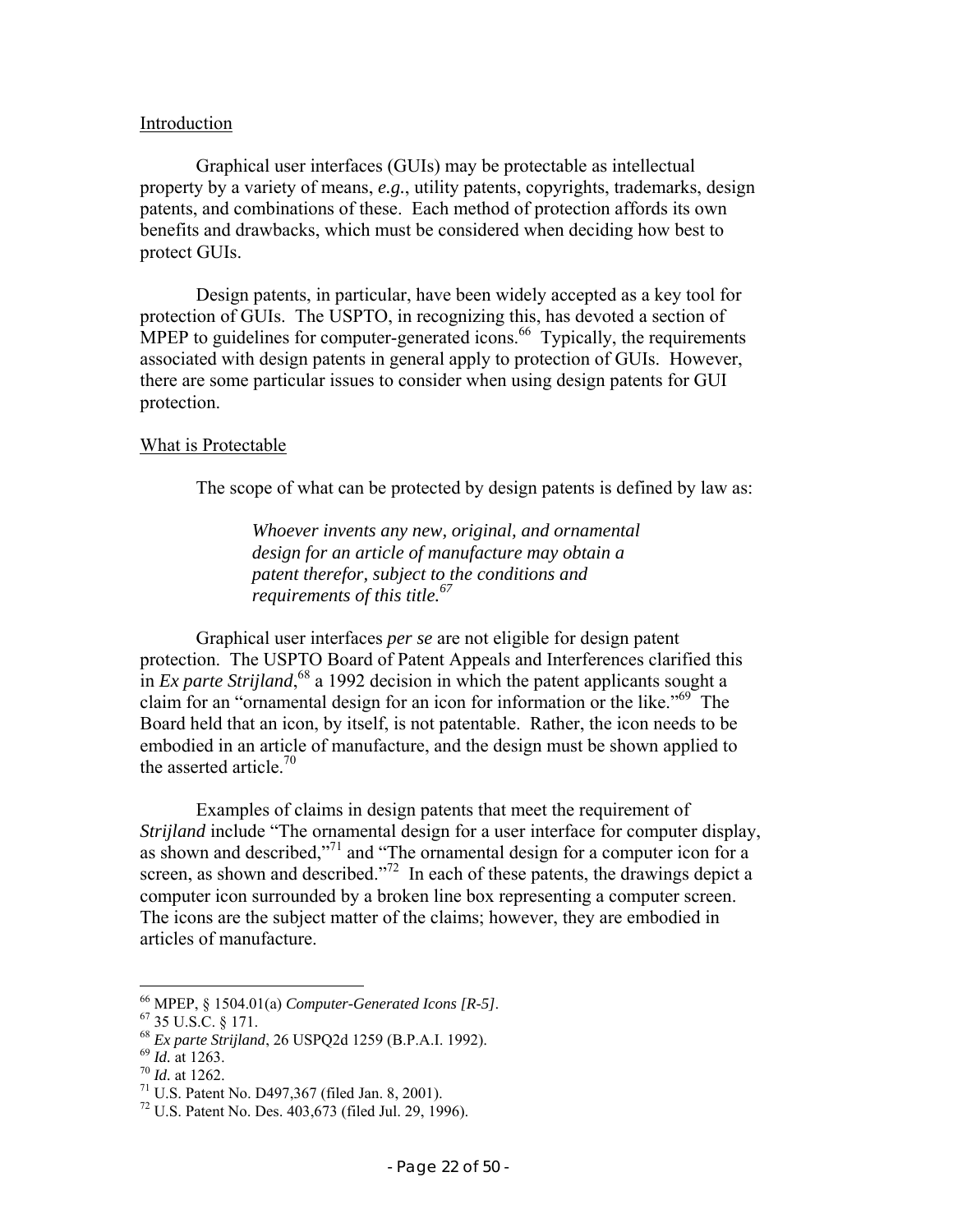

 The MPEP offers some guidance to ensure that GUI design patents meet the article of manufacture requirement.<sup>73</sup> A computer screen, monitor, display panel, or a portion thereof must be shown, either in solid or broken lines. The title must clearly describe the subject matter, *i.e.*, a design for an article of manufacture. If a characteristic feature statement is included in the specification, the statement must describe, for example, a computer icon embodied in a computer screen, or some similar language.

 Care must be taken to draft the design application correctly during the initial filing. Attempts to correct discrepancies by way of amendment may be rejected for adding new matter. A decision must also be made whether to file the drawings in color, black and white, or both.

 There is a view by some that computer-generated icons are not ornamental designs in that they are dictated purely by functional considerations, and thus are not eligible for design patent protection. The USPTO addresses this argument in their guidelines for examiners by stating "a distinction exists between the functionality of an article and the functionality of the design of the article that performs the function. Based on this distinction, the design of a computergenerated icon may not be dictated by the function associated with the computergenerated icon."<sup>74</sup>

 Design patents may be used to protect computer generated icons which include images that change in appearance during viewing.75 Multiple views can show the images as viewed sequentially, and a descriptive statement must be included in the specification that describes the images as being transitional.<sup>76</sup> It is

<sup>73</sup> MPEP, § 1504.01(a)(I)(*B*) "*Procedures for Evaluating Whether Design Patent Applications Drawn to Computer-Generated Icons Comply With the "Article of Manufacture" Requirement".* <sup>74</sup> 61 Fed. Reg. 11380, 11381 (Mar. 20, 1996).

<sup>75</sup> MPEP, § 1504.01(a)(IV) "CHANGEABLE COMPUTER GENERATED ICONS".

<sup>76</sup> *See e.g.*, U.S. Patent No. D544,492 (filed Jun. 30, 2006).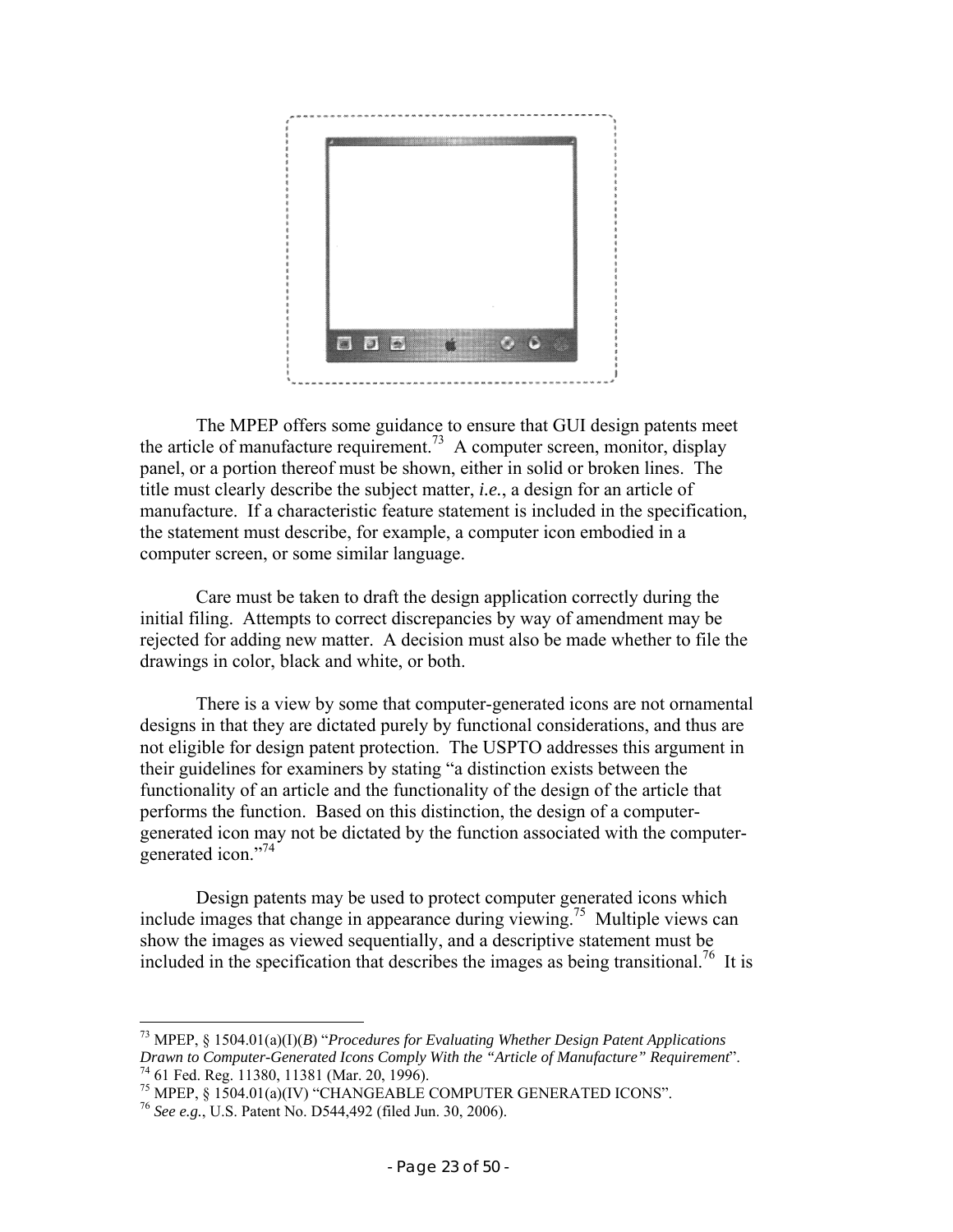also possible to include an enlarged view of each step of the animation.<sup>77</sup> Icons may also be filed as a set, but the applicant must indicate that they are a set at the time of filing. Failure to indicate a set may result in a restriction requirement.

#### Other USPTO Issues

 Although design patents for protection of graphical user interfaces have been used for well over a decade, and the USPTO has addressed many issues through appeal decisions and internal guidelines, there are still some issues that the USPTO hopes to resolve in the near future.

 One area in which the examiners would like some guidance involves the treatment by applicants of icons as three-dimensional rather than two-dimensional images. Specific issues include the use of shading and transparency, and references to objects being visible "behind" or in the "back" of a GUI image, or layers of an image. Currently, examiners are taking a conservative approach, and hope that the issue will be addressed and clarified in a future appeal to the Board.

 Examiners are also hopeful that a potential upcoming appeal will help clarify an issue regarding applicants amending an image to broaden it so that only part of the image is being claimed. The issue is whether new matter is being introduced by the amendment. The general view at the USPTO is that amendments of this type are not permissible without evidence that the amended design was in the possession of the inventor at the time the application was filed.

 One last aspect of intellectual property as it might relate with design patents is worth mentioning briefly. Defensive publications may be published through the USPTO as Statutory Invention Registrations (SIRs). Design patent applications may be published as SIRs in the same manner as utility patent applications.78

# Conclusion

 $\overline{a}$ 

 Design patents are a key tool for the protection of GUIs. Because design patents may only be granted for ornamental designs, special care must be taken to avoid claiming a design dictated solely by the GUI's function. In addition, as a procedural matter, GUIs must be embodied in an article of manufacture such as a computer screen. The article of manufacture must also be referenced in the title of the application, specification, and in the drawings themselves.

 Each category of GUI discussed in Section I (*i.e.*, the desktop, components [including pointers, icons, and windows], and animated or transitional effects)

<sup>77</sup> *See e.g.*, U.S. Patent No. D536,343 (filed Aug. 3, 2004). 78 MPEP, § 1513 Miscellaneous "The Statutory Invention Registration (SIR) Program applies to utility, plant, and design applications. ". *See* MPEP Chapter 1100.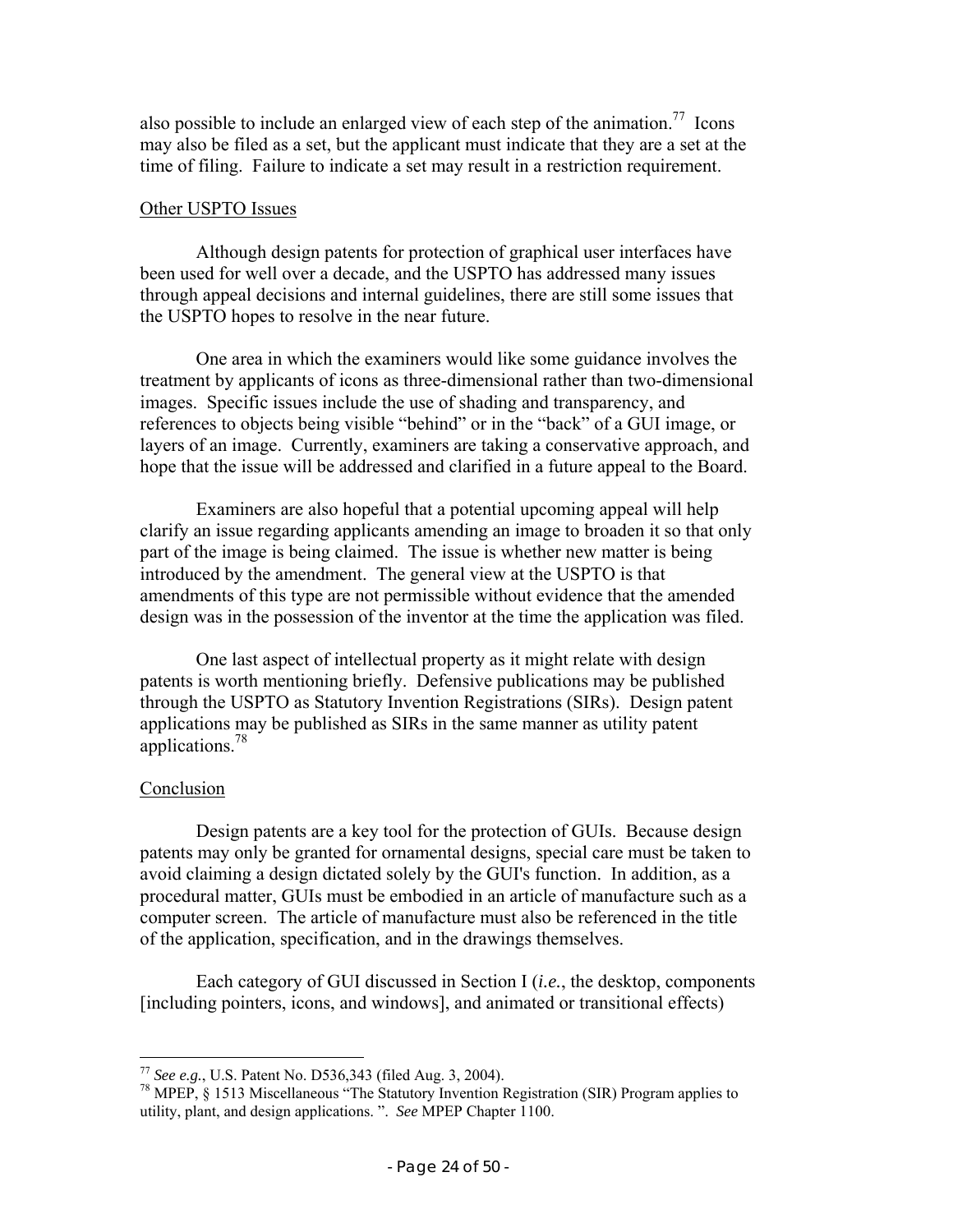may be protectable through a design patent, provided the GUI or GUI component is non-functional and embodied in an article of manufacture.

# Practical Application

# *Category I: The Desktop*

 A general display of a background screen, toolbar, and windows may be protected with a design patent. For example, U.S. Patent number D442,185, issued May 15, 2001, to assignee Apple Computer, Inc, claims an "ornamental design for a composite desktop on a computer display screen."



*Category II: The Components* 

A. Pointers - Pointers may be protected with a design patent. For example, U.S. Patent number D492,695, issued July 6, 2004, claims an "ornamental design for a portion of a computer screen with an icon image."

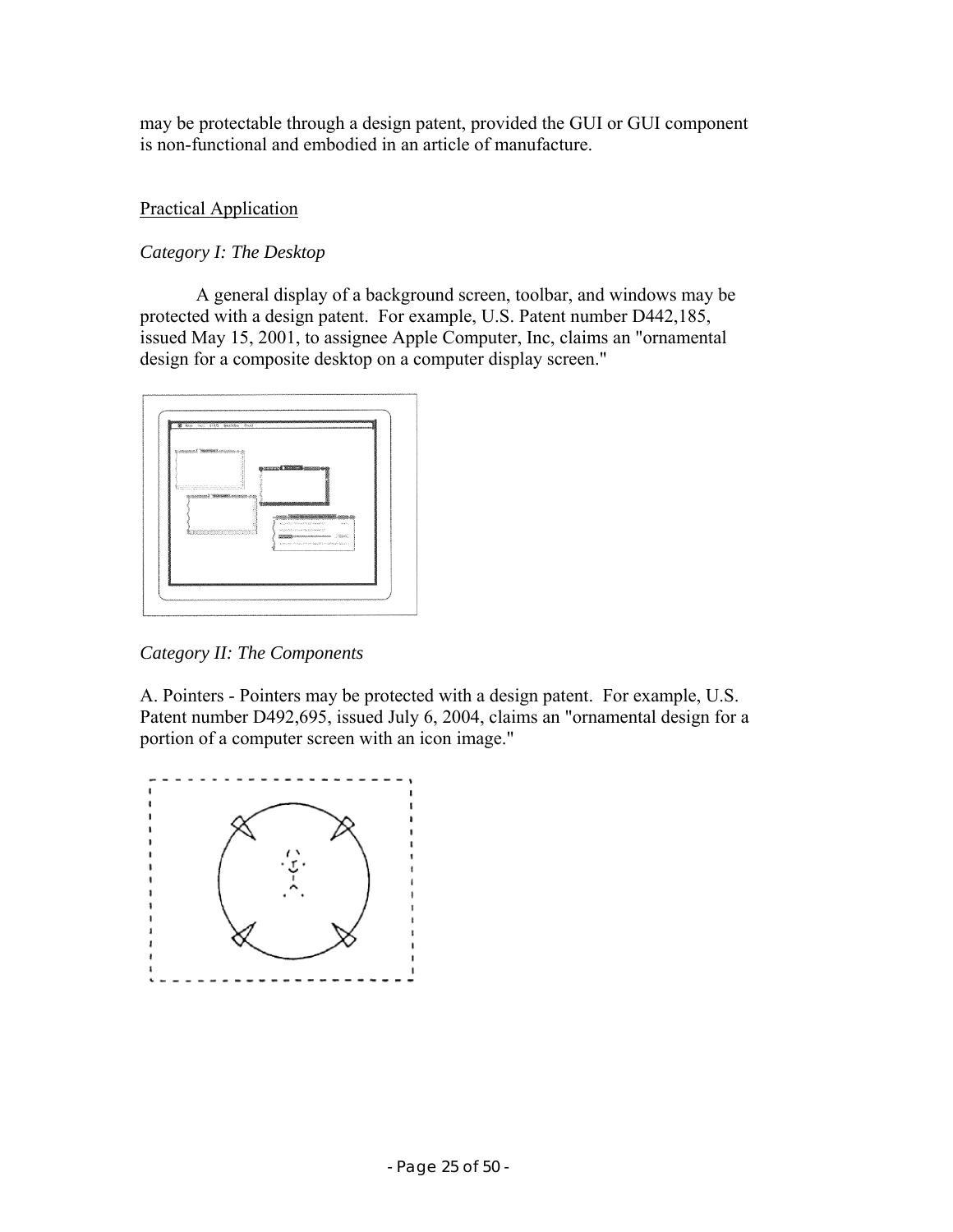B. Icons - An icon may be protected with a design patent. For example, U.S. Patent number D404,727, issued January 26, 1999, to assignee Sun Microsystems, Inc, claims an "ornamental design for a computer icon for a computer monitor."



C. Windows - Windows may be protected with a design patent. For example, U.S. Patent number D426,525, issued June 13, 2000, to assignee Apple Computers, Inc, claims an "ornamental design for a window for a computer display screen."





 Animated effects are also patentable. In order to obtain design protection on an animated design, a description of the transitional sequence must be included in the originally-filed application. For example, Microsoft has patented several animated designs, such as U.S. Patent number D544,492, issued June 12, 2007, claiming an "ornamental design for an animated graphical user interface for a display screen." The description includes the following language: "The appearance of the transitional image sequentially transitions between the images shown in FIGS. 1-9. The process or period in which one image transitions to another forms no part of the claimed design."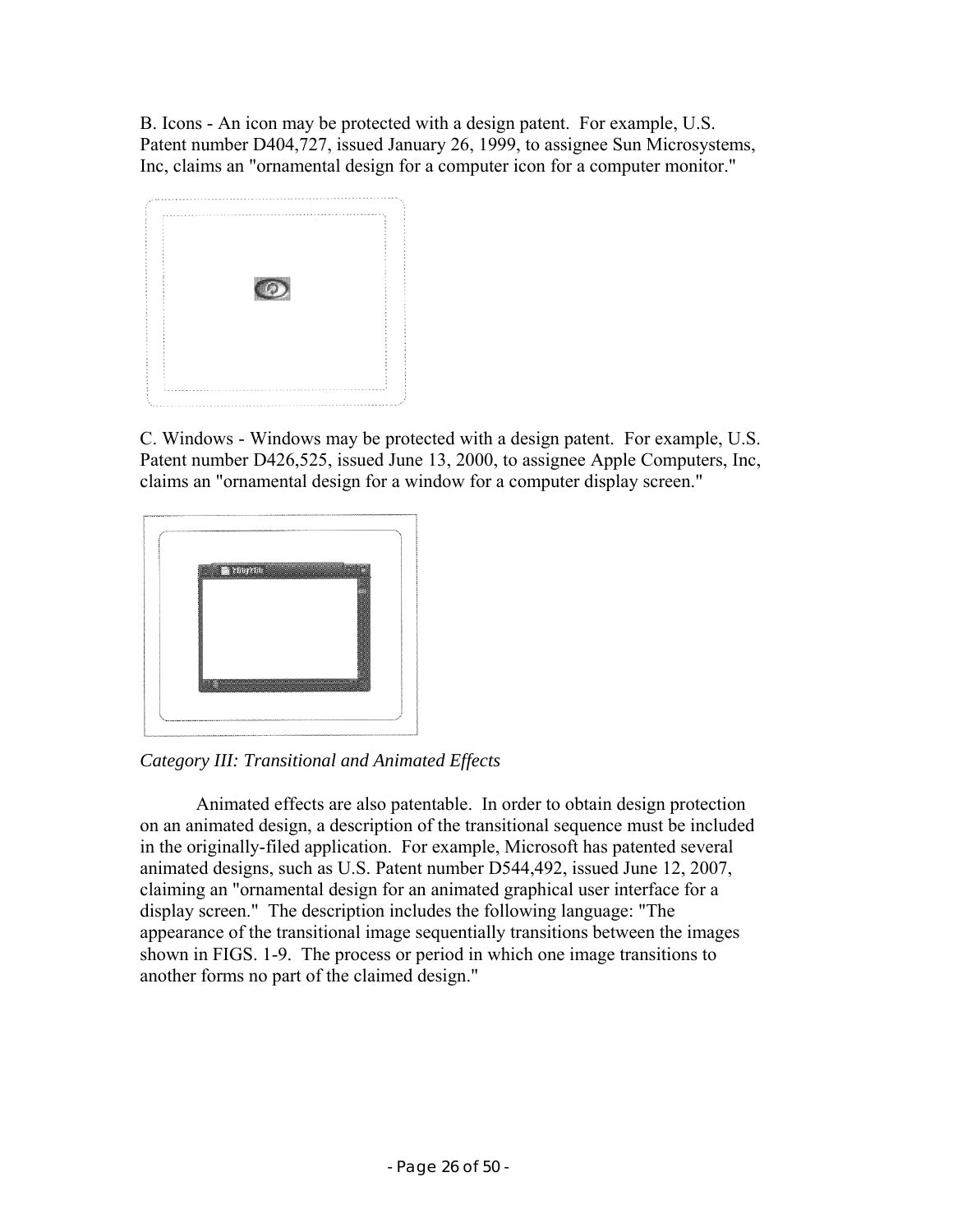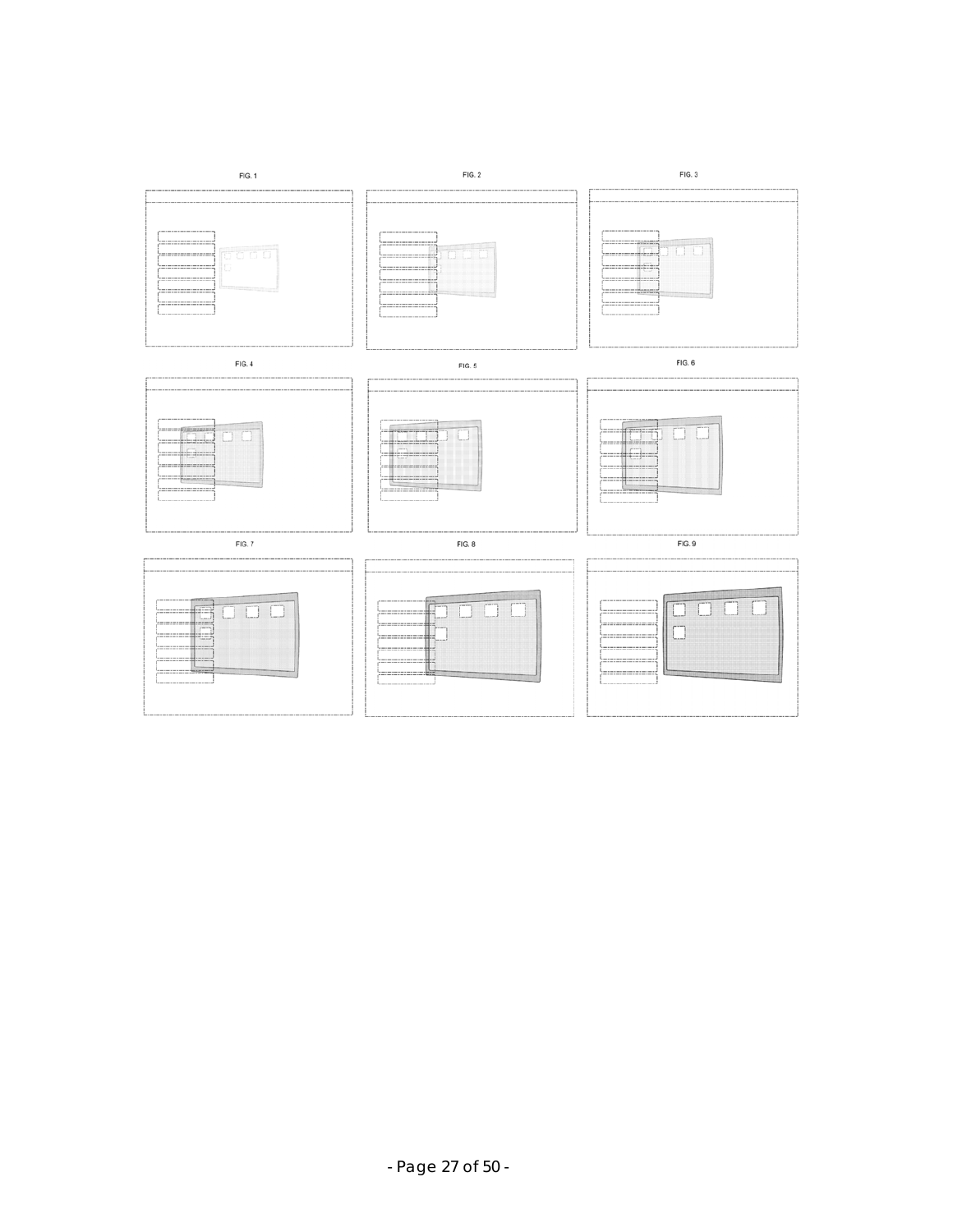# SECTION IV: TRADEMARK & TRADE DRESS PROTECTION OF GRAPHICAL USER INTERFACES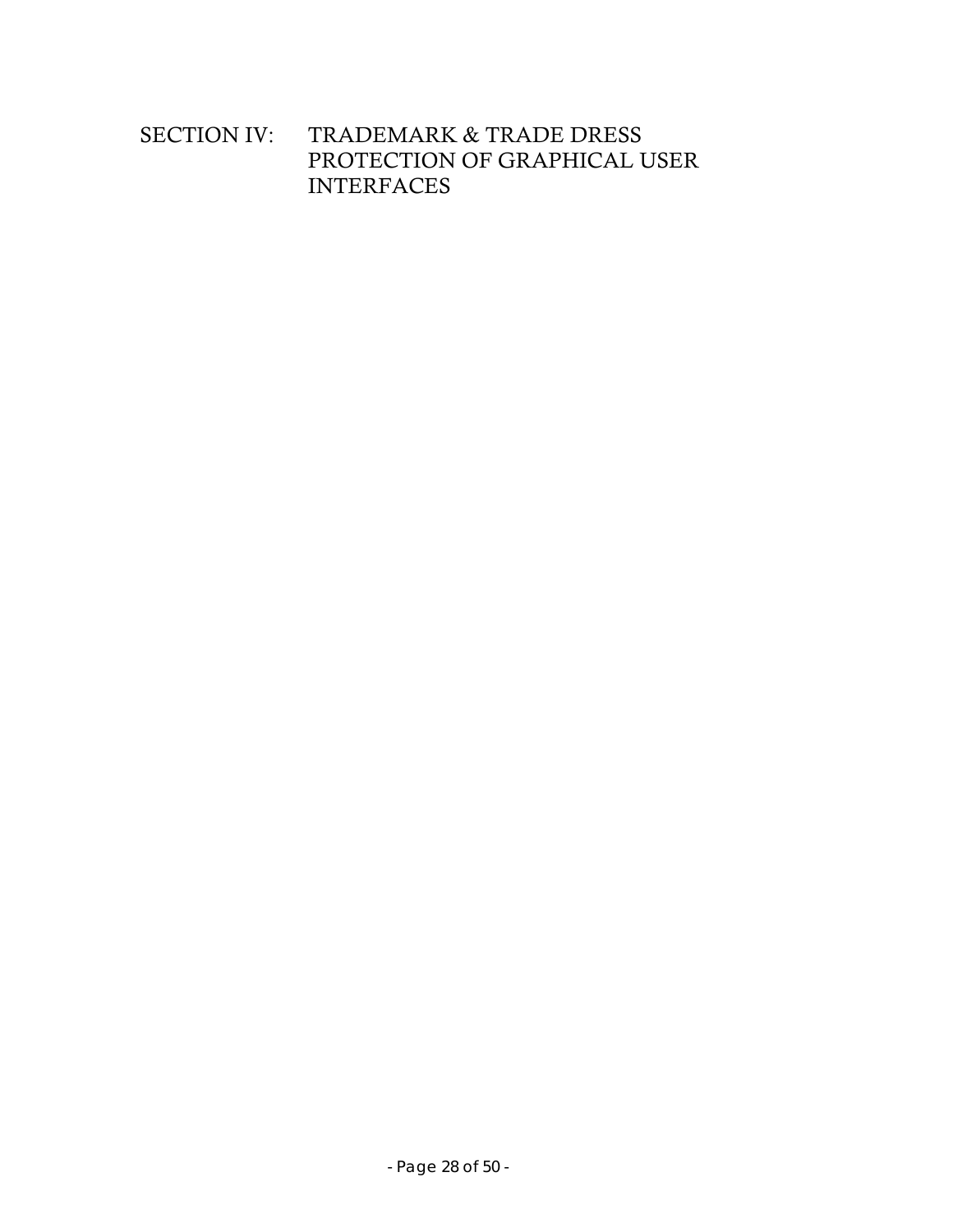#### Introduction

It may be possible to obtain intellectual property protection of GUIs by means of trademark or trade dress law. Lanham Act  $\S 43^{79}$  provides trademark protection to both traditional trademarks as well as trade dress.

Trade dress encompasses the appearance of the GUI, including the "look and feel." of the GUI. The GUI will only be protectable as trade dress if it is distinctive and nonfunctional. In most federal circuits, a trade dress claim requires a showing that: (i) the claimed trade dress is inherently distinctive or has acquired a secondary meaning; (ii) the claimed trade dress is nonfunctional; and (iii) customer confusion is likely to occur because of the similarity of the plaintiff's and the defendant's trade dress.

Recent Supreme Court tests of trade dress infringement may make it more difficult to establish that a product is "nonfunctional" or "distinctive."<sup>80</sup> Under these cases, GUIs can be difficult to protect under trade dress law because (i) interfaces might be perceived as functional, ${}^{81}$  and (ii) GUIs, even if inherently distinctive, may have to establish that they have acquired "secondary meaning."

#### Overview of Trade Dress

Trade dress has long been afforded intellectual property protection. The oldest and most traditional definition of trade dress was limited to the overall appearance of labels, wrappers, and containers used in packaging a product.<sup>82</sup> Over a period of years, the traditional definition gradually expanded beyond packages and containers to a second category which includes a combination of any elements in which a product or service is presented to the buyer. The combination of elements, called "trade dress" is capable of acquiring exclusive legal rights as a type of identifying symbol of origin.<sup>83</sup> The second definition was expanded in the early 1980s to encompass a third type of trade dress: the shape and design of the product itself.<sup>84</sup> Examples of trade dress include the cover of a book, magazine or catalog; a distinctive display of products in a retail store; and the distinctive decor, menu, and style of a restaurant.  $85$ 

Today, many types of designations protectable as "trade dress" are also registrable as "trademarks." The Supreme Court made this clear in its 1992 *Two Pesos* decision where it held that trade dress that is inherently distinctive is

<sup>79 15</sup> U.S.C. § 1125.

<sup>80</sup> *See, e.g.*, *TrafFix Devices, Inc. v. Marketing Displays, Inc.*, 532 U.S. 23 (2001) (functionality);

<sup>&</sup>lt;sup>81</sup> Functionality is also an issue for protection of a GUI with copyrights and design patents.

<sup>82</sup> *See* Restatement (Third) of Unfair Competition, §16, comment a (1995); *Bristol-Myers Squibb*  Co. v. McNeil-P.P.C., Inc., 973 F.2d 1033 (2d Cir. 1992).<br>
<sup>83</sup> See McCarthy's on Trademark and Unfair Competition § 8.4.<br>
<sup>84</sup> Ideal Toy Corp. v. Plawner Toy Mfg. Corp., 685 F.2d 78, n.2 (3d Cir. 1982).<br>
<sup>85</sup> See, e.g.,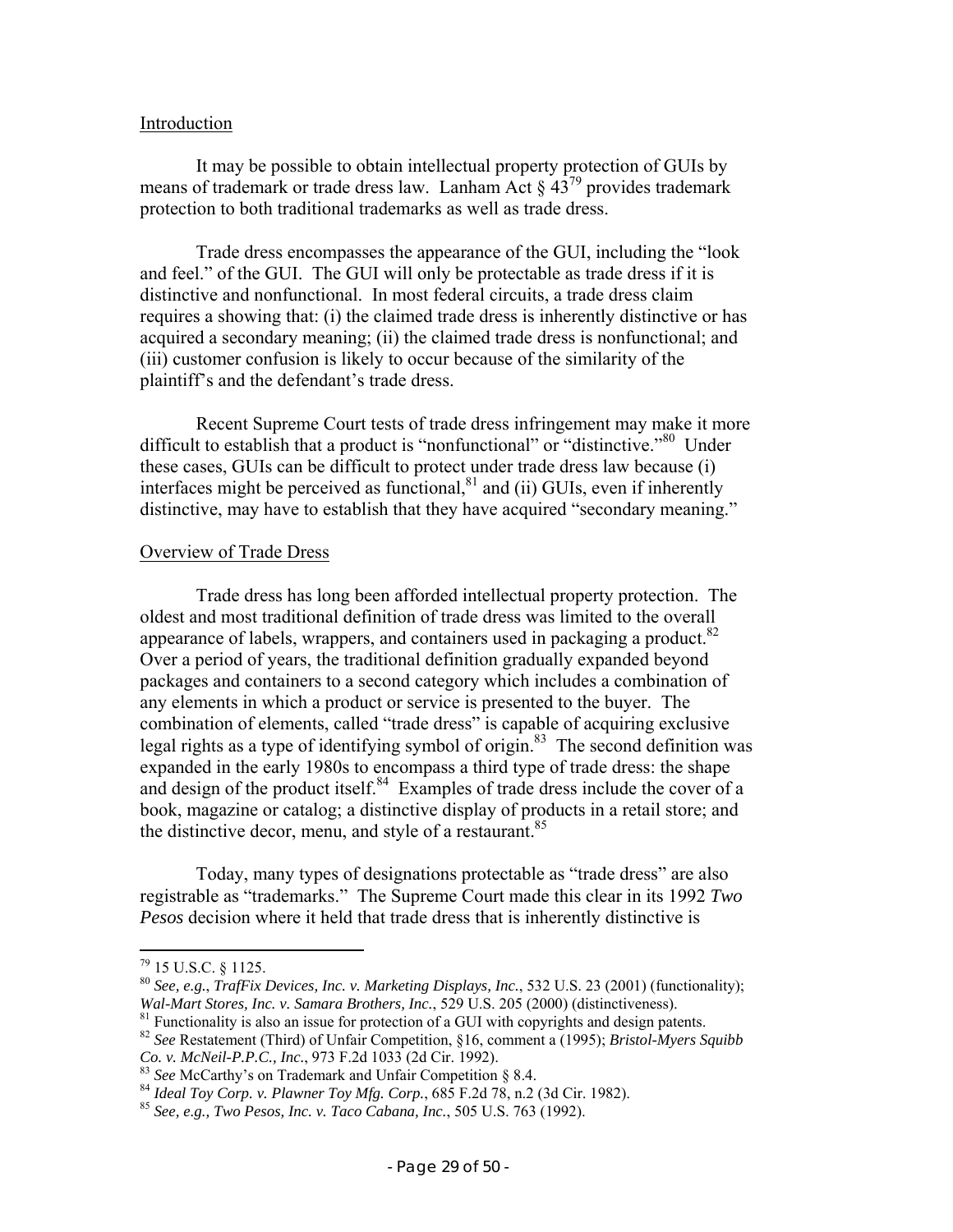protectable under Lanham Act §43(a) without a showing that it has acquired secondary meaning.<sup>86</sup>

# Secondary Meaning or Acquired Distinctiveness

Despite this broadening of types of protectable trade dress designations, the Supreme Court has also announced that protection of trade dress is subject to significant limitations. For example, certain categories of designs can never be "inherently distinctive" and thus require proof of secondary meaning to achieve the status of a protectable mark or trade dress: (1) a single color of a product:  $87$ and (2) the design of a product.<sup>88</sup>

After expanding protection in *Qualitex* and *Taco Cabana*, the Court subsequently retrenched and limited *Taco Cabana* to "product packaging." In its 2000 *Samara Brothers* decision, the Supreme Court held that product design trade dress can never be classified as "inherently distinctive."89 A plaintiff asserting infringement of unregistered product design trade dress under  $\S$  43(a) must therefore always prove that the design has acquired secondary meaning in the marketplace.

The *Samara* Court, however, did not provide any guidance as to how courts are to distinguish between product-design and product-packaging trade dress.<sup>90</sup> Because a GUI is arguably a close case between product-design and product-packaging trade dress, courts may err on the side of caution and classify a GUI as product design, thereby requiring secondary meaning.

# Trade Dress As Second Tier Protection For Designs

The *Samara* Court suggested that design patent and copyright protection may be available for a product design that is inherently distinctive but does not yet have secondary meaning.

[T]he producer can ordinarily obtain protection for a design that is inherently source identifying (if any such exists), but that does not yet have secondary meaning, by securing a design patent or a copyright for the design — as, indeed, respondent did for certain elements of the designs in this case. The availability of these other protections greatly

<sup>86</sup> *Two Pesos*, 505 U.S. at 773 ("[T]he protection of trademarks and trade dress under § 43(a) serves the same statutory purpose of preventing deception and unfair competition. There is no persuasive reason to apply different analysis to the two.").<br><sup>87</sup> Qualitex Co. v. Jacobson Prods. Co., 514 U.S. 159 (1995).

<sup>&</sup>lt;sup>88</sup> Wal-Mart Stores, Inc. v. Samara Brothers, Inc., 529 U.S. 205 (2000).<br><sup>89</sup> Id. at 216 (holding that "a product's design is distinctive, and therefore protectable, only upon a showing of secondary meaning").

<sup>&</sup>lt;sup>90</sup> *Id.* at 215 ("To the extent there are close cases, we believe that courts should err on the side of caution and classify ambiguous trade dress as product design, thereby requiring secondary meaning.").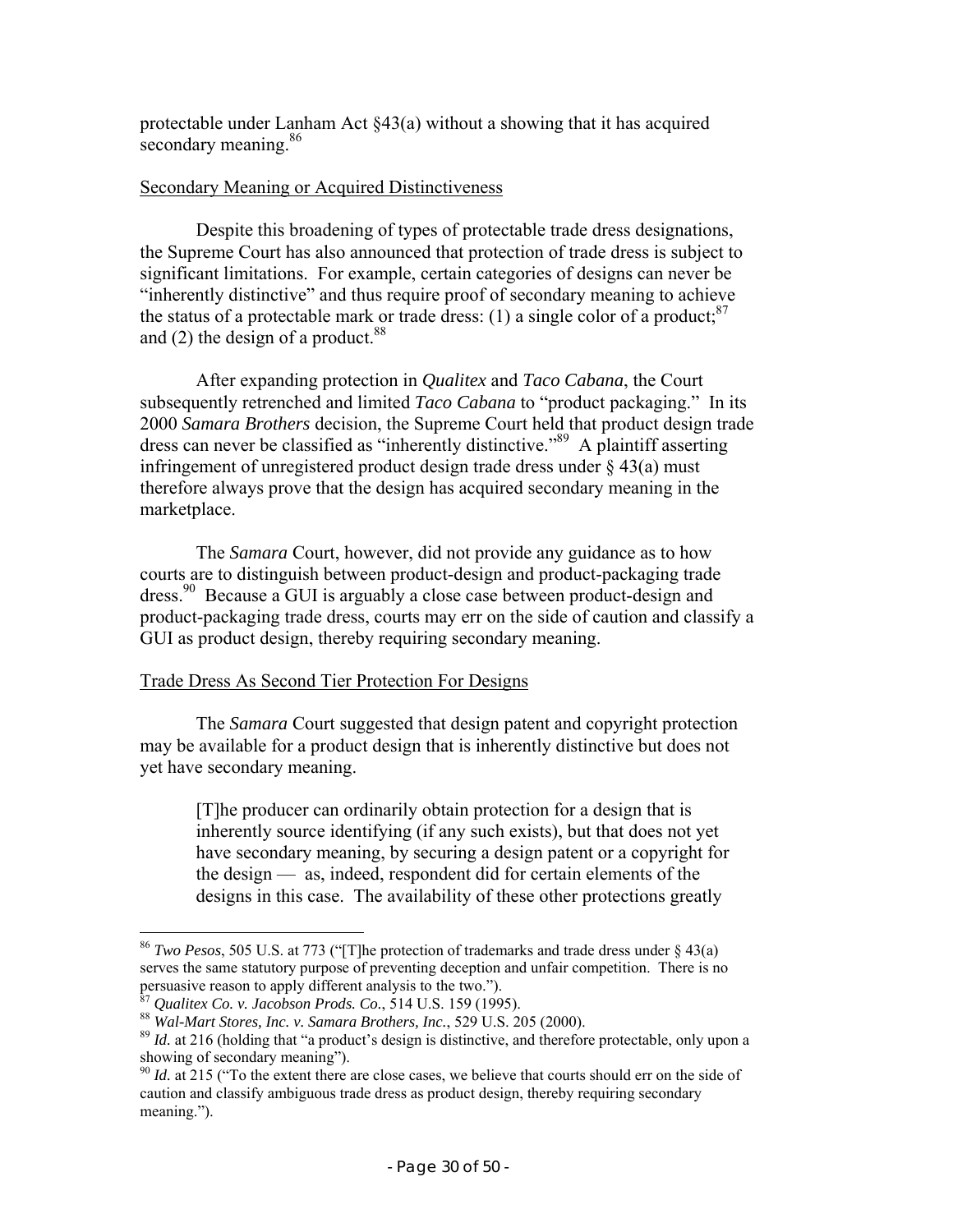reduces any harm to the producer that might ensue from our conclusion that a product design cannot be protected under  $\S 43(a)$  without a showing of secondary meaning.<sup>91</sup>

Accordingly, a designer of a new GUI may consider first seeking copyright and/or design patent protection and then acquiring secondary meaning in the market during the terms of the copyright or patent. Once the GUI has acquired secondary meaning, the GUI may be protectable under Lanham Act § 43. In a quick search on the USPTO site, we have found many more design patents directed to GUIs than trademark registrations.

# Functionality

The year after *Samara*, in the *TrafFix* case,  $92$  the Supreme Court made clear that trade dress protection that was not available for a product's functional features. Earlier, in *Qualitex*, the Supreme Court had emphasized the different policies behind patent protection and trademark or trade dress protection:

It is the province of patent law, not trademark law, to encourage invention by granting inventors a monopoly over new product designs or functions for a limited time, 35 U.S.C. §§154, 173, after which competitors are free to use the innovation. If a product's functional features could be used as trademarks, however, a monopoly over such features could be obtained without regard to whether they qualify as patents and could be extended forever (because trademarks may be renewed in perpetuity).  $93$ 

A trademark is functional if it protects a product feature that either is "essential to the use or purpose of the device" or "affects the cost or quality of the device."<sup>94</sup> Factors to be considered to determine whether a product design is functional include: (1) the existence of a utility patent disclosing the utilitarian advantages of the design; (2) advertising materials in which the originator of the design touts the design's utilitarian advantages; (3) the availability to competitors of functionally equivalent designs; and (4) facts indicating that the design results in a comparatively simple or cheap method of manufacturing the product.<sup>95</sup>

The functionality doctrine applies regardless whether the design is categorized as trade dress or a trademark.96 In *Computer Access Tech. Corp.*, CATC alleged that the Catalyst's GUI infringed CATC's trademark, trade dress,

 $91$  *Id.* at 214.

<sup>&</sup>lt;sup>92</sup> *TrafFix Devices, Inc. v. Marketing Displays, Inc., 532 U.S. 23 (2001).*<br><sup>93</sup> *Qualitex, 514 U.S. at 164-65.*<br><sup>94</sup> *TrafFix, 532 U.S. at 33.*<br><sup>95</sup> *In re Morton-Norwich Products, Inc., 671 F.2d 1332, 1340-41 (C.C.P.A* (granting a new trial when the jury found that a GUI was functional trade dress but finding infringement of the identical trademark).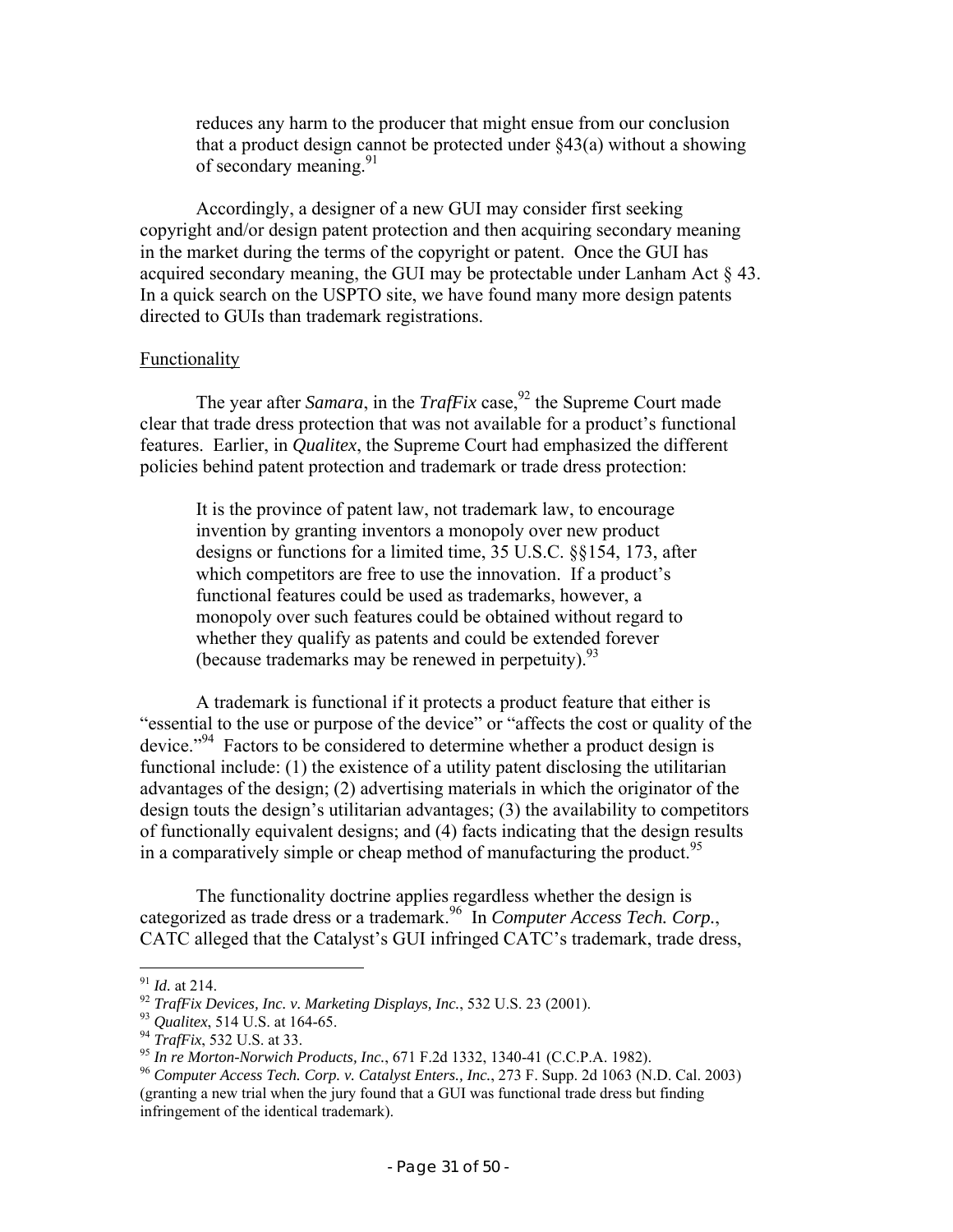and copyright rights in its GUI (referred to as the "CATC design"). The jury found that CATC did not have valid trade dress or copyright rights which strongly implied that they found the CATC design was functional. Nevertheless the jury found trademark infringement.<sup>97</sup>

The court granted the defendant's motion for a new trial and held that "protection of a functional design under trademark law, when the exact same functional design, used in the exact same manner, is unprotectable under trade dress law would be a miscarriage of justice."<sup>98</sup> The court agreed with CATC "that the fact its trademark is derived from its data display does not necessarily prevent it from being protected as a trademark. However, it does not follow that CATC is entitled to trademark protection in this case."<sup>99</sup> "In sum, the Court finds that CATC cannot protect the CATC design as a trademark, when the same design used in the same manner is denied trade dress protection. Such a result is inconsistent with law in this Circuit, inequitable and a miscarriage of justice."<sup>100</sup>

Accordingly, GUI design owner cannot use trademark and trade dress rights to protect functional aspects of the design.

#### Utility Patents As Evidence of Functionality

In *TrafFix*, the Supreme Court held that "[a] utility patent is strong evidence that the features therein claimed are functional."<sup>101</sup> The Court repeated the term "strong evidence" four times in the opinion. One reason for this "strong evidence" barring trade dress protection is that there is a clear tension between protection of the subject matter of a utility patent and protection of the subject matter of trade dress. A product shape that is the subject of a functional patent goes into the "public domain" when the patent expires while a trademark can be owned as intellectual property for perpetuity. "For almost 100 years it has been well established that in the case of an expired patent, the federal patent laws do create a federal right to 'copy and use."<sup> $102$ </sup> A rule that allowed trademark protection of a patented functional element would defeat this federal right to copy.

There was a split in the circuits over whether the inclusion of an element in a patent should be an absolute bar to later proof that that element is protectable trade dress, regardless of whether that element is functional or not.<sup>103</sup> In the

<sup>&</sup>lt;sup>97</sup> *Id.* at 1070.<br><sup>98</sup> *Id.* at 1071.<br><sup>109</sup> *Id.* at 1073.<br><sup>100</sup> *Id.* at 1074.<br><sup>101</sup> *TrafFix*, 532 U.S. at 24.<br><sup>101</sup> *TrafFix*, 532 U.S. at 24.<br><sup>102</sup> *Bonito Boats, Inc. v. Thunder Craft Boats, Inc.,* 489 U.S. 141, 16 trade dress protection is not foreclosed), *Thomas & Betts Corp. v. Panduit Corp.*, 138 F.3d 277, 288 (7th Cir. 1998) ("there is no *per se* prohibition against the features disclosed in a patent receiving trademark protection after the patent has expired"), and *Midwest Industries, Inc. v. Karavan Trailers, Inc.*, 175 F.3d 1356 (Fed. Cir. 1999) (same), with *Vornado Air Circulation*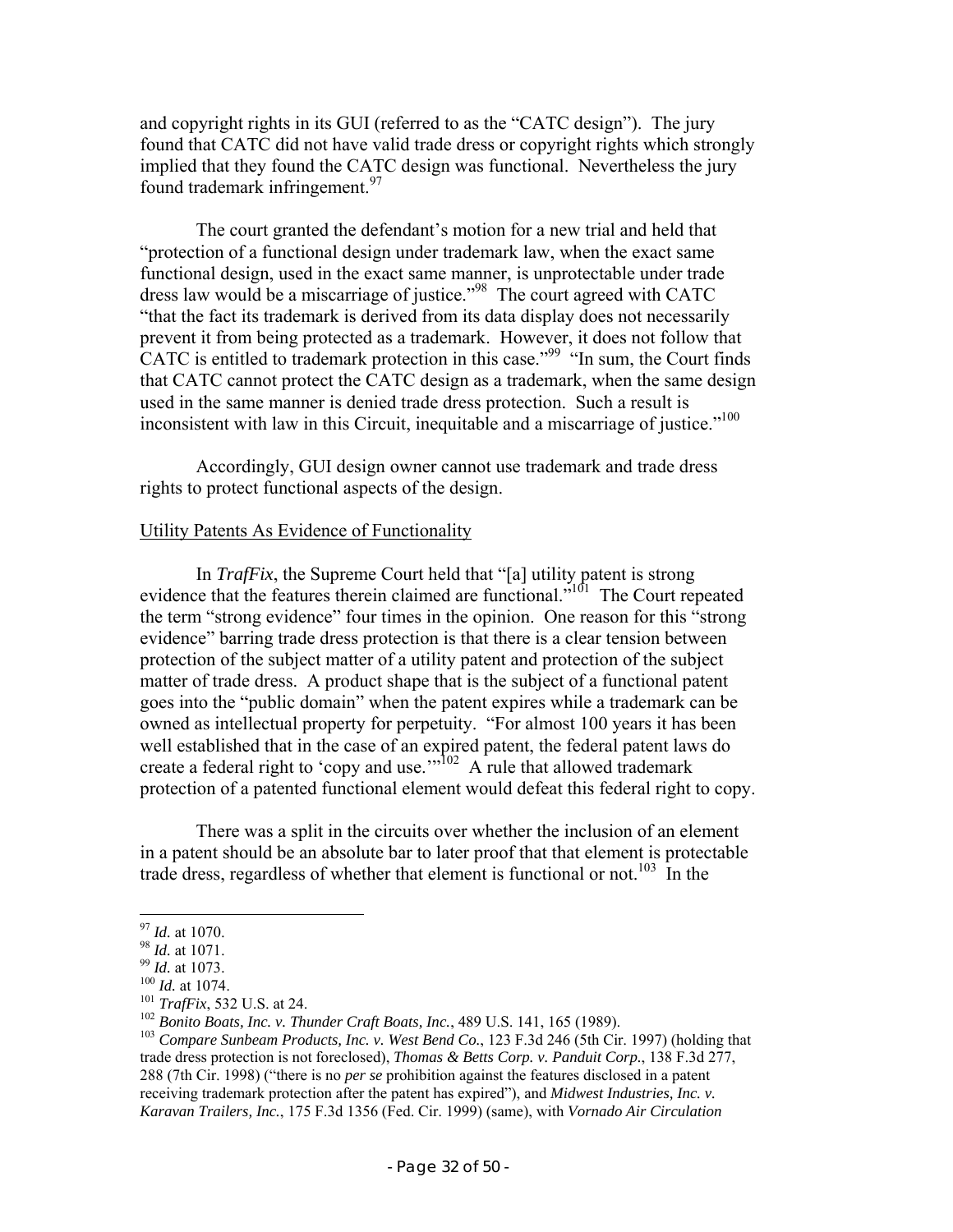*Thomas & Betts* case, the Seventh Circuit applied the traditional functionality rule, rather than a *per se* prohibition, to resolve the "'undeniable tension' between trademark protection of product configurations and patent law."<sup>104</sup> The Tenth Circuit in the *Vornado* case has said that even a configuration "non-functional" under the law of trade dress must be free for all to copy if such a configuration was "a significant inventive component" of an invention covered by a utility patent. Thus, the Tenth Circuit believed that a *per se* rule resolved the conflict.

In the background of this circuit split, the Supreme Court held that a utility patent was "strong evidence" of functionality, although it stopped short of applying a *per se* rule.<sup>105</sup> The Court appeared to agree with the typically pro-free market Seventh Circuit that the traditional functionality rule can resolve the conflict between patent law and trade dress law. "As explained in *Qualitex*, *supra*, and *Inwood*, *supra*, a feature is also functional when it is essential to the use or purpose of the device or when it affects the cost or quality of the device. The *Qualitex* decision did not purport to displace this traditional rule."<sup>106</sup> However, because the *TrafFix* Court repeatedly emphasized that a patent was "strong evidence" of functionality, a party may have a difficult time establishing the nonfunctionality of an element that was disclosed in a patent.

The *TrafFix* decision necessarily limits the protection available to intellectual property owners by establishing that protection under one type of intellectual property (utility patent) is strong evidence denying protection under another type of intellectual property (trade dress). A GUI designer may have to decide which type of intellectual property will afford the best protection for his or her innovation. However, a GUI may comprise functional as well as nonfunctional elements. A GUI owner should disclose only functional elements of the GUI in any utility patent application, thereby allowing protection for any nonfunctional elements. For example, we have found that Google has a utility patent (U.S. Pat. No. 7,146,358), design patent (U.S. Pat. No. D533,561), and trademark (Reg. No. 2,806,075) directed to searching the web and displaying search results. Each type of intellectual property serves to protect different aspects of Google's innovation.

#### Conclusion

The "look and feel" of a GUI may be protectable as trade dress, if the GUI is distinctive and nonfunctional. An owner of a GUI that has not yet acquired secondary meaning may want to first pursue a design patent or copyright. In addition, the owner should carefully parse out functional elements from non-

*Systems, Inc. v. Duracraft Corp.*, 58 F.3d 1498, 1500 (10th Cir. 1995) ("Where a product configuration is a significant inventive component of an invention covered by a utility patent . . . it cannot receive trade dress protection").

<sup>104</sup> *Thomas & Betts*, 138 F.3d at 285. 105 *TrafFix*, 532 U.S. at 24. 106 *Id.* at 33.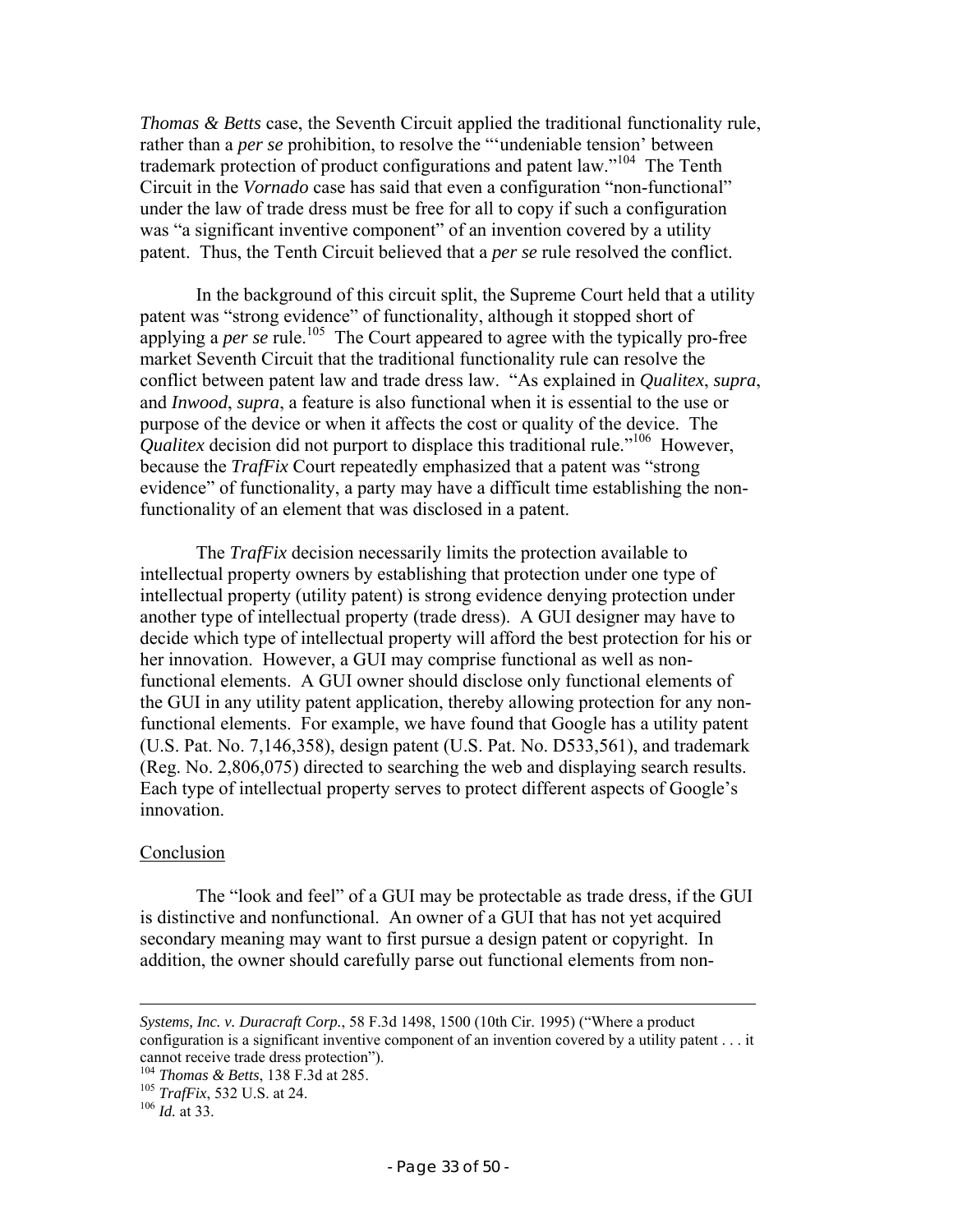functional elements in its GUI design, especially if the owner pursues utility patent protection.

# Practical Application

Each category of GUI discussed in Section I (*i.e.*, the desktop, components [including pointers, icons, and windows], and animated or transitional effects) may be protectable as a trademark or trade dress provided the GUI or GUI component is non-functional and serves as a trademark, *i.e.*, identifies the source of the GUI. One aspect that may be particularly important for GUI's is that the mark is used consistently. This will help establish secondary meaning and will also make submitting a specimen to the USPTO more straightforward. For example, the genie effect in Mac OS X occurs when a user opens any application from the dock. A trademark should cover the genie effect alone without reference to the particular application.

# *Category I: The Desktop*

A general display of a background screen, folders, and a tool bar may be too general to qualify as a trade dress.<sup>107</sup> On the other hand, a distinctive type of display or interface may be protectable. For example, Reg. No. 3,495,193 for a customer interface system was registered on September 8, 2008.



 $\overline{a}$ 

However, we were unable to find an example of an entire desktop GUI that has been registered as a trademark with the USPTO.

# *Category II: The Components*

A. Pointers. An arrow or cursor pointer may not be protectable, while a more distinctive pointer may qualify for trademark protection. However, we have been unable to find an example of a cursor or a pointer trademark on the USPTO site.

B. Icons. An icon may be protectable as a trademark. For example, the icons for software applications displayed in a Windows desktop (*e.g.*, Microsoft Word, Mozilla FireFox, Adobe Reader, etc.) may be non-functional and indicate the source of the application). General icons, such as a folder or a trashcan, may not be protectable.<sup>108</sup> However, combinations of arguably descriptive icons may be

<sup>107</sup> It may also be too functional. *See* Section V, *infra*, and *Lotus Development Corp. v. Borland Intern. Inc.*, 49 F.3d 807 (1st Cir. 1995) (holding that the menu structure was not protectable by copyright).

<sup>108</sup> *Apple Computer, Inc. v. Microsoft Corp.*, 799 F.Supp. 1016, 1023 (N.D. Cal. 1992), *aff'd*, 35 F.3d 1435 (9th Cir. 1994) (holding these features were not protectable by copyright).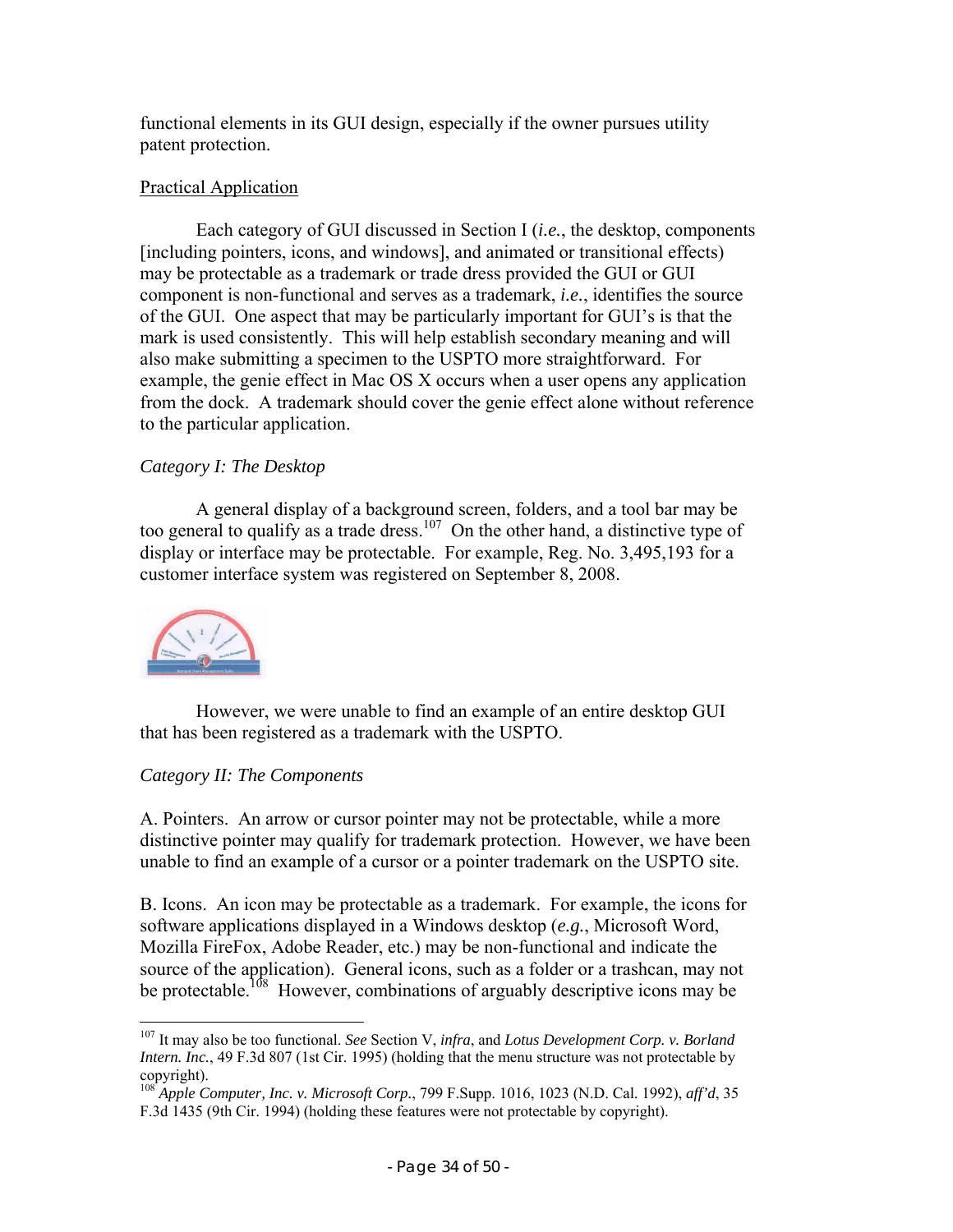protectable. For example, Reg. No. 3,446,747 was listed on the Principal Register on June 8, 2008.



C. Windows. As with pointers, a familiar rectangular window may not be protectable, but a distinctive window may be. For example, Reg. No. 2,838,433, registered on May 4, 2004 is a window interface with the mark thereon.





Animated effects may also be protectable. One interesting problem with these types of marks is how to show motion in the specimen submitted to the USPTO. For example, Reg. No. 2,490,649 (now cancelled) is a series of four freeze frames that show a pair of moving eyes.



 In another example, in Ser. No. 77/419,076, the mark consists of a moving image mark, consisting of an animated sequence showing a series of rectangular video screens of varying sizes, with or without discernible images contained therein, that fly inward in whirlwind fashion, as if from the viewer's location, toward the center of the viewer's screen, where they coalesce to form a word. The drawing represents one (1) still (freeze frame) from the sequence.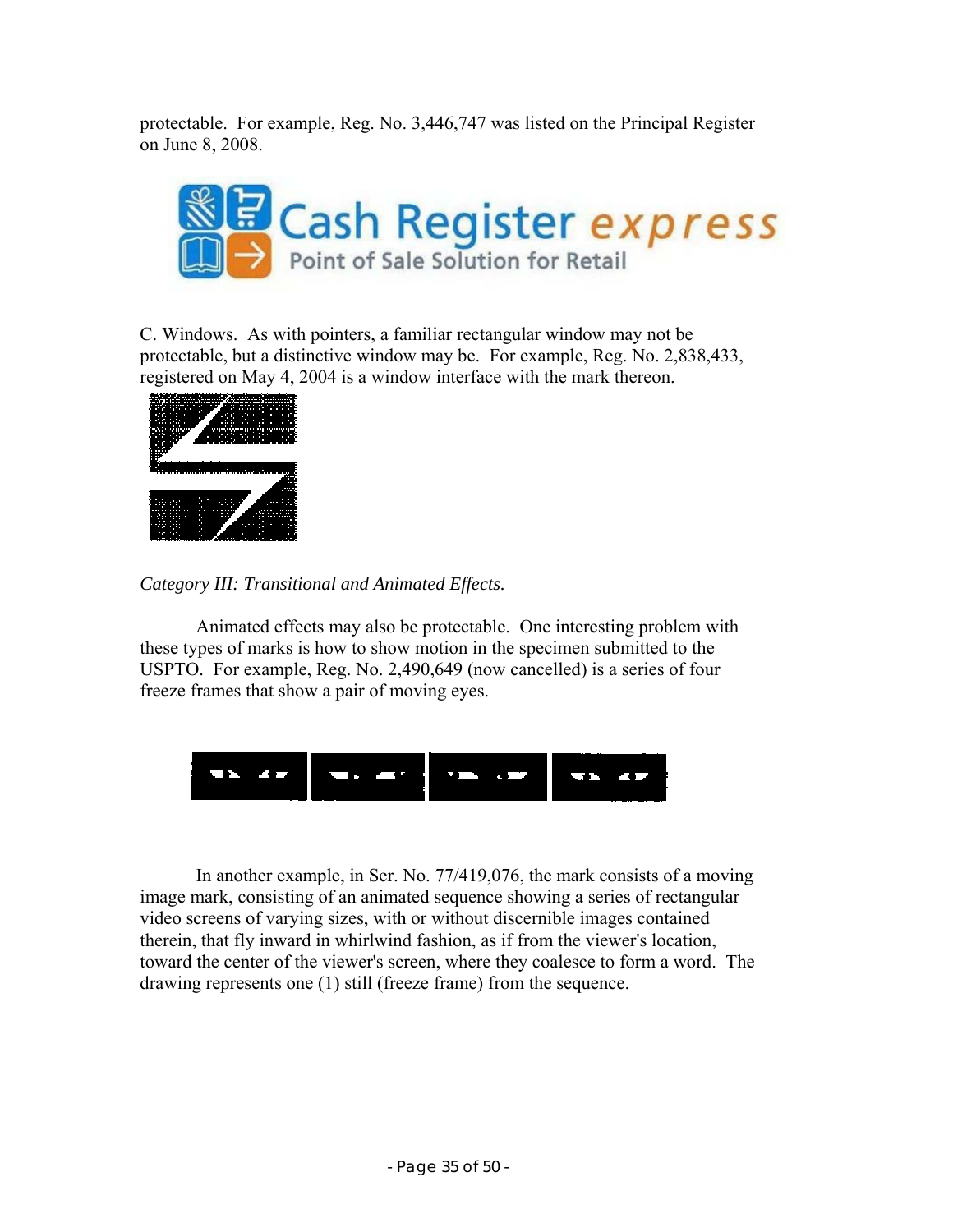

Therefore, GUIs and GUI components may be protectable trade dress under an application of standard trademark principles. However, our experience with the USPTO is consistent with the recent caselaw on trade dress. It appears that GUIs must show acquired distinctiveness in order to be protectable as trade dress.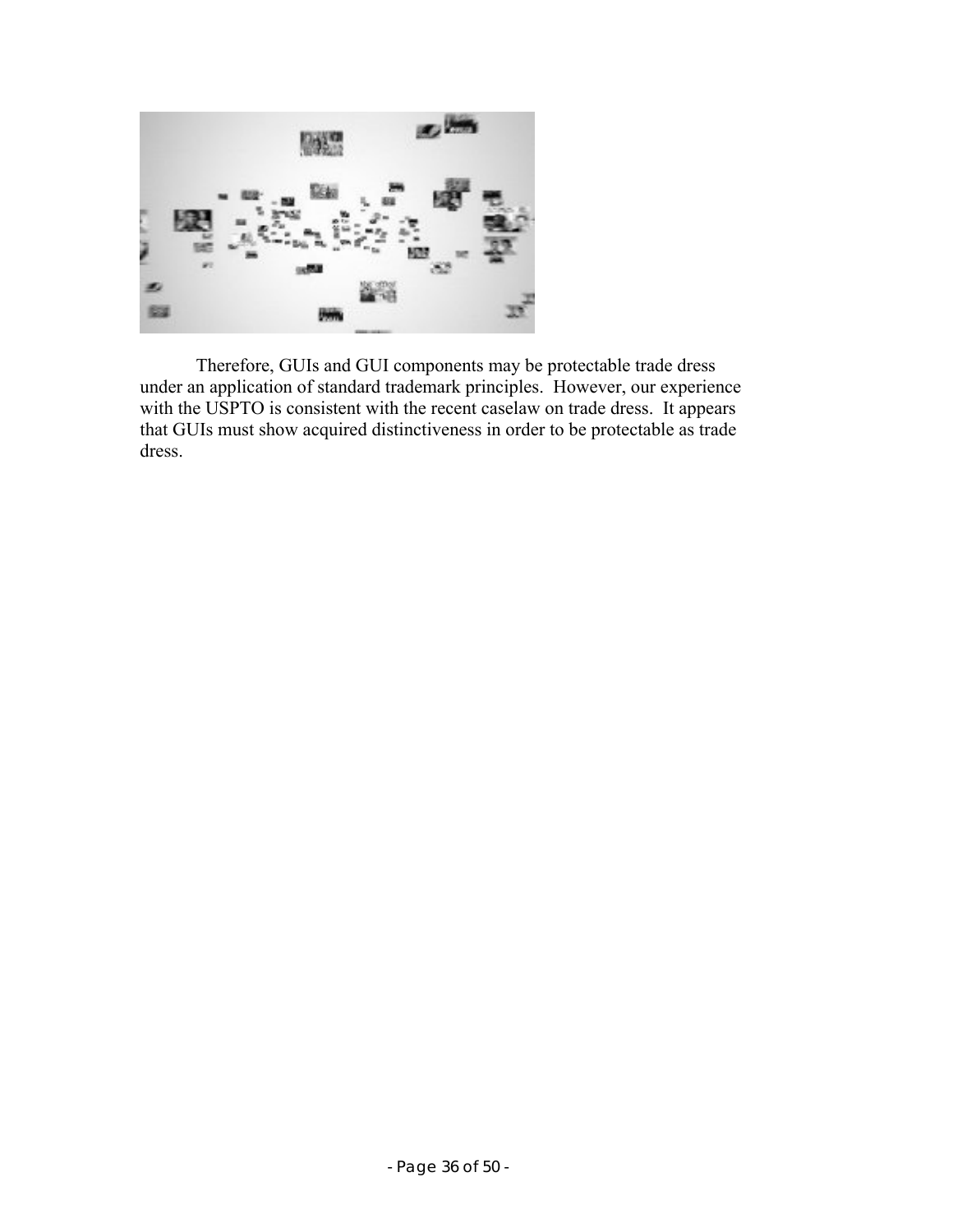# SECTION V: COPYRIGHT PROTECTION OF GRAPHICAL USER INTERFACES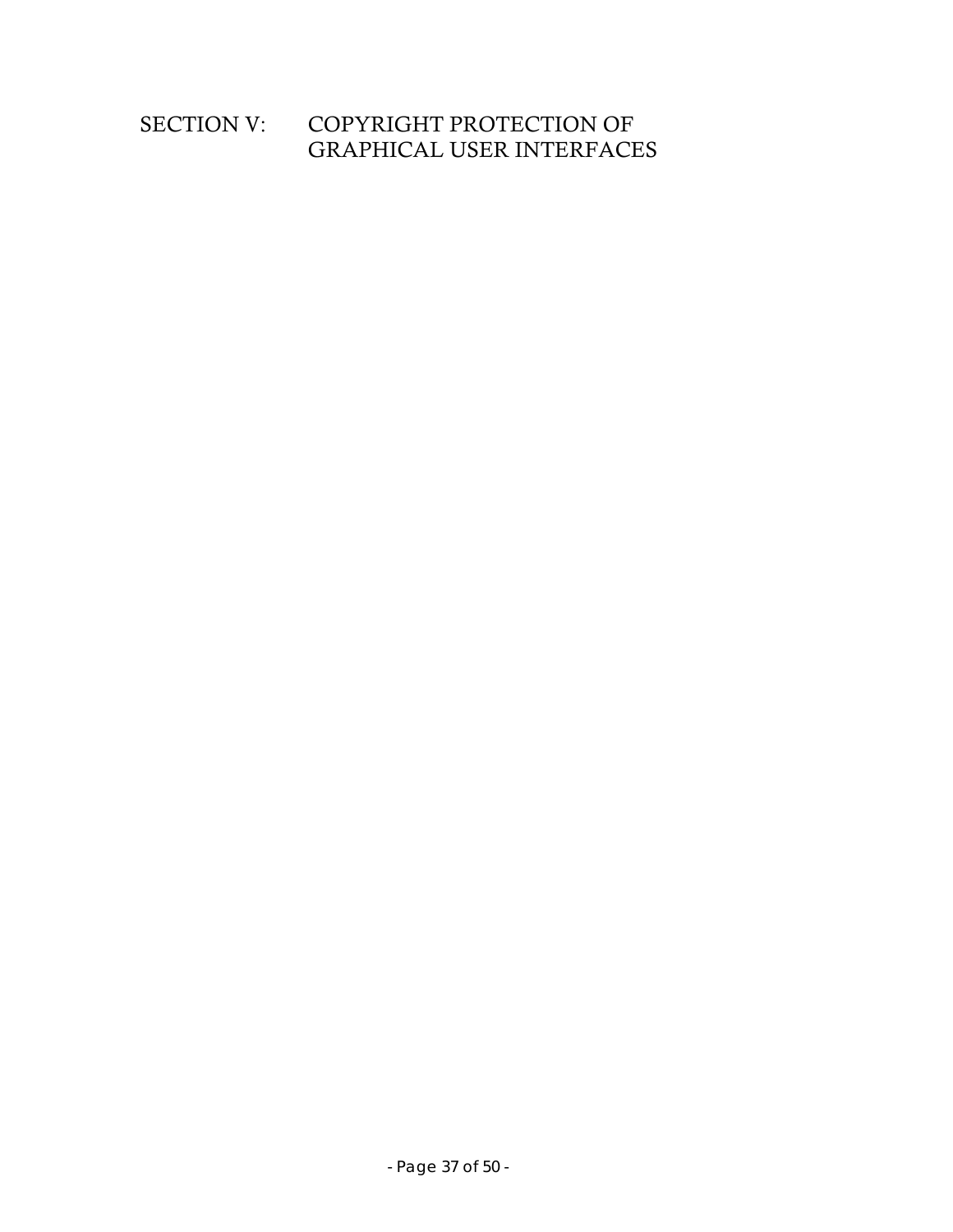#### Introduction

The graphical user interface represents a unique challenge to those seeking to protect their product by means of copyright. As a computer program, the user interface is certainly copyrightable subject matter. However, the overall look and feel, sequencing, and structure that compose the graphical interface and dictate the user experience may not receive copyright protection. Some argue that the user interface is merely functional or represents an idea and therefore not deserving of copyright protection. Others maintain that the user interface and icons represent the creativity of the author, which is exactly what copyright was designed to protect. The circuit courts are split in their opinions regarding what elements of a user interface constitute copyrightable subject matter and the methodology for analyzing the issue.

The Constitution of the United States of America affords authors of literary works limited protection of their writings in order to promote creativity.<sup>109</sup> Literary works subject to copyright protection include those expressed in words, numbers, or other symbols or indicia that are fixed in a tangible medium of expression, regardless of the medium in which they are embodied.<sup>110</sup> The Copyright Act of 1976 includes computer programs in the type of literary works deserving of copyright protection.<sup>111</sup> While the code associated with computer programs is protected as a literary work under copyright law, it is less clear the extent to which the law protects the graphical representation, user interface, or icons associated with a computer program.

Historically, courts construed copyright infringement of a computer program rather narrowly, which amounted to strict protection of the source and object codes without regard for protection of the workings of the software.<sup>112</sup> Over time, copyright owners sought greater protection of computer programs and specifically user interfaces. The means by which copyright protection has been sought for user interfaces include: (1) the overall "look and feel; (2) selection and arrangement; and (3) individual elements of the interface, including icons and images."113 Courts have generally examined these cases by applying either (a) the idea-expression dichotomy, observing that "ideas" are not copyrightable, or (b) a utilitarian limitation which does not allow copyright protection of functional objects.114 A growing number of courts apply a holistic approach whereby the non-copyrightable materials are eliminated from consideration, and the two interfaces are compared for similarity.

 $109$  U.S. CONST. art. I, § 8, cl. 8.

<sup>110</sup> U.S. Const. art. 1, § 8, cl. 8.<br><sup>110</sup> 17 U.S.C. § 101.<br><sup>111</sup> *Id. See* H.R. Rep. No. 94-1476, at 54 (1976); *Apple Computer, Inc. v. Franklin Computer* Corp., 714 F.2d 1240, 1247 (3d Cir. 1983).<br><sup>112</sup> Andre R. Jaglom, *Corp Couns Gd to Distribution Counseling* § 10:29, WESTLAW (2008).<br><sup>113</sup> Michael J. Schallop, *Protecting User Interfaces: Not as Easy as 1-2-3*, 45 EMORY

<sup>1553 (1996).</sup> 

<sup>114</sup> *Id.*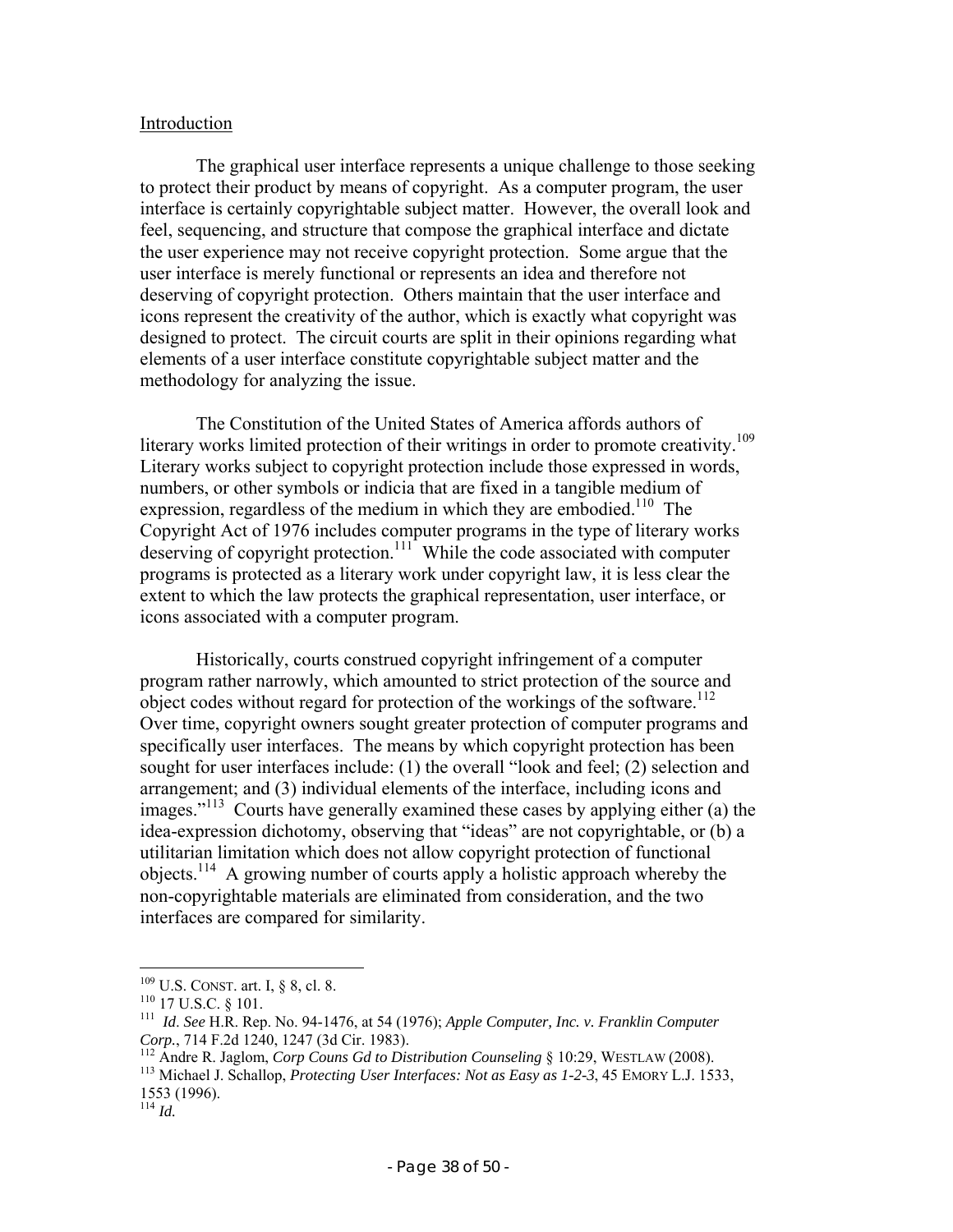Manufacturers (*e.g.*, software developers, graphic designers, etc.) desiring greater protection of a user interface sought to copyright the "look and feel" of the interface in addition to the code. In 1986, the Third Circuit in *Whelan v. Jaslow* held that the "structure, sequence and organization" of software is deserving of copyright protection.<sup>115</sup> In essence, the user's experience was copyrightable expression in the same way that plot elements of a book or play are protected literary expressions.<sup>116</sup> Similarly, other courts have considered the "total concept and feel" in analyzing whether the interface of a program has been infringed, and found that non-literal components of computer software, including its structure, sequence, organization and user interface, may be protected by copyright when they constitute expression rather than ideas.<sup>117</sup> This view espouses the notion that the creative process extends beyond the actual code and is embodied in the user interface and overall design of software.<sup>118</sup>

The *Whelan* approach was later rejected as being overbroad by the Second Circuit in *Computer Associates v. Altai*, which employed a three step approach to determine whether a computer program had been infringed.119 The *Altai* analysis requires that the court (1) decide the level of abstraction at which the alleged infringement takes place; (2) filter out the unprotected material at that level; and (3) compare the allegedly infringing work with the original for copied expression.<sup>120</sup> The *Altai* "abstraction-filtration-comparison" approach removes from consideration all functional and otherwise unprotected expression before comparing the similarities shared by the works. While the *Altai* approach was originally only intended for application to infringement of program code, several circuit courts have applied a variation of the analysis in determining whether user interfaces infringe. $12$ 

The Fifth Circuit addressed whether copyright protection extends to the selection and arrangement of a user interface in *Engineering Dynamics v.*  Structural Software.<sup>122</sup> The court applied both the idea-expression and utilitarian limitations in its analysis.<sup>123</sup> The Fifth Circuit held that the selection and arrangement of the input files was subject to copyright because their expressive purpose was not outweighed by their utilitarian function.<sup>124</sup> Further, a Massachusetts district court found that a menu command hierarchy associated

<sup>&</sup>lt;sup>115</sup> Whelan Associates, Inc. v. Jaslow Dental Laboratory, Inc., 797 F.2d 1222, 1248 (3d Cir. 1986).<br><sup>116</sup> Id. at 1234.<br><sup>117</sup> See Rouse v. Walter & Associates, L.L.C., 513 F. Supp. 2d 1041 (S.D. Iowa 2007); *DSMC, Inc.* 

*v. Convera Corp.*, 479 F. Supp. 2d 68 (D.D.C. 2007); *Johnson Controls, Inc. v. Phoenix Control Systems, Inc.*, 886 F.2d 1173 (9th Cir. 1989); *Broderbund Software v. Unison World, Inc.*, 648 F.

Supp. 1127, 1137 (N.D. Cal. 1986); *see also*, 17 U.S.C. §§ 101, 102(b).<br><sup>118</sup> Andre R. Jaglom, *Corp Couns Gd to Distribution Counseling* § 10:29, WESTLAW (2008).<br><sup>119</sup> Computer Associates Intern., Inc. v. Altai, Inc., 98

<sup>&</sup>lt;sup>122</sup> Engineering Dynamics, *Inc. v. Structural Software, Inc.*, 26 F.3d 1335, 1346 (5th Cir. 1994).<br><sup>123</sup> *Id.* at 1347.<br><sup>124</sup> *Id.* at 1347-48.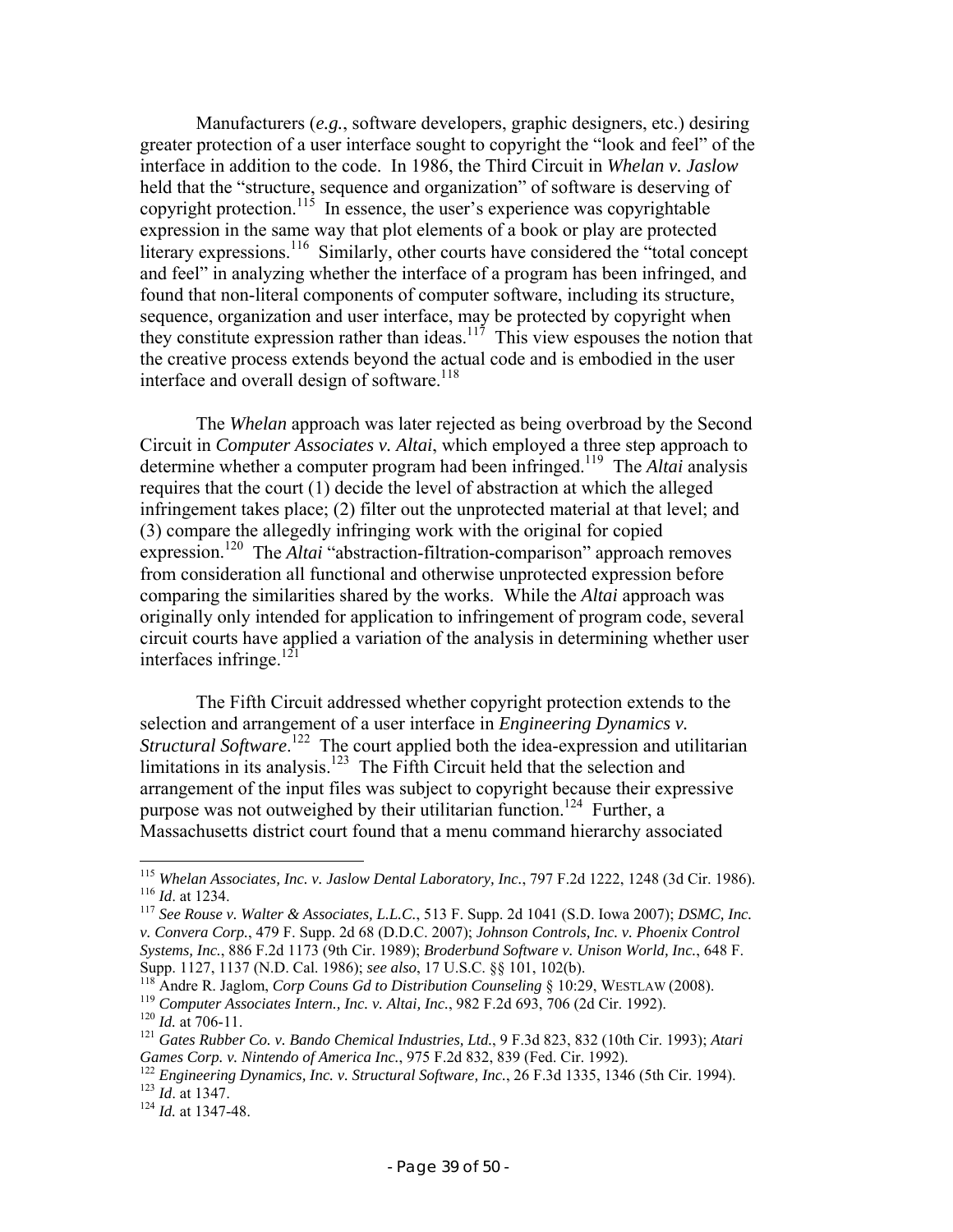with the Lotus 1-2-3 user interface was protected by copyright due to its selection and arrangement.<sup>125</sup> As these decisions demonstrate, protecting the selection and arrangement of a user interface by means of copyright is possible.

By contrast, attempts to protect independent elements and particularly icons used in a graphical user interface have been largely unsuccessful because of the functional nature of the icons. In *Apple Computer v. Microsoft*, the court found that virtual files, pages and trashcans, given their functionality, were analogous to buttons on a television or VCR.<sup>126</sup> Accordingly, the court held that the icons were functional and lacked sufficient originality to be eligible for copyright protection.<sup>127</sup>

 The First Circuit took the utilitarian approach used in *Apple Computer* one step further in holding that the entire user interface could represent a functional element, calling into question whether user interfaces would receive copyright protection at all.128 The district court in *Lotus* took a similar, albeit less rigorous, approach to that prescribed in *Altai*. 129 However, in overturning the district court decision, the First Circuit examined whether the Lotus 1-2-3 menu structure utilized by the computer interface represented an unprotected "method of operation."130 The First Circuit defined "method of operation" as the "means by which a person operates something, whether it be a car, a food processor, or a computer."<sup>131</sup> Accordingly, the *Lotus* court held that the menu indeed was an unprotectable means of user control and operation analogous to buttons on a  $VCR$ <sup>132</sup>

The Supreme Court granted Lotus' petition for certiorari, and affirmed the circuit court's holding in an anonymous tie vote, with Justice Stevens recusing himself.<sup>133</sup> As a result, the first case heard by the Court regarding copyright of software programs resulted in an equally divided affirmance. The Court's failure to clearly articulate the proper analysis and scope of copyright protection as it applies to a user interface has created uncertainty within the circuit courts. However, to date, most courts have not followed the *Lotus* utilitarian analysis which concentrates on the functionality of the user interface, preferring instead to utilize the "abstraction-filtration-comparison" method used in *Altai*. 134

1

<sup>125</sup> *Lotus Development Corp. v. Paperback Software International*, 740 F. Supp. 37, 68 (D. Mass. 1990).

<sup>126</sup> *Apple Computer, Inc. v. Microsoft Corp.*, 799 F. Supp. 1016, 1023 (N.D. Cal. 1992), *aff'd*, 35 F.3d 1435 (9th Cir. 1994).<br> $^{127}$  *Id.* at 1023.

<sup>&</sup>lt;sup>128</sup> Lotus Development Corp. v. Borland Intern. Inc., 49 F.3d 807 (1st Cir. 1995).<br><sup>129</sup> Lotus Development Corp. v. Borland Intern. Inc., 799 F. Supp. 203 (D. Mass. 1992).<br><sup>130</sup> See 17 U.S.C. § 102(b); Lotus Development

<sup>2000);</sup> *Softel, Inc. v. Dragon Medical and Scientific Communications, Inc.*, 118 F.3d 955 (2d Cir.

<sup>1997);</sup> *MiTek Holdings, Inc. v. Arce Engineering Co., Inc.*, 89 F.3d 1548 (11th Cir. 1996);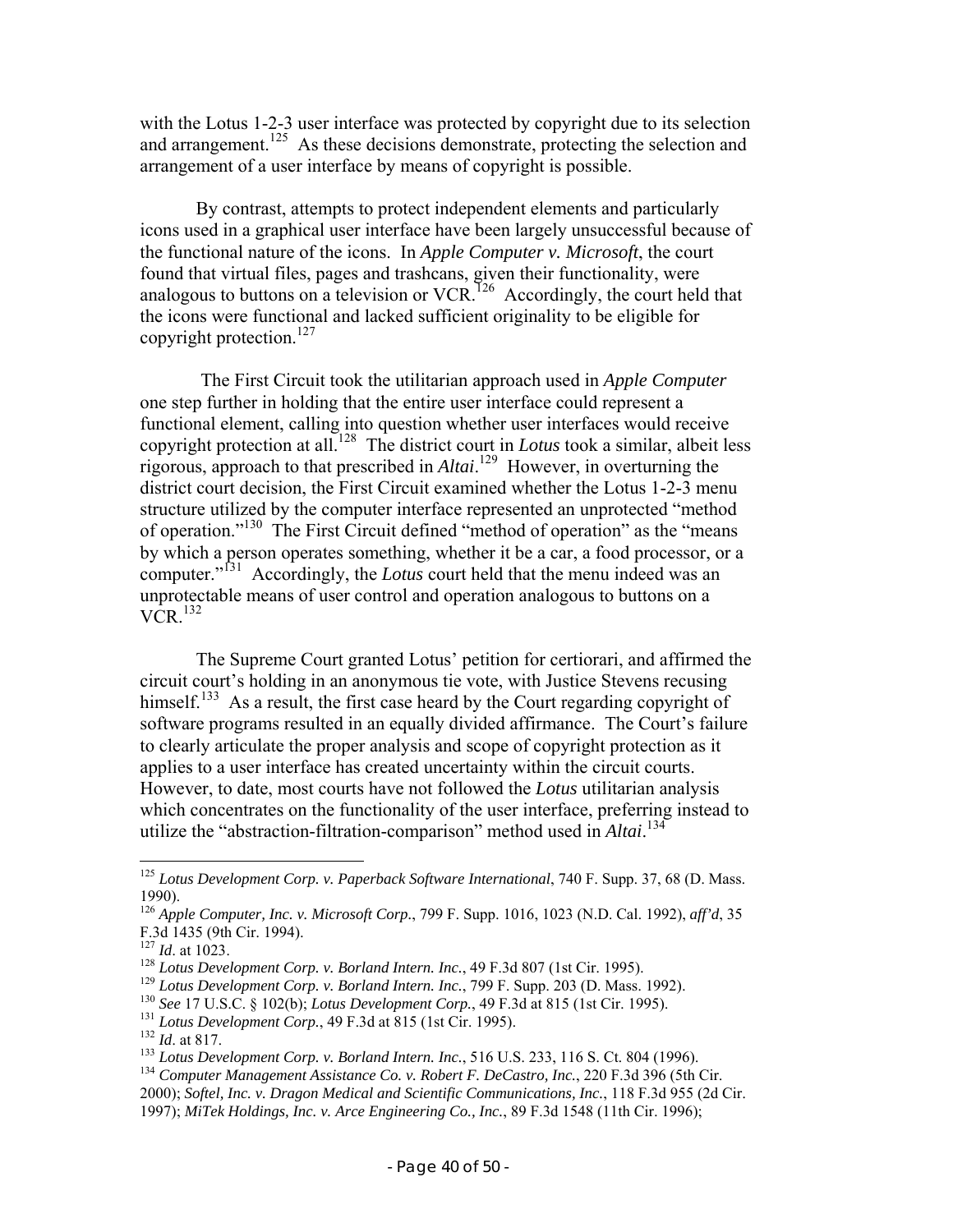In essence, the *Lotus* decision establishes that the implementation of a graphical user interface is afforded copyright protection. The viewable interface may also be subject to copyright to the extent that it contains expression (for example, the appearance of an icon). However, the set of available operations and the mechanics of how the viewable interface is activated are not afforded copyright protection.

To the extent copyright protection is afforded to the graphical user interface, the copyright owner has the exclusive right to copy or to authorize copying of the graphical user interface.<sup>135</sup> If a party makes unauthorized copies of a protected graphical user interface, the exclusive rights of the copyright owner are infringed and the copyright owner may take legal action (in both Federal and State courts) against the infringing party to enforce those exclusive rights.<sup>136</sup> Various remedies are possible against the infringing party, including, but not limited to injunctions, impounding and disposition of infringing articles, damages and profits, costs and attorney's fees, and criminal penalties (including jail).<sup>137</sup>

#### Copyright Protection Afforded GUIs at US Copyright Office

 While a graphical user interface may be the subject matter of a copyright registration, in order to be registrable under copyright, it must be an original work of authorship, the design must not be de minimus, and the design must also *not* be a common geographic shape, a letter, or a number. An example of this would be an icon that has the appearance of an envelope or of a telephone. Without some artistic embellishment, those common symbols are not likely registrable as a copyright. On the other hand, an icon that has originality, such as the unique icon used to launch a software product, is more likely registrable. Another example is the layout of a webpage, for example, the results from a Google search. The layout of the page itself, without the content of the search results, is not registrable. Conversely, the actual search results page might be registrable as a compilation. However, that registration would include the text in the search results.

#### Conclusion

 $\overline{a}$ 

Although circuit courts are split regarding the extent of protection, it is generally understood that at least parts of a Graphical User Interface may be protected through copyright. At a minimum, the GUI must be an original work of authorship, not *de minimus*, and not a common geographic shape, letter, or

135 17 U.S.C. § 106.<br><sup>136</sup> 17 U.S.C. § 501.<br><sup>137</sup> 17 U.S.C. §§ 502-506.

*Bateman v. Mnemonics, Inc.*, 79 F.3d 1532 (11th Cir. 1996); *Gates Rubber Co. v. Bando Chemical Industries, Ltd.*, 9 F.3d 823 (10th Cir. 1993); *Autoskill Inc. v. National Educational Support Systems, Inc.*, 994 F.2d 1476 (10th Cir. 1993).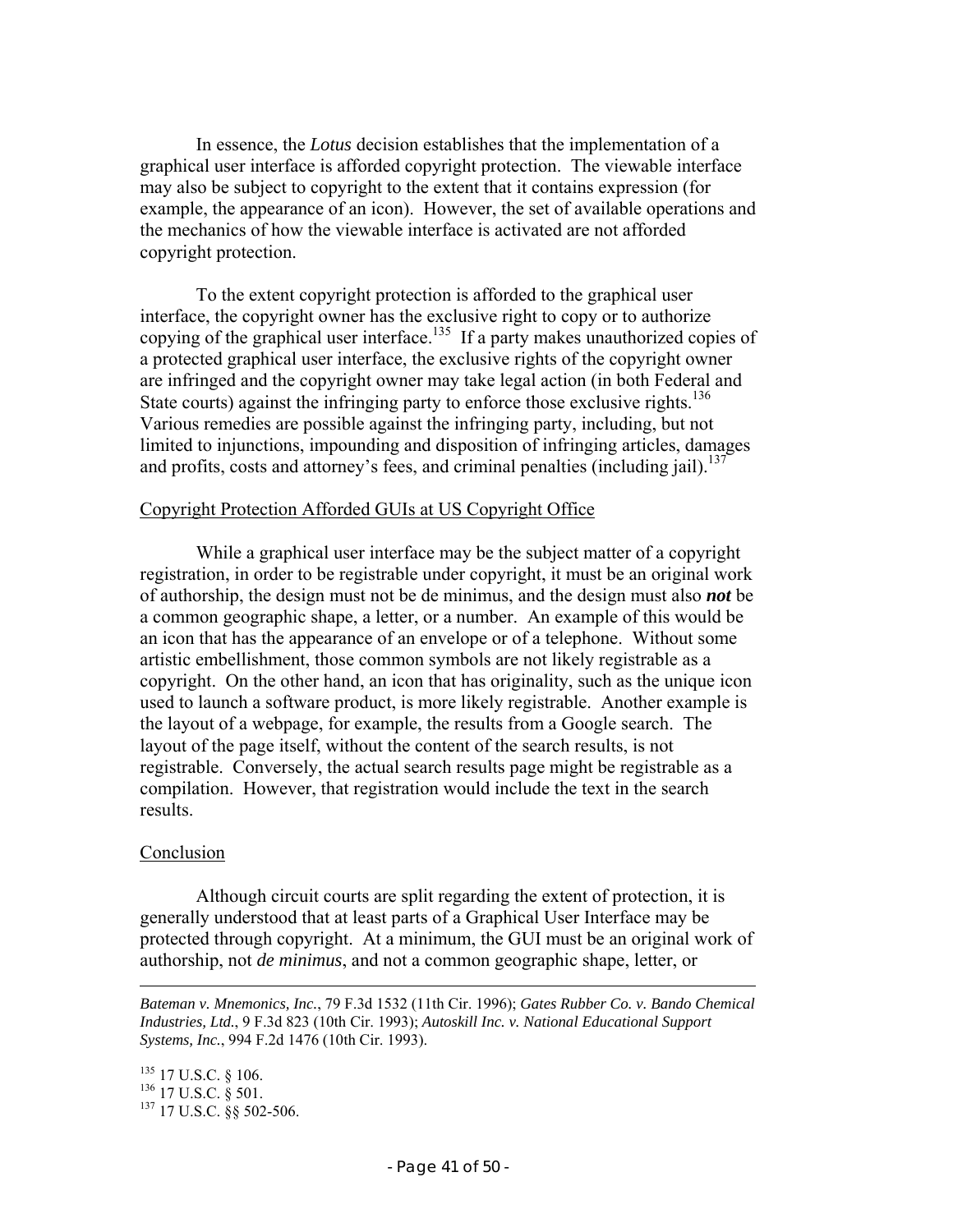number. Those interested in copyrighting their works must be especially careful to avoid purely functional interfaces. Similarly, because copyright extends only to the expression of an idea and not the idea itself, those interested in enforcing their copyright should ensure that the allegedly infringing work has copied the actual expression of the interface and not merely the idea of it.

# Practical Application

# *Category I: The Desktop*

 As mentioned above, those portions of a display of a background screen, toolbar, and windows that are expressions of an idea (not the mere idea) with some artistic embellishment may be protected with copyright protection.

# *Category II: The Components*

A. Pointers – Without some artistic embellishment, common symbols such as a common pointers are not likely registrable as a copyright. On the other hand, a pointer that has originality, such as unique curl shaped pointer, is more likely registrable.

B. Icons – As described above, an icon may be protected with copyright protection but one must be careful. An icon that is a common symbol such as an appearance of an envelope or of a telephone is most likely not registrable without some artistic embellishment that is an original work.

C. Windows - Without some artistic embellishment, common windows are not likely registrable as a copyright. On the other hand, a window that has originality, such as unique curved shape or particular artistic design/color scheme, is more likely registrable.

# *Category III: Transitional and Animated Effects*

 Original animated effects with some artistic embellishment may be protected with copyright protection. Animations are most often expressions of ideas and often require some artistic embellishment.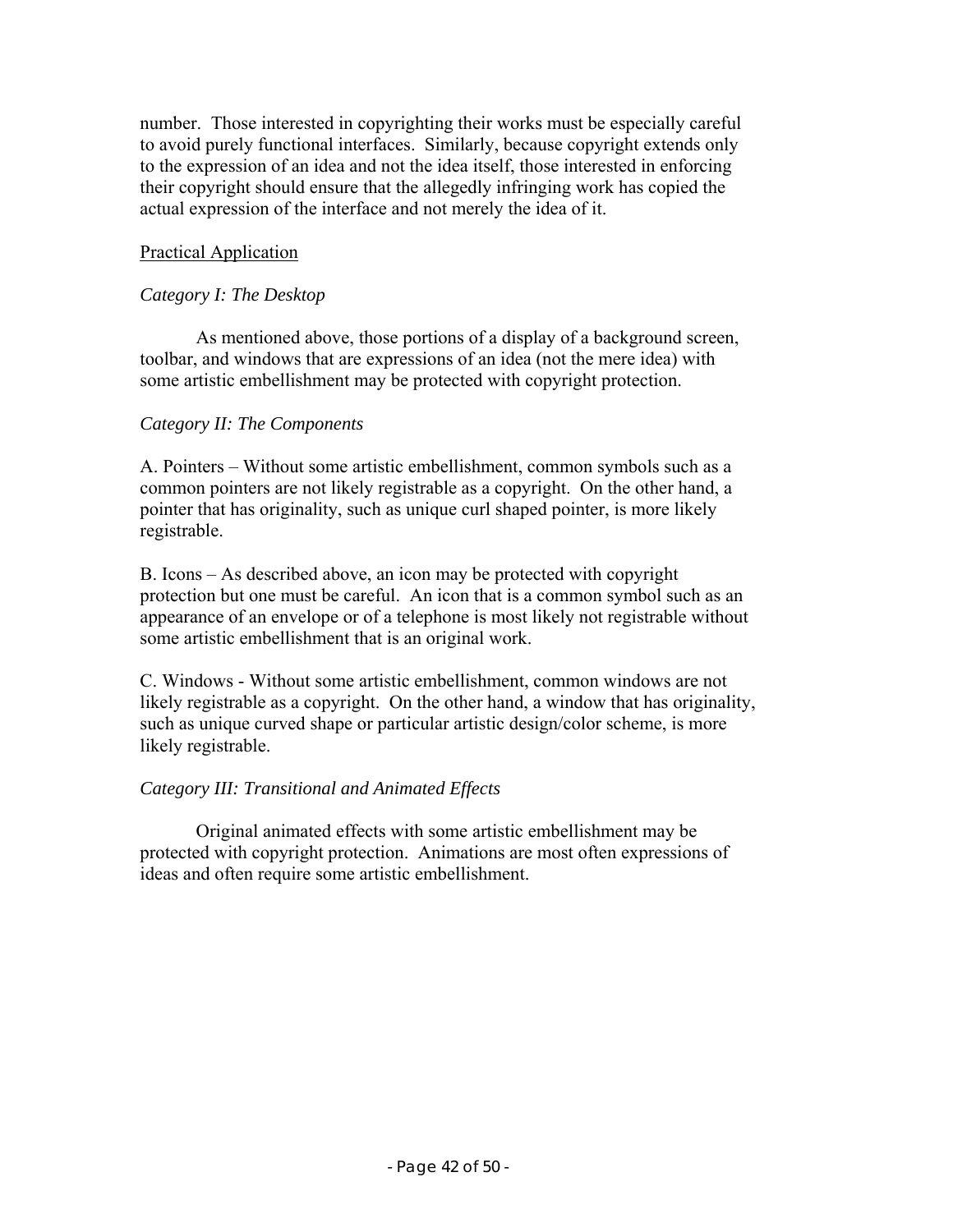# SECTION VI: BEST PRACTICES FOR PROTECTION OF GRAPHICAL USER INTERFACES— INTERPLAY BETWEEN THE VARIOUS FORMS OF PROTECTION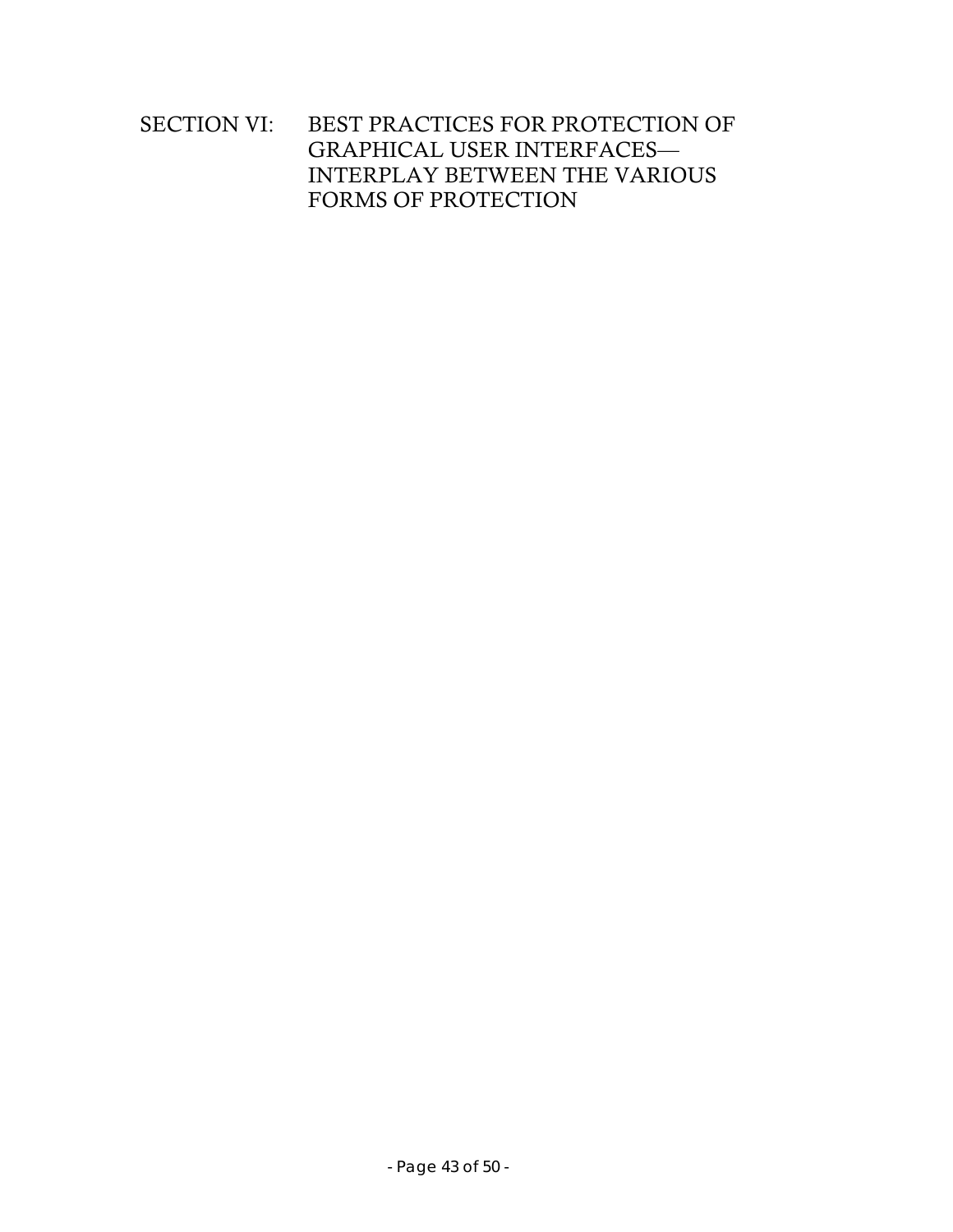#### Using Design Patents With Other Forms of Intellectual Property

 It has long been a common practice to combine utility and design patents for more complete intellectual property protection. Utility patents protect the inventive aspects while design patents offer protection for ornamental features. The differences in coverage between utility and design patents clearly distinguish their purposes.

 Less clear is the choice between design patent, copyright, and trademark protection. They each afford their own advantages in protecting the ornamental, or expressive aspects of an idea. The MPEP provides some guidance as to how design patents relate to copyrights and to trademarks, and how the choice of multiple forms of IP may be permissible.<sup>138</sup>

 Historically, design patents were not allowed for works that were registered for copyright protection, based on an "election of protection" doctrine. The courts and the USPTO held the view that the two forms of IP were distinct from each other based on the Constitution,<sup>139</sup> and that one or the other, but not both, could be elected. This restriction on the use of design patents and copyrights was eliminated in 1974 by the US Court of Customs and Patent Appeals in *Application of Yardley*. 140

 The Court in *Yardley* held that the election of protection doctrine was in direct conflict with the clear intent of Congress when they drafted both the copyright and patent statutes, 17 U.S.C. and 35 U.S.C. respectively, and that no election between the two forms of protection is required.<sup>141</sup> Since Yardley, the use of both design patent and copyright protection has been allowed.

 There are certain conditions to follow, however, when filing a design patent application for an ornamental design that has been registered for copyright protection. MPEP § 1512 contains guidance for meeting these conditions, in particular with regard to the location, size, and content of copyright notices of the face of the design patent, and the required use of a copyright waiver.<sup>142</sup>

 Design patents and trademarks may also be obtained on the same subject matter, provided certain criteria are followed.<sup>143</sup> The trademark language must not be arbitrary and must be distinguished from common descriptive terms by capitalization.<sup> $144$ </sup> Trademarks are not allowed in the title of a design application.<sup>145</sup> When trademarks are used in drawings in design applications, the specification must include a statement preceding the claim identifying the

<sup>&</sup>lt;sup>138</sup> MPEP, § 1512 "Relationship Between Design Patent, Copyright, and Trademark [R-2]."<br><sup>139</sup> U.S. CONST., art. I, § 8.<br><sup>140</sup> Application of Yardley, 493 F.2d 1389 (C.C.P.A. 1974).<br><sup>141</sup> Id. at 1394.<br><sup>142</sup> MPEP, § 1512(I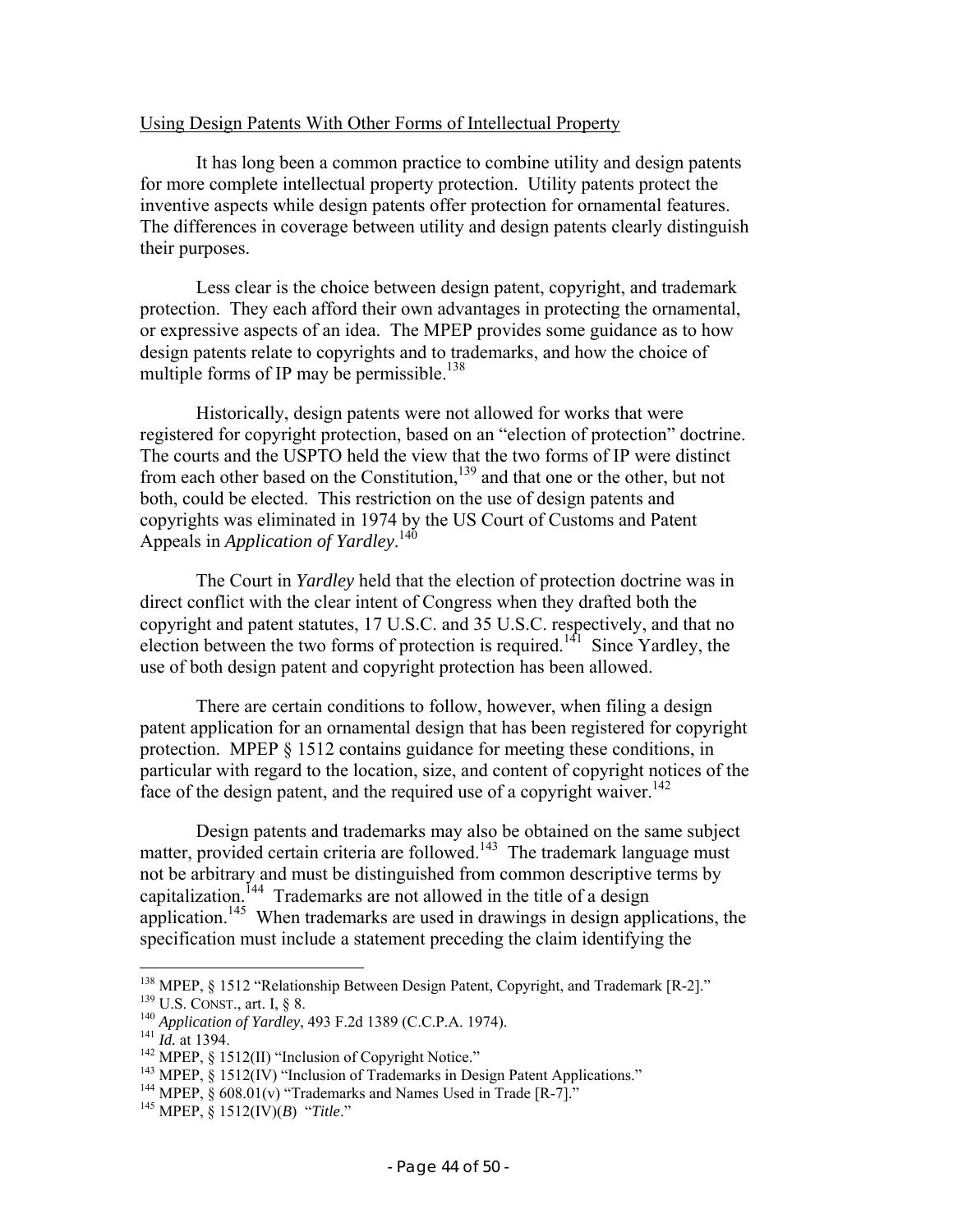trademark material forming part of the claimed design and the name of the owner of the registered trademark.<sup>146</sup>

 The concurrent use of design patents and trademarks was clearly permitted by the U.S. Court of Customs and Patent Appeals in *Application of Mogen David*  Wine Corporation.<sup>147</sup> The court agreed with the arguments made by the appellant that "the law recognizes that the protection accorded to a design under the patent laws and that accorded to what amounts to a trademark under the common law doctrine of secondary meaning are separate and distinct, and that the rights conferred by law in the one in no way exclude the rights conferred by law in the other."148 The court also compared the purpose of both design patents and trademarks, *i.e.*, for protection of ornamental designs as opposed to functional use, in holding that both forms of intellectual property could be used for the same subject matter. $149$ 

# Using Trademarks With Other Forms of Intellectual Property

As mentioned above, the *TrafFix* decision necessarily limits the protection available to intellectual property owners by establishing that protection under one type of intellectual property (utility patent) is strong evidence denying protection under another type of intellectual property (trade dress). As a practical matter, a GUI owner should disclose only functional elements of the GUI in any utility patent application, thereby allowing protection for any non-functional elements. Each type of intellectual property serves to protect different aspects of the GUI owner's innovation.

# Using Copyrights With Other Forms of Intellectual Property

Copyright protected graphical user interfaces may co-exist with other forms of intellectual property protection, such as patents (both design and utility patents) and trademarks.150 Specifically, "[t]he availability of protection or grant of protection under the law for a utility or design patent will not affect the [copyright] registrability of a claim in an original work of pictorial, graphic, or sculptural authorship."<sup>151</sup> Further, "[w]hile the Copyright Office will not investigate whether the matter has been or can be registered at the Patent and Trademark Office, it will register a properly filed copyright claim in a print or label that contains the requisite qualifications for copyright even though there is a trademark on it. However, registration of a claim to copyright does not give the claimant rights available by trademark registrations at the Patent and Trademark Office." $152$ 

<sup>&</sup>lt;sup>146</sup> MPEP, § 1512(IV)(C) "Drawings."

<sup>&</sup>lt;sup>147</sup> Application of Mogen David Wine Corporation, 328 F.2d 925 (C.C.P.A. 1964).<br><sup>148</sup> Id. at 930.<br><sup>148</sup> Id. at 928-29.<br><sup>149</sup> Id. at 928-29.<br><sup>150</sup> 37 C.F.R. § 202.10.<br><sup>151</sup> 37 C.F.R. § 202.10(a).<br><sup>152</sup> 37 C.F.R. § 202.10(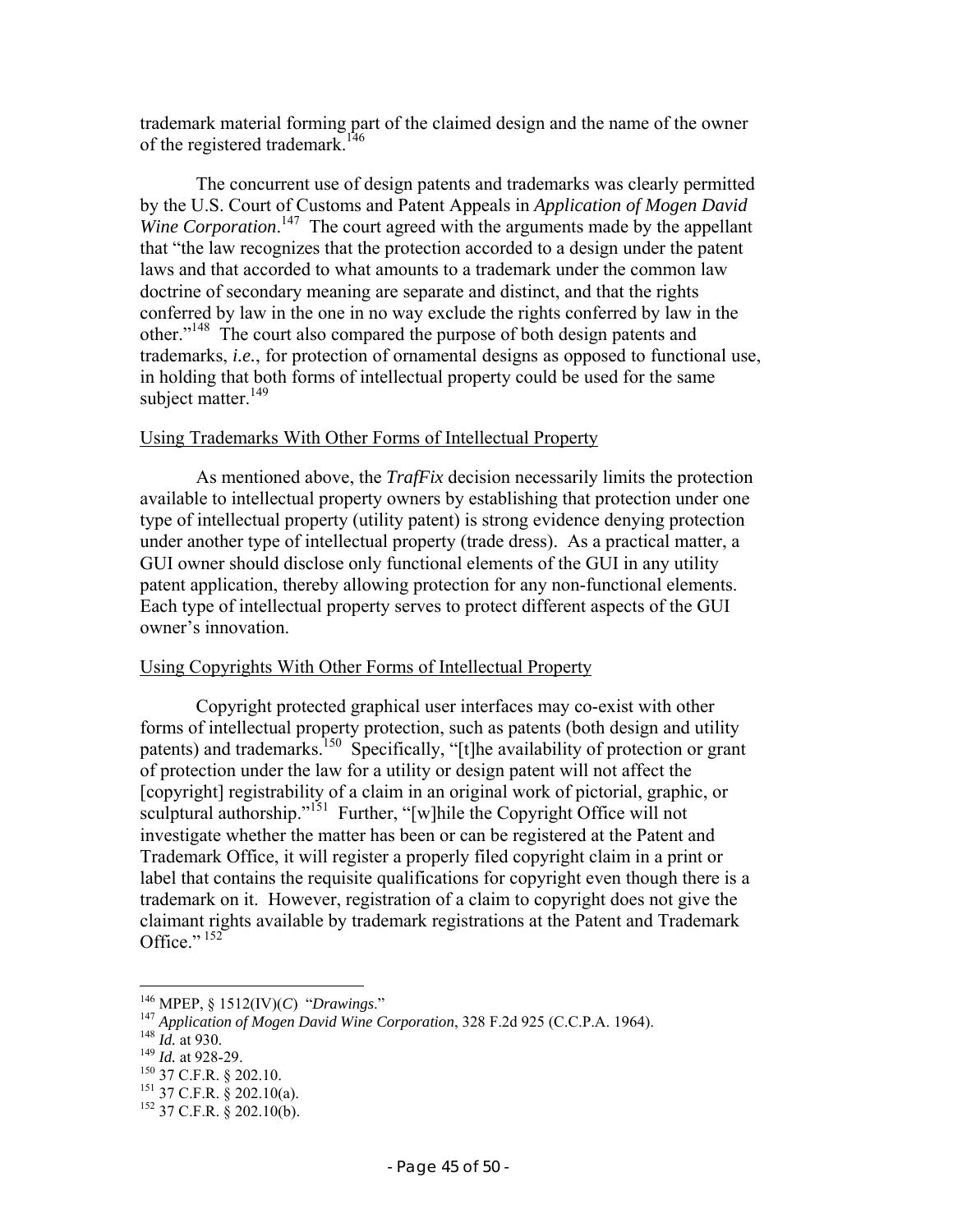# APPENDIX A

# Matrix

|                           | <b>Types of potential protection</b> |                  |           |         |  |
|---------------------------|--------------------------------------|------------------|-----------|---------|--|
| <b>GUI Types</b>          | <b>Design patents</b>                | Utility patents* | <b>TM</b> | C)      |  |
| <b>Desktop</b>            | Yes                                  | Yes              | Yes       | Yes     |  |
| <b>Components</b>         | Yes                                  | Yes              | Yes       | Maybe** |  |
| - Component 1-            | Yes                                  | Yes              | Yes       | Maybe** |  |
| Pointers                  |                                      |                  |           |         |  |
| - Component 2-            | Yes                                  | Yes              | Yes       | Maybe** |  |
| Icons                     |                                      |                  |           |         |  |
| - Component 3-            | Yes                                  | Yes              | Yes       | Maybe** |  |
| Windows                   |                                      |                  |           |         |  |
| <b>Transitional &amp;</b> | Yes                                  | Yes              | Yes       | Yes     |  |
| <b>Animated</b>           |                                      |                  |           |         |  |
| <b>Effects</b>            |                                      |                  |           |         |  |

\*Yes for all GUI types to the extent that the GUI element is included as part of a particular device, or functionally interactive with other apparatus. The GUI element as an isolated visual element may not be amenable to protection with a Utility Patent.

\*\* A component that is a common symbol such as an appearance of an envelope or of a telephone is most likely not registrable without some artistic embellishment that is an original work. On the other hand, a component with originality, such as unique curved shaped, is more likely registrable.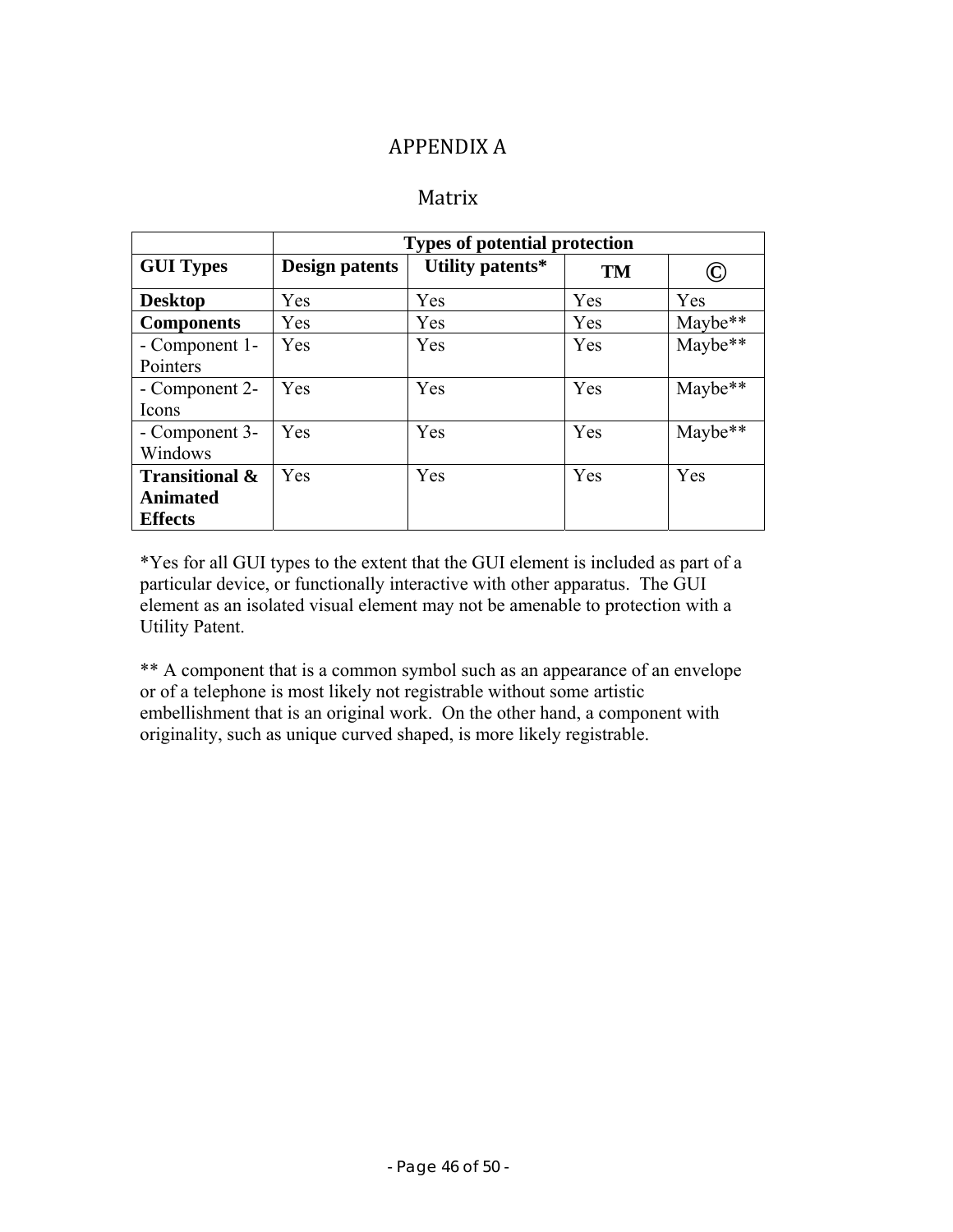# APPENDIX B Corporate Survey on IP Protection of GUIs and Icons

- 1. Does your company create for display on electronic devices (such as computers, cell phones, media players, etc.) new Graphical User Interfaces (GUIs), which as used here includes the entire display, portions of the display, icons, animations, transitions, combination/compilations of displays, etc? If no, stop here.
	- Yes
	- No
- 2. What type of GUIs does your company create? Select all that apply.
	- A. display screens
	- B. display icons
	- C. displayed animations
	- D. displayed transitions
	- E. other
- 3. Does your company obtain IP protection for its GUIs? If no, go to Question 8.
	- Yes
	- No
- 4. What type of GUIs does your company protect? Select all that apply.
	- A. display screens
	- B. display icons
	- C. displayed animations
	- D. displayed transitions
	- E. combinations of the above
	- F. other
- 5. On what percent of its new GUIs does your company seek protection using:

|                         | $0\%$ | $1 - 10\%$ | $11 - 25\%$ | $26 - 50\%$ | $51 - 80\%$ | $>80\%$ |
|-------------------------|-------|------------|-------------|-------------|-------------|---------|
| Utility patents         |       |            |             |             |             |         |
| Design patents          |       |            |             |             |             |         |
| Trademark registrations |       |            |             |             |             |         |
| Copyright registrations |       |            |             |             |             |         |

6. Please indicate how well you deem each form of IP protects GUIs. Rank by selecting one category for each form of protection listed below.

|                       | Not Acceptable | Acceptable | Good | <b>Better</b> | <b>Best</b> |
|-----------------------|----------------|------------|------|---------------|-------------|
| Copyright             |                |            |      |               |             |
| <b>Utility Patent</b> |                |            |      |               |             |
| Design Patent         |                |            |      |               |             |
| Trademark             |                |            |      |               |             |
| <b>Trade Secret</b>   |                |            |      |               |             |